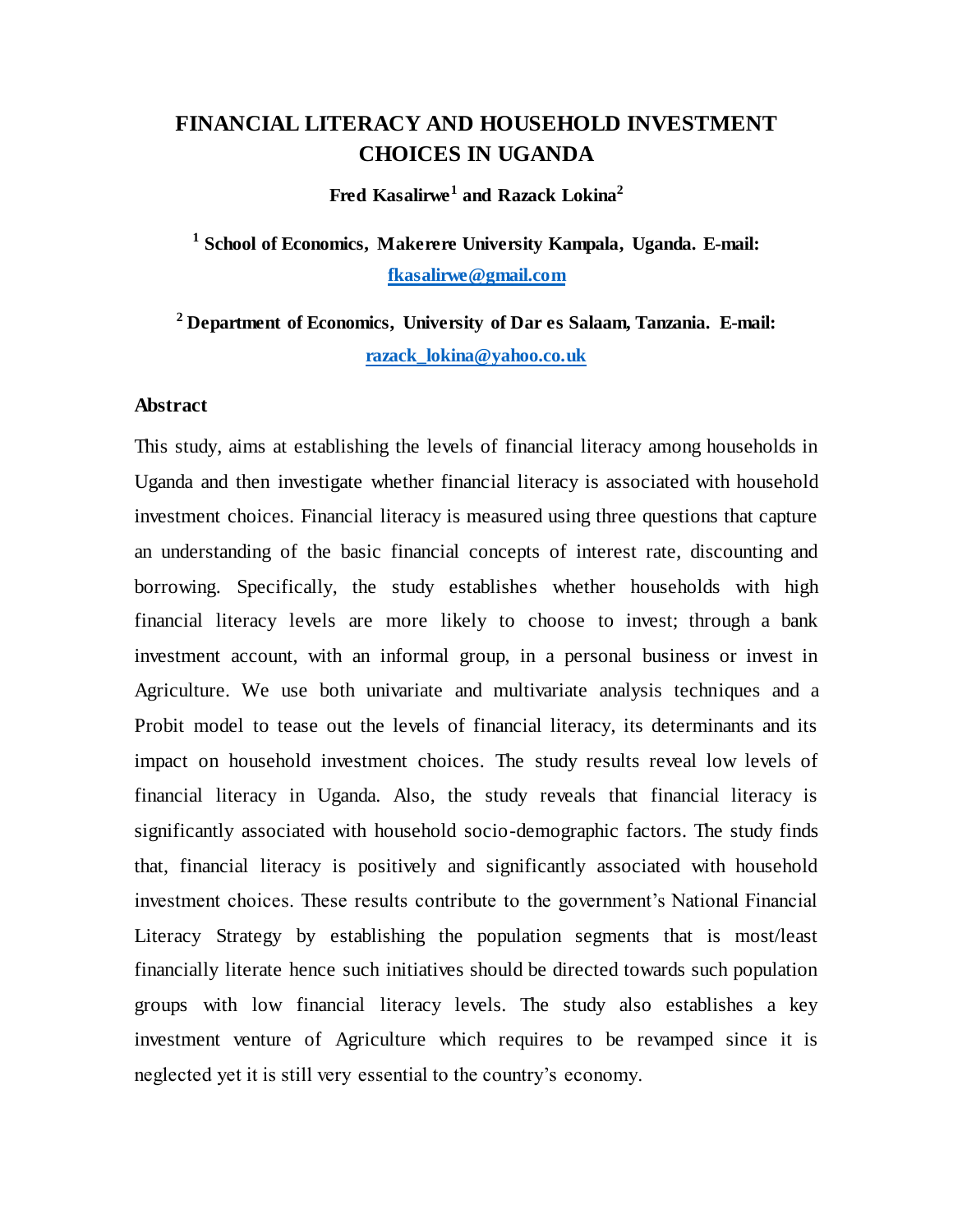**Key words:** Financial literacy, household investment choices, Developing countries, Uganda.

#### **1. Introduction**

Uganda Vision 2040 is a policy plan that provides development paths and strategies to transform the country from a one which is predominantly peasant and low income, to a one which is in a competitive upper middle income. The Vision points out on financial literacy as the biggest impediment to access to finance and subsequently, affecting the economy's competitiveness. There are arguably low levels of financial literacy in Uganda and financial information and advice is basically received via the radio and from friends and family, FinScope Uganda (2013).

Economic theory explains that growth is brought about by stock of both physical and human capital as well as progress in technology, Romer (2001). This implies that, firm and household level investment aids the accumulation of this stock directly. In fact, financial literacy leads households to make sound and informed investment decisions that lead to future income and consequently to economic growth. Claessens, *et al.,* (2009) contends that financially literate households have greater opportunities of access to financial services that enable them to plan for the future and invest in education and health (contributing to human capital), start a new business, expand an existing business or invest in land and shelter, and to utilize productivity-enhancing assets such as fertilizer, better seeds, machinery, and other equipment (contributing to physical capital and subsequent technological progress). In general terms, financial decisions like savings, investment, the type of financial assets to deal in, and the type of financial institution to use; all require a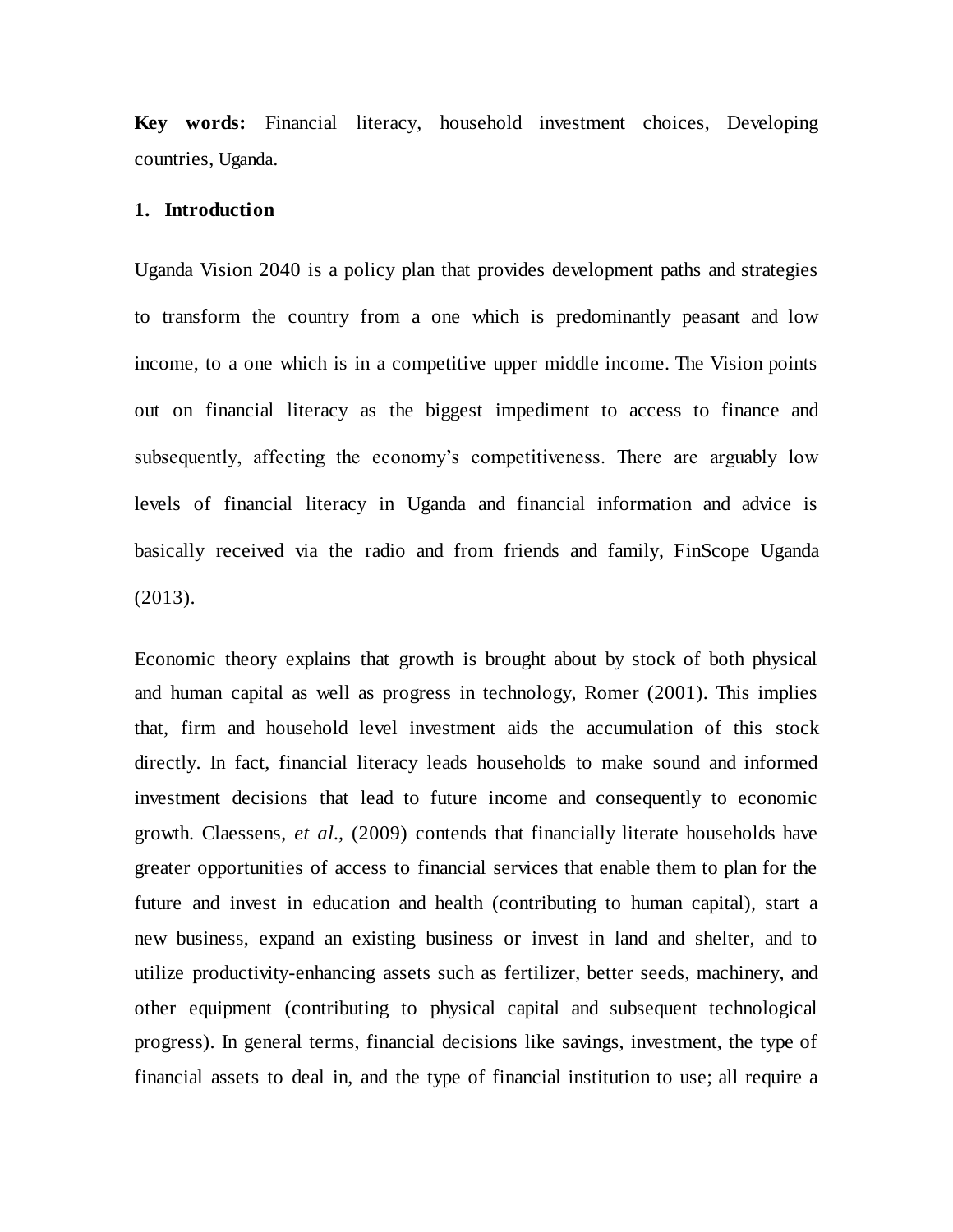certain degree of financial literacy if someone is to make viable decisions (Lusardi 2008; Miller *et al*., 2009).

The financial economies of developing countries are fragile and unpredictable which makes financial knowledge not only a matter of convenience but also an essential survival tool. There are concerns both in the developed and developing countries that financial consumers lack a working knowledge of financial concepts and do not have the tools they need to make sound financial decisions most advantageous to their economic well-being (Braunstein & Welch, 2002; Perry, 2008; Lusardi & Tufano, 2008, and Gallery *et al*., 2011a). Such financial literacy deficiencies impact on a household"s day-to-day money management and ability to save for long-term goals like financing retirement and hence, lead to habits that make households susceptible to stern financial crises.

Households need a certain level of financial understanding in order to evaluate and compare financial products, such as bank accounts, saving products, credit and loan options, payment instruments, investment choices, insurance coverage, and so forth (Miller *et al*., 2009).

Financial literacy has become a global concern whereby, it is currently a key thematic area of global institutions like World Bank. As a result, an increasing number of countries have embarked on developing national financial education strategies and making more investments in related programs (Calderone, 2014).

A number of national governments has taken initiatives in promoting the area of financial literacy. For example, the United States' government set up a president's advisory council on financial literacy to promote financial education and to help improve financial accessibility. Similarly, the Indonesian government also increased financial literacy by declaring 2008, a year of financial education. Also, India"s Reserve Bank launched financial literacy and credit counseling centers across the country to offer free financial education throughout the country (Kefela, 2010). In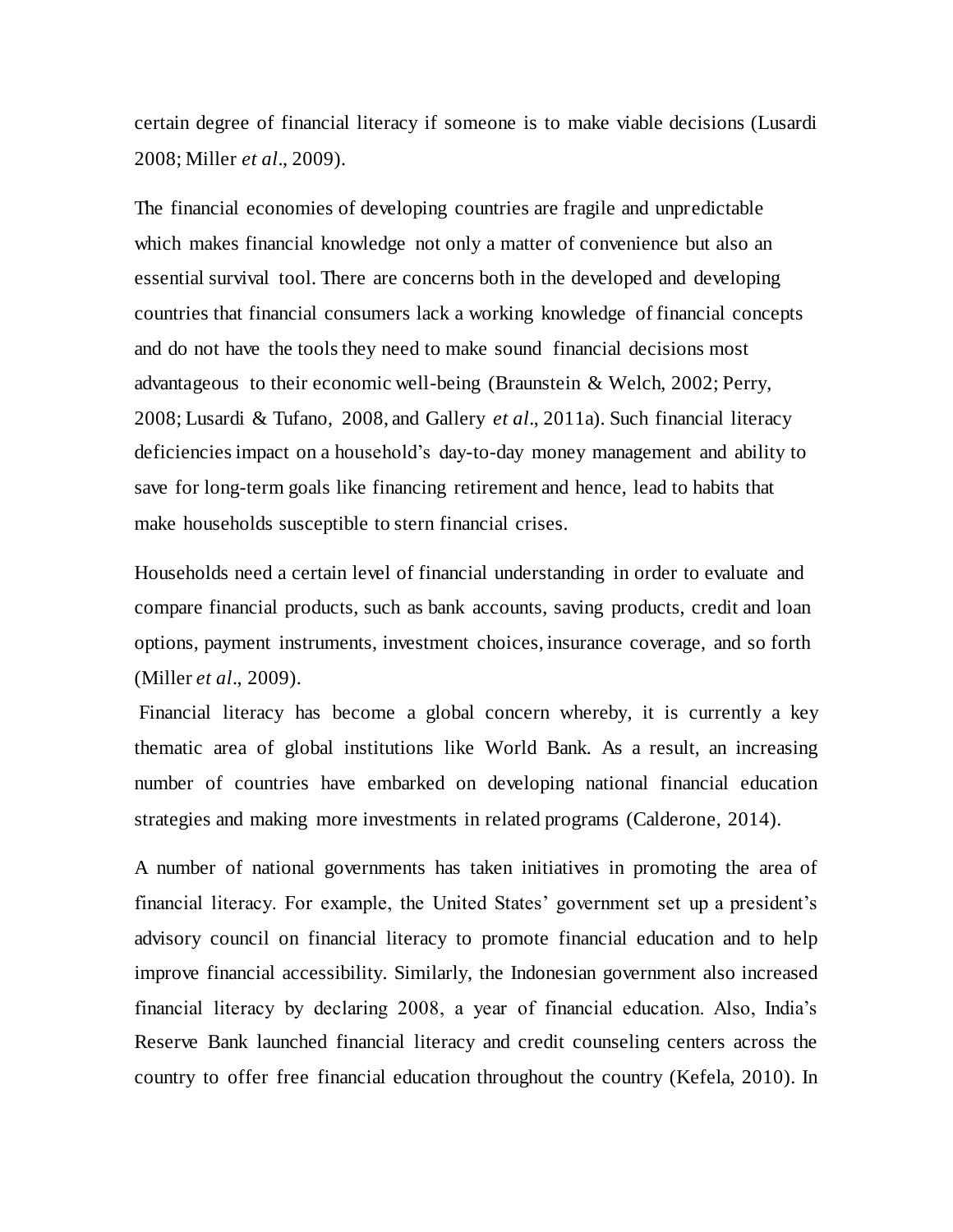Uganda, financial literacy has become a major topic on the policy agenda of the country"s financial system in the recent past that has culminated into a financial literacy strategy that was launched in 2013 (Ministry of Finance, 2013). All this has been done due to evidence that the global financial crisis of 2008 portrayed; that investors were financially illiterate in that, some of them took financial products without actually understanding their features and the risks involved. Lusardi & Mitchell (2014) assert that "around the world, more than five years after the tragedy befell the global economy, people have alarmingly low personal financial management knowledge and skills (Lusardi & Mitchell, 2014).

Various studies have indicated that there is an association between financial literacy and financial decisions such as personal savings, retirement planning, financial market participation and investment (Rooij *et al*., 2011; Lusardi & Mitchell, 2011; Alessie *et al*, 2011; Crossan *et al*., 2011 and Brown & Graf, 2012), which directly or indirectly results in improved welfare and eventually in economic growth. However; most of the studies in this field were conducted in the context of a developed country with economies that have developed and well-functioning financial markets. Less attention has been given to exploring specifically the relationship between financial literacy and household investment choices in the context of a developing country, a gap which the current study intends to close with reference to Uganda.

In an attempt to provide the needed evidence to increase our understanding, the current study establishes first; the levels of financial literacy among households in Uganda; second, the impact of financial literacy on household investment choices in Uganda and third, the impact of household background factors (sources of financial information and advice, risk attitudes and the socio-demographic factors) in influencing financial literacy and on household investment choices in Uganda.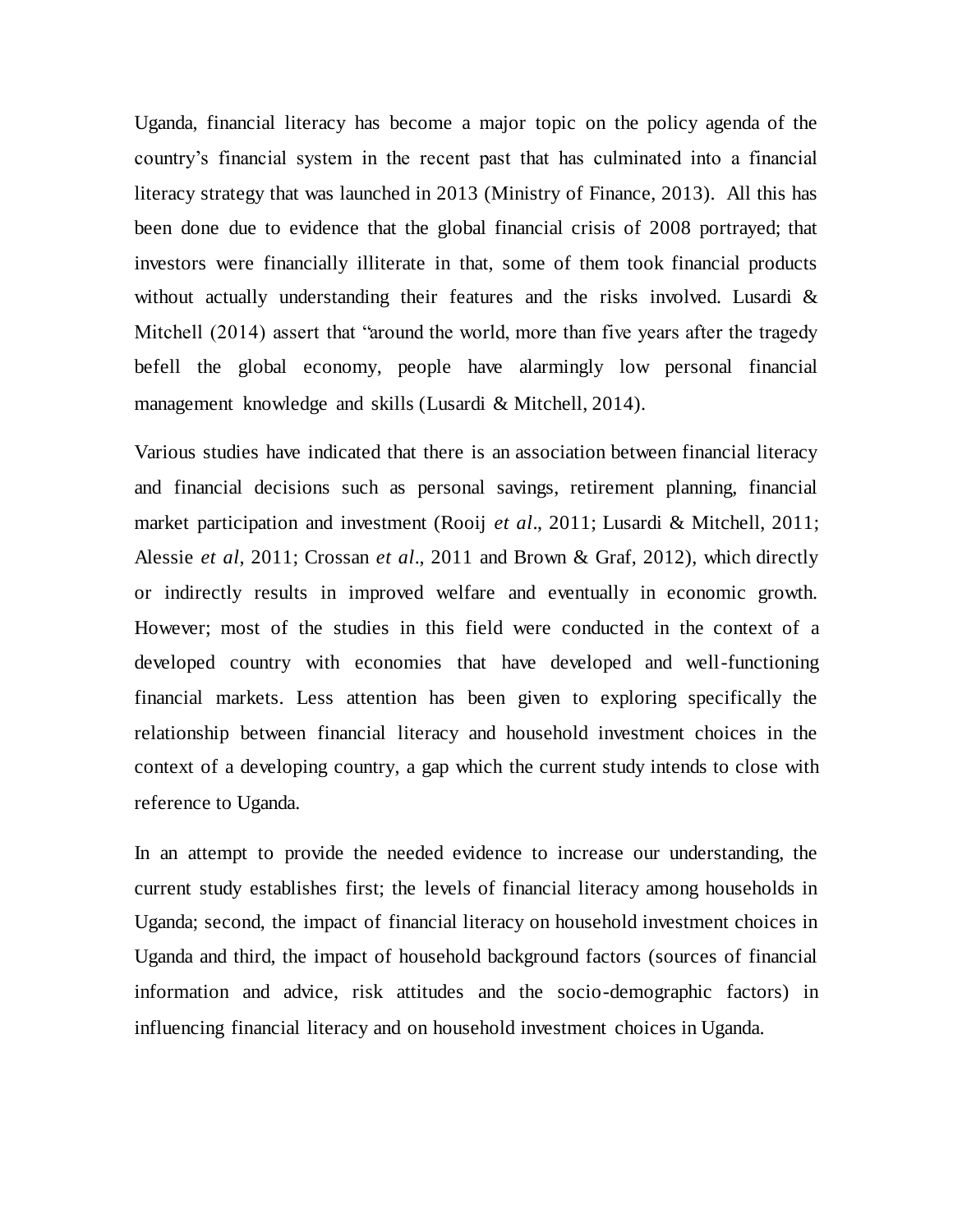Documenting the current levels of financial literacy and its influence on financial decisions specifically investment choices at a household level is of great importance at a policy perspective because financial education programs and household welfare are salient on many of both developed and developing countries" financial sector policy agendas.

The current study uses the 2013 Nationwide Finscope survey data with both univariate and multivariate analysis techniques to investigate both the factors that influence financial literacy itself and its impact on household investment choices in Uganda. To capture the measure of financial literacy, we use the responses based on the basic financial literacy concepts of interest rates, discounting and borrowing whereby; a person who answered all the three questions pertaining to these concepts correctly was deemed to be financially literate. We also employ the descriptive statistics techniques to tease out the levels of financial literacy in Uganda.

Overall, the study produces interesting results whereby first; it contributes to the existing literature that reports low levels of financial literacy worldwide by documenting similar observations from Uganda. Actually, only, 19.6 percent of the total sample were able to answer all the three basic financial literacy questions correctly. Second, like the previous studies conducted in developed countries, the current study documents the population segment that displays lower levels of financial literacy. In particular, individuals with lower levels of education and income, unemployed, aged and females, displayed lower levels of financial literacy. Similarly, respondents who are risk averse, those who seek financial information and advice from informal sources and those located far away from the formal financial institutions, all displayed lower levels of financial literacy. Third and most interesting is that, the current study extends the existing literature by documenting that financial literacy is a strong predictor of household investment choices in Uganda. Household heads who managed to answer all the three financial literacy questions correctly are more likely to choose to invest through an investment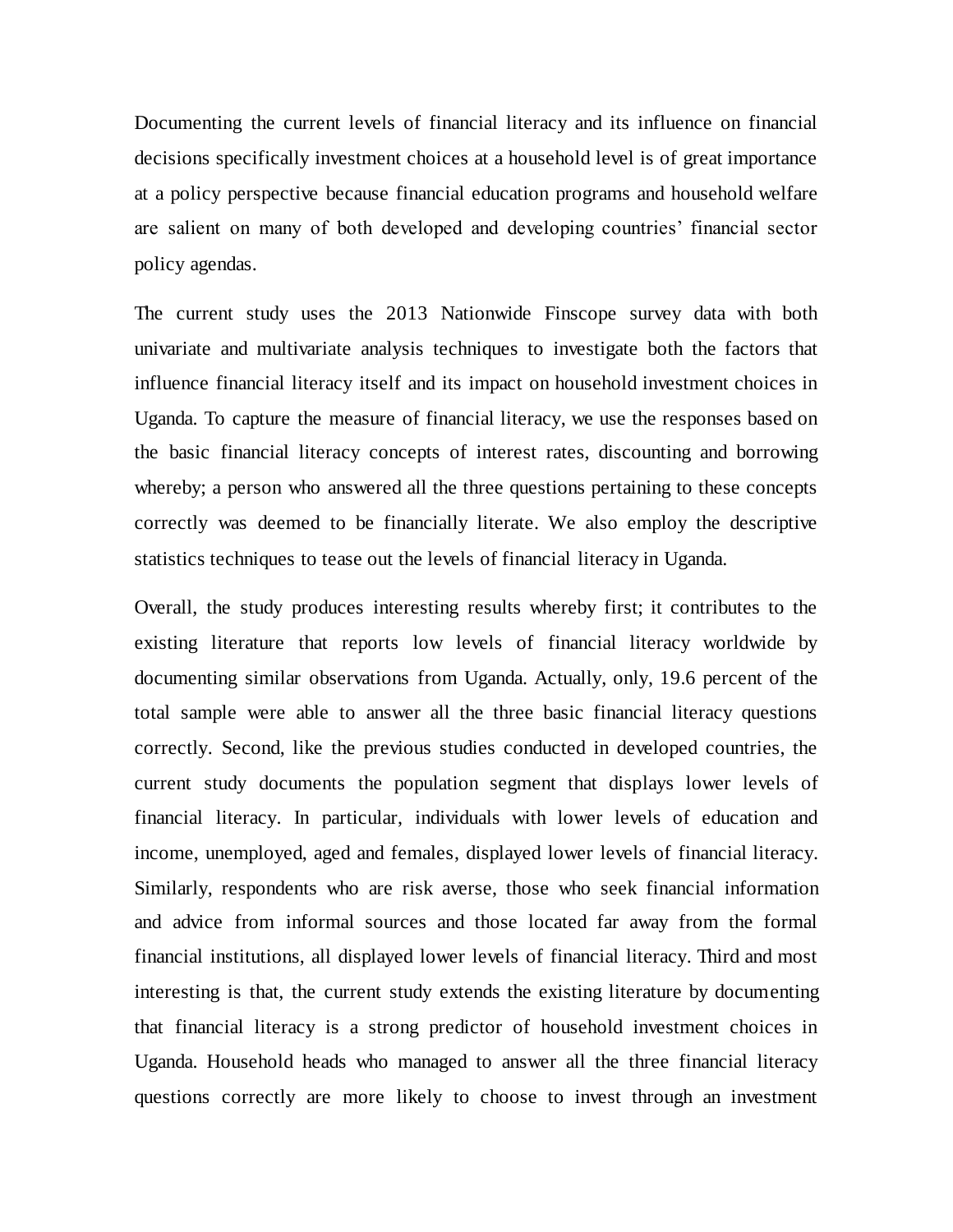account, invest with an informal group and choose to invest in a personal business unlike their financially illiterate counterparts respectively.

The remaining part of this paper is therefore arranged as follows: Part two presents a summary of empirical literature that concerns financial literacy and financial decisions. Part three presents the methods of analysis, part four presents the empirical results and then part five concludes.

#### **2. Empirical Literature Review:**

### **2.1. Defining Financial Literacy:**

The term financial literacy has been perceived and viewed in different ways by different scholars and researchers.

According to Schagen & Lines (1996), financial literacy is "the ability to make informed judgments and taking effective decisions regarding the use and management of money."

Mandell (2001) and Hilgert *et al*, (2003) give a precise and narrow definition of the concept by simply focusing on basic instruments of management of money. These instruments according to the authors include; budgeting, saving, investing and insurance.

Worthington (2006) on the other hand looks at financial literacy in terms of a more "general understanding of economics and how household decisions are affected by economic conditions and circumstances."

Crossan *et al*, (2011) sums up the above definitions when the authors argue that financial knowledge for purposes of surveys is defined as "the ability to make informed judgments and to take effective decisions regarding the use and management of money." The authors consent that each survey aimed at testing various areas of personal financial knowledge which include; money management,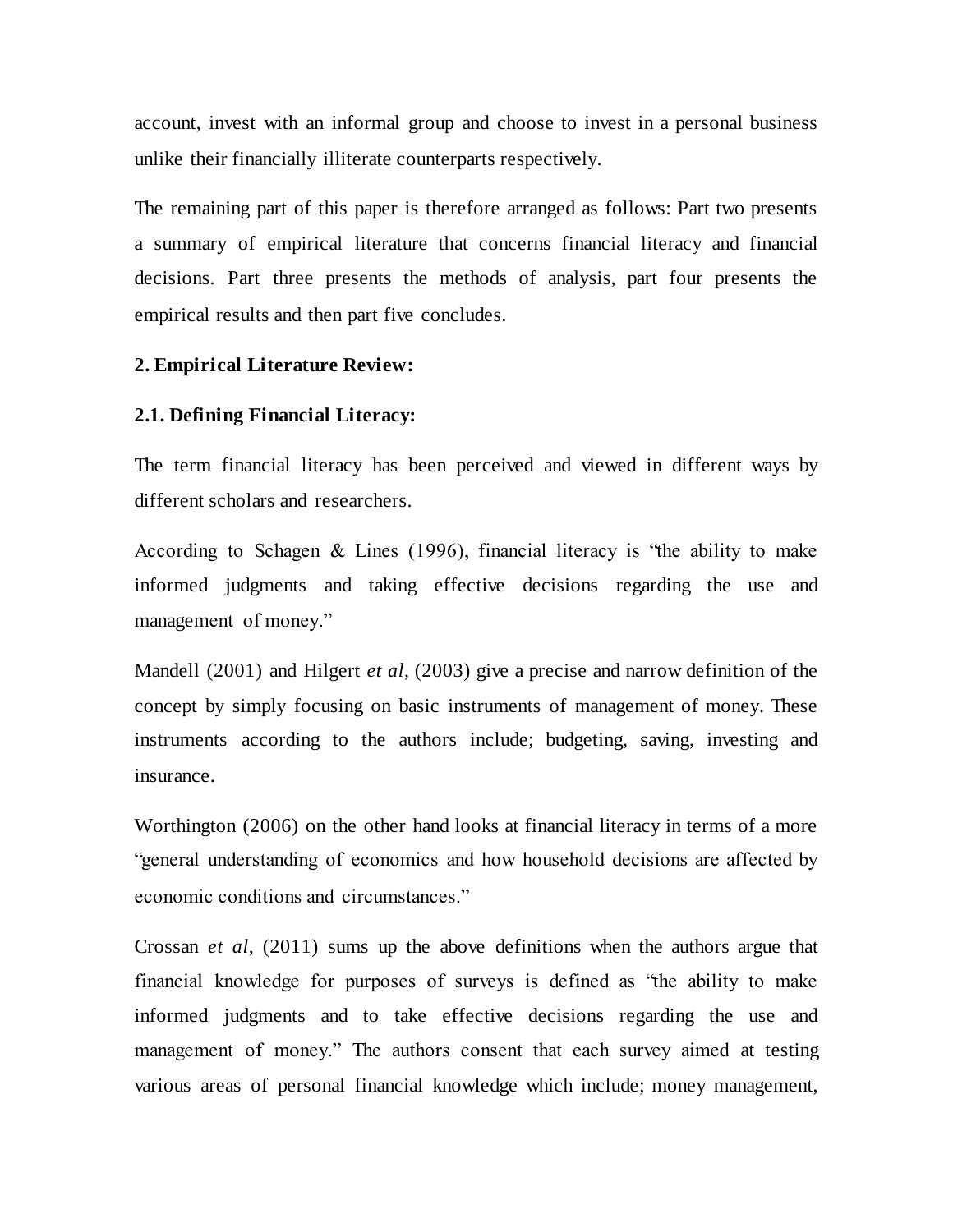goal setting, savings, budgeting, debt management, managing risks, financial planning, home loans and mortgages, investment and planning for retirement (Crossan *et al*, 2011).

However; on top of the contextual definitions highlighted above, financial literacy is also defined in terms of levels (in form of its attainment) or in terms of dimensions (in form of mathematical and financial expression) (Gallery *et al*., 2011a).

Rooij *et al*., (2007) conducted a financial literacy study of the Dutch households and designed a survey tool with two distinct modules. The authors mainly aimed at measuring basic financial literacy by looking at the working of inflation and interest rate, and also the more advanced financial literacy by looking at assessment of understanding of financial market instruments. Lusardi & Mitchell, (2007) in their study tested for basic and advanced financial literacy, developing their analyses on the Dutch study of Rooij *et al*, (2007). In their study, the term "sophisticated financial knowledge" was employed to mean "advanced financial literacy" and it focused entirely on knowledge, skills and understanding of investment products and stock markets.

However; Lusardi (2008) defined the concept by focusing on the basic financial literacy whereby, the author defined it as "a required knowledge on basic economic concepts needed to make reasonable financial decisions." The author expressed this basic knowledge to be in form of compound interest, risk diversification and differences between nominal and real values.

From this review we reveal that financial literacy contextually concerns an understanding of personal financial management. However, in terms of levels and dimensions, financial literacy is defined in terms of both basic and advanced financial literacy.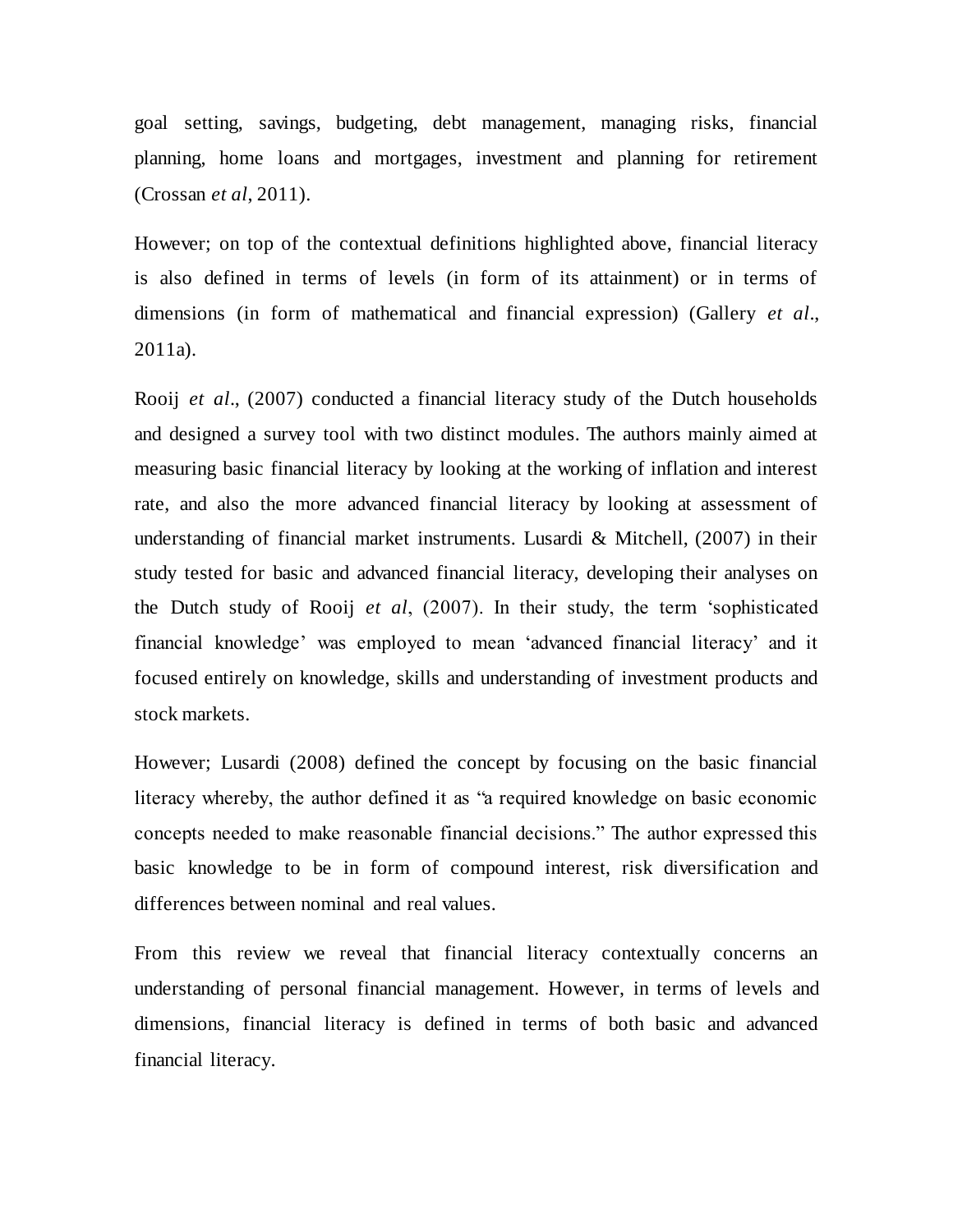# **2.2. Levels of Financial Literacy around the World and its Relationship with Financial Decision Making.**

Empirical literature has tried to create an establishment concerning whether people across the world are well equipped with sufficient and acceptable financial literacy skills relevant to make sound financial decisions. Majority of these studies have concluded that there are generally low levels of financial literacy amongst people world over.

Hilgert *et al*, (2003) report that in the U.S, a great number of American citizens lack an understanding of basic financial literacy concepts like mutual funds, stocks and bonds. This evidence is being echoed by the empirical results of Lusardi & Mitchel, (2008). The authors used data from a special module concerning planning and financial literacy in the "2004 Health and Retirement study". The study results reveal that American women displayed relatively much lower levels of financial literacy than the older American population as a whole (Lusardi & Mitchell, 2008). Similarly, the OECD, (2005) report documented that there are widespread low levels of financial literacy across developed countries in Europe. This argument is attested to by the empirical works of Christelis *et al*, (2010). From the survey of "Health, Aging and Retirement in Europe", the authors reveal that a great number of respondents scored miserably on financial numeracy and literacy scales. However, in Australia, ANZ survey (2015) results reveal that much as a number of the Australian population scored relatively well on the basic financial literacy questions, a section of the population especially young people, those with lower levels of wealth and income and the least educated population displayed lower levels of financial literacy (ANZ survey, 2015).

In the context of developing countries here in Africa, similar findings that indicate low levels of financial literacy are being reported. Xu & Zia (2012) reveal that in such countries like Malawi, Mozambique and Nigeria, a large proportion of the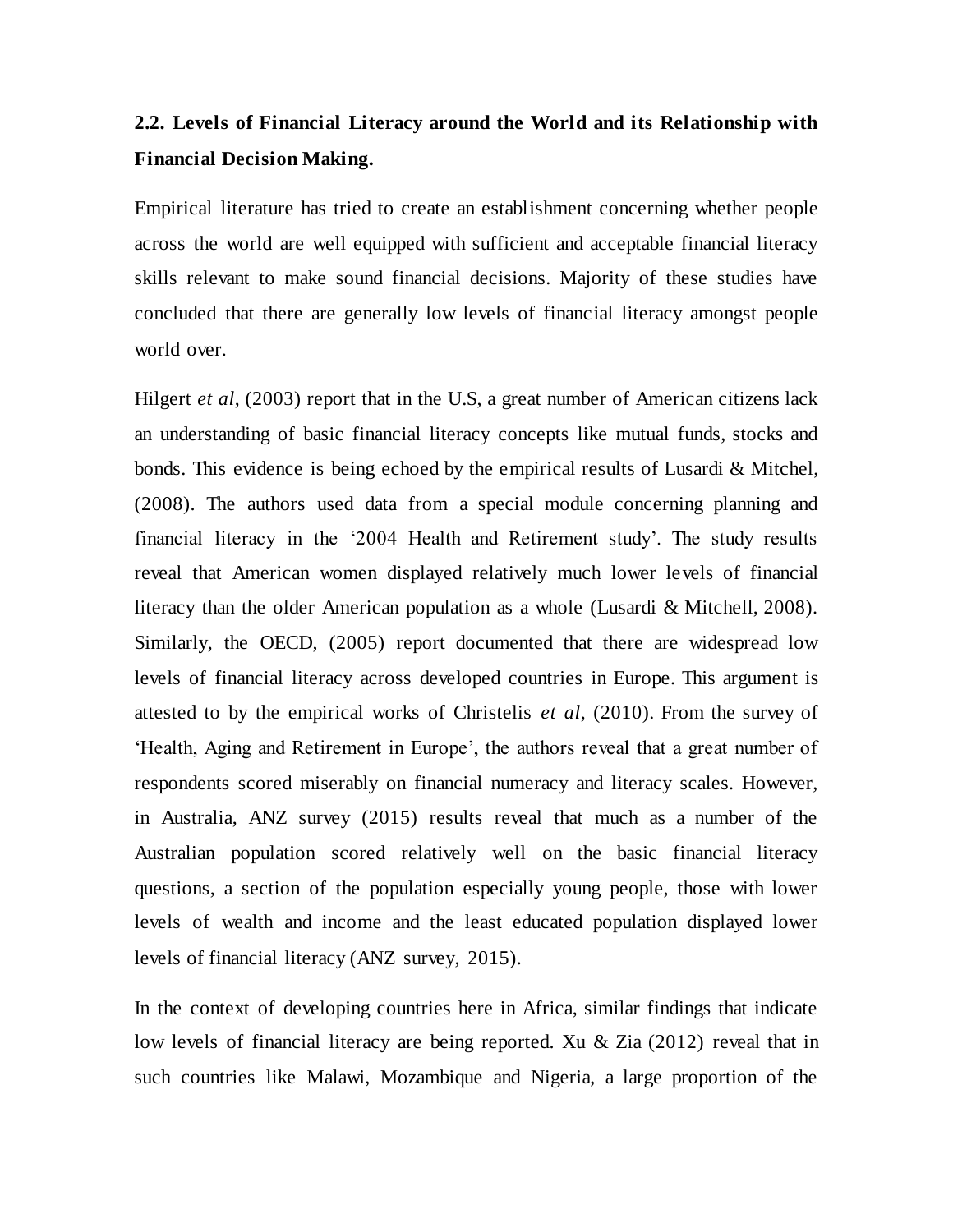population is lacking awareness of financial concepts and products like interest on savings, savings accounts, loans and insurance (Xu & Zia, 2012, pg.9).

The above review reveals low levels of financial literacy across the world. However; financial literacy levels at a household level is yet to be established, and that is what this current study is intending to achieve.

Away from the financial literacy levels, a number of studies have also examined the association between financial literacy and retirement planning. Lusardi & Mitchell, (2008) reveal that financial literacy is crucial in determining retirement planning and preparedness in the United States (Lusardi & Mitchell, 2008). Similarly, Allesie *et al* (2011) conducted a study in Netherlands to explore the relationship between financial literacy and retirement preparedness based on the surveys conducted before and after the onset of the global financial crisis. After controlling for demographic and socioeconomic variables, the results reveal that financial literacy is positively and significantly associated with retirement planning.

Studies from New Zealand and Australia have however yielded mixed results which are contrary to the above conclusions. From a sample of 850 respondents in a survey conducted in New Zealand, Crossan *et al*, (2011) did not find any significant association between financial literacy and retirement planning. Similarly, Agnew *et al*, (2013) used a survey data from a sample of 1,024 Australian respondents and revealed that respondents who were unemployed, least educated and the young were found susceptible to the risk of failure to take part in planning for retirement. Hasting & Mitchell, (2011) used experimental evidence from Chile to investigate how financial literacy and impatience influence retirement wealth and investment behaviors. The authors reveal that much as financial literacy is associated with accumulated retirement savings, their study results at the same time indicate that financial literacy appears to be a weaker predictor of retirement savings due to sensitivity to framing in investment decisions.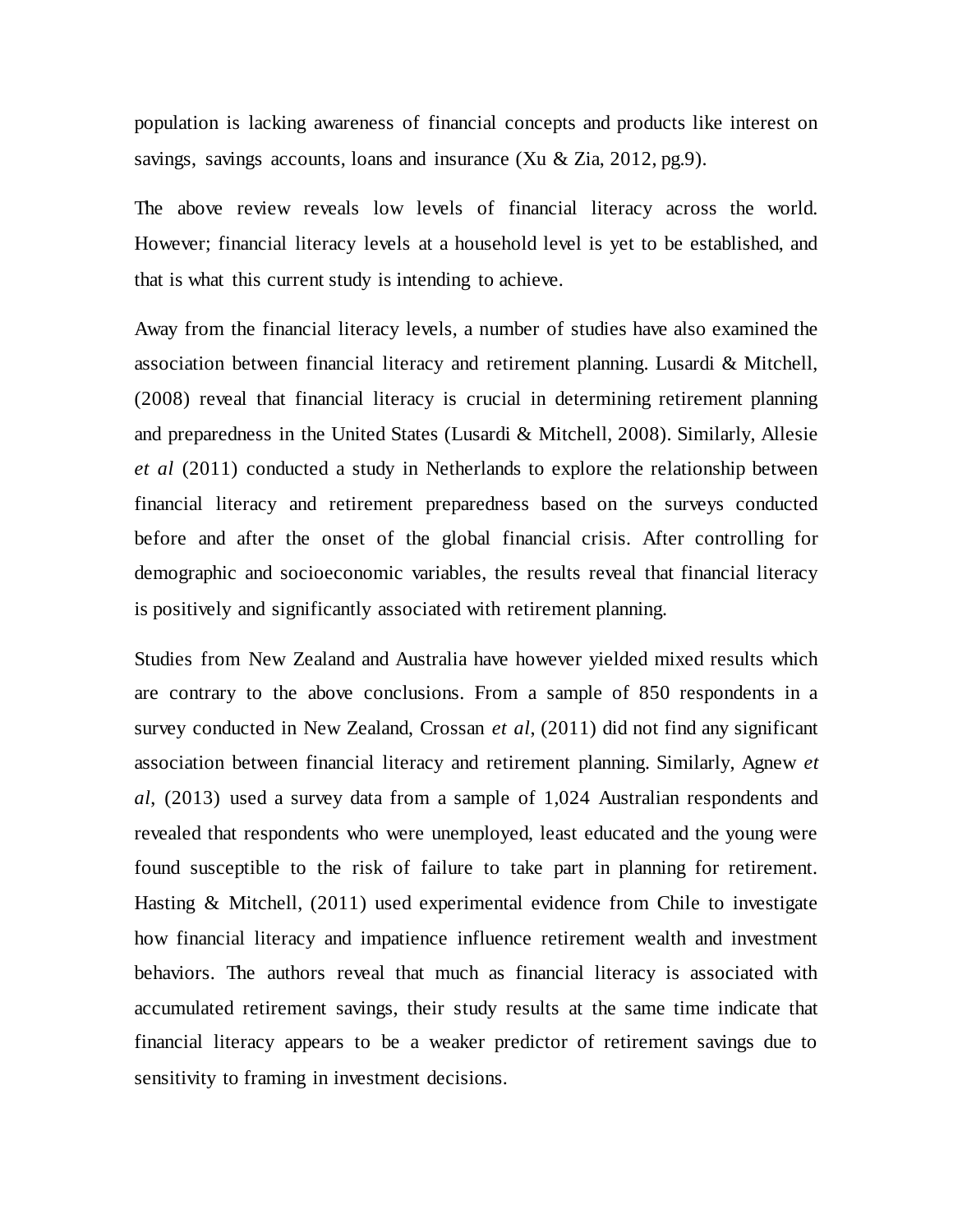Apart from retirement planning, literature also reveals that financial literacy is strongly associated with investment decisions. Al-Tamimi & Bin Kalli (2009) aimed at assessing the financial literacy levels in United Arab Emirates as well as establishing the relationship between financial literacy and the influence of other factors that affect the investment decisions. The authors report a significant relationship between financial literacy and investment decisions. Gallery *et al*, (2011b) examined the impact of financial literacy of the members of a large Australian public sector-based superannuation fund and investment decisions. The results of this study reveal that superannuation members who are highly financially literate are capable of making informed superannuation investment decisions. Similarly, Brown & Graf (2012) used a novel representative survey to document the level of financial literacy among Swiss households and to examine how financial literacy is related to household investment and borrowing. The results reported reveal that financial literacy is strongly associated with household investment decisions and financial market participation in Switzerland.

In the context of a developing country, an Indian study by Subha & Priya (2014) reveal that financial literacy improves the knowledge and understanding of investment options which helps in reducing financial risks and thus help to optimize earning from smaller financial resources of poor individuals from the developing countries (Subha & Priya, 2014). In Contrast however; studies like, Heiltjes & Patora (2013) and Kakande *et al*, (2013) for Ethiopia and Uganda respectively, find no impact of financial literacy on financial outcomes of transaction costs in the two countries, and on the awareness of messages concerning bank account uptake and usage in Ethiopia.

On the other hand, as financial matters world over are turning out to be more complex, yet individuals are expected to be fully responsible for their own financial matters, governments, employers and Non-Government Organizations have been urged to embark on financial education programs that aim at improving financial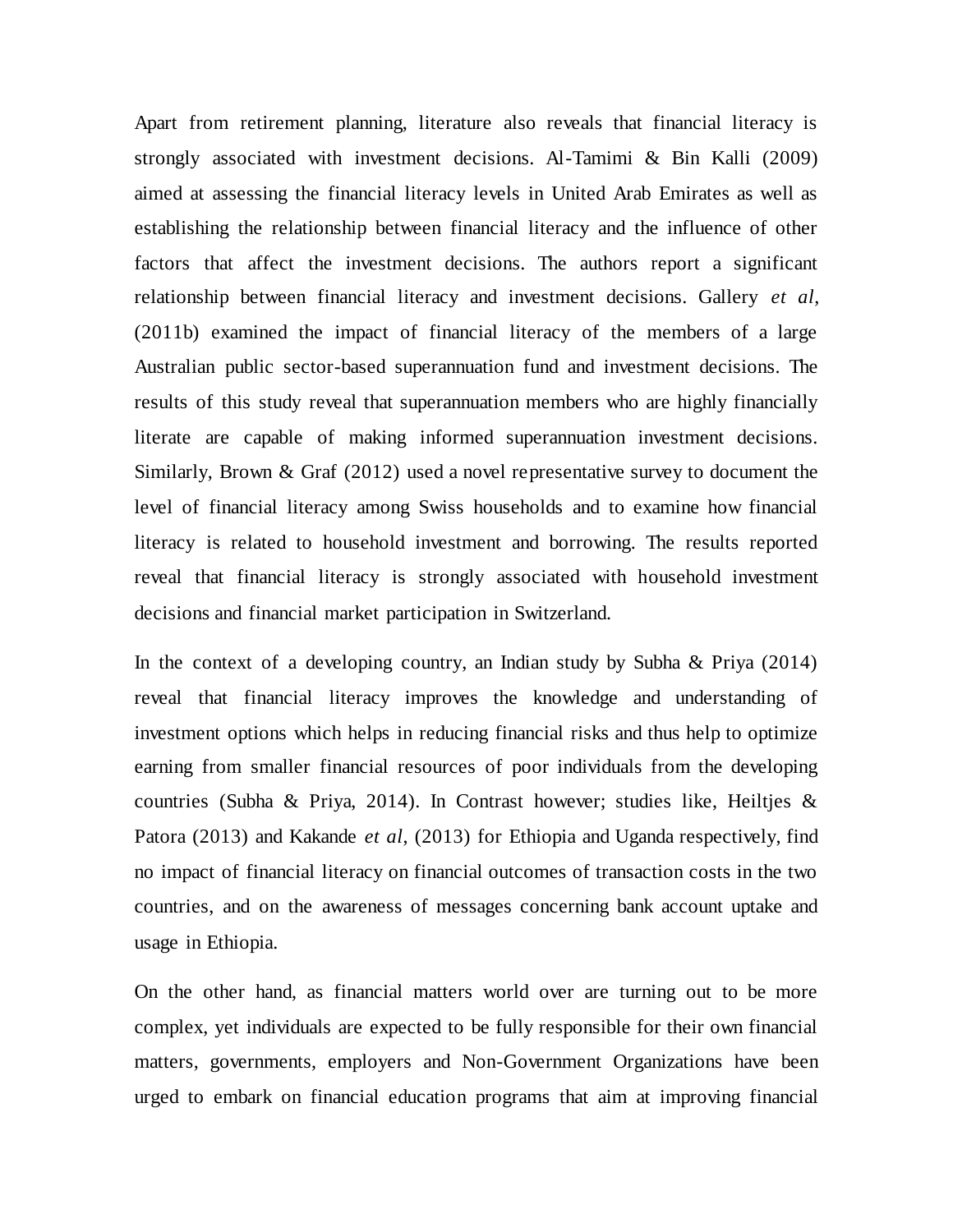literacy of their people. There is therefore literature which has come up to explore and examine the effectiveness of such programs on improving financial decisions.

Bayer *et al*, (1996) undertook an analysis of financial education programs provided by employers to study the behavioral effects of financial education in the workplace by using survey data collected from employers who sponsor pension plans from the U.S. The study results indicate that both participation in and contributions to voluntary savings plans are significantly higher when employers offer retirement seminars.

Similarly, Bernheim & Garret (2003) in their study used a novel cross-sectional survey of US households to investigate the efficacy of employer-based financial education. Holding fixed of a wide range of observable characteristics, pension status inclusive, the study concludes that virtually all measures of retirement accumulation that is both stocks and flows, are significantly higher on average when the respondent's employer offers financial education. The study also finds that, rates of participation in 402(k) investment plans are significantly higher, both for the respondent and for his or her spouse, when financial education is available.

Similar results are reported from Africa, specifically with reference to Uganda, Kenya and Tanzania. Messy & Monticone, (2012) report that an evaluation of financial education programs like, "Promoting Financial Capability in Kenya and Tanzania" and "Uganda Microfinance Consumer education Program" indicate that individuals who participate in these programs are more likely to hold a bank savings account, increase their personal and group savings, financial planning and budgeting and above all, their financial knowledge is likely to be higher compared to those who are not members of these programs (Messy & Monticone, 2012).

In contrast to the above literature however, Willis (2008) argues that research to date is yet to provide reliable and statistically significant evidence of the effectiveness of financial literacy programs on improving consumer financial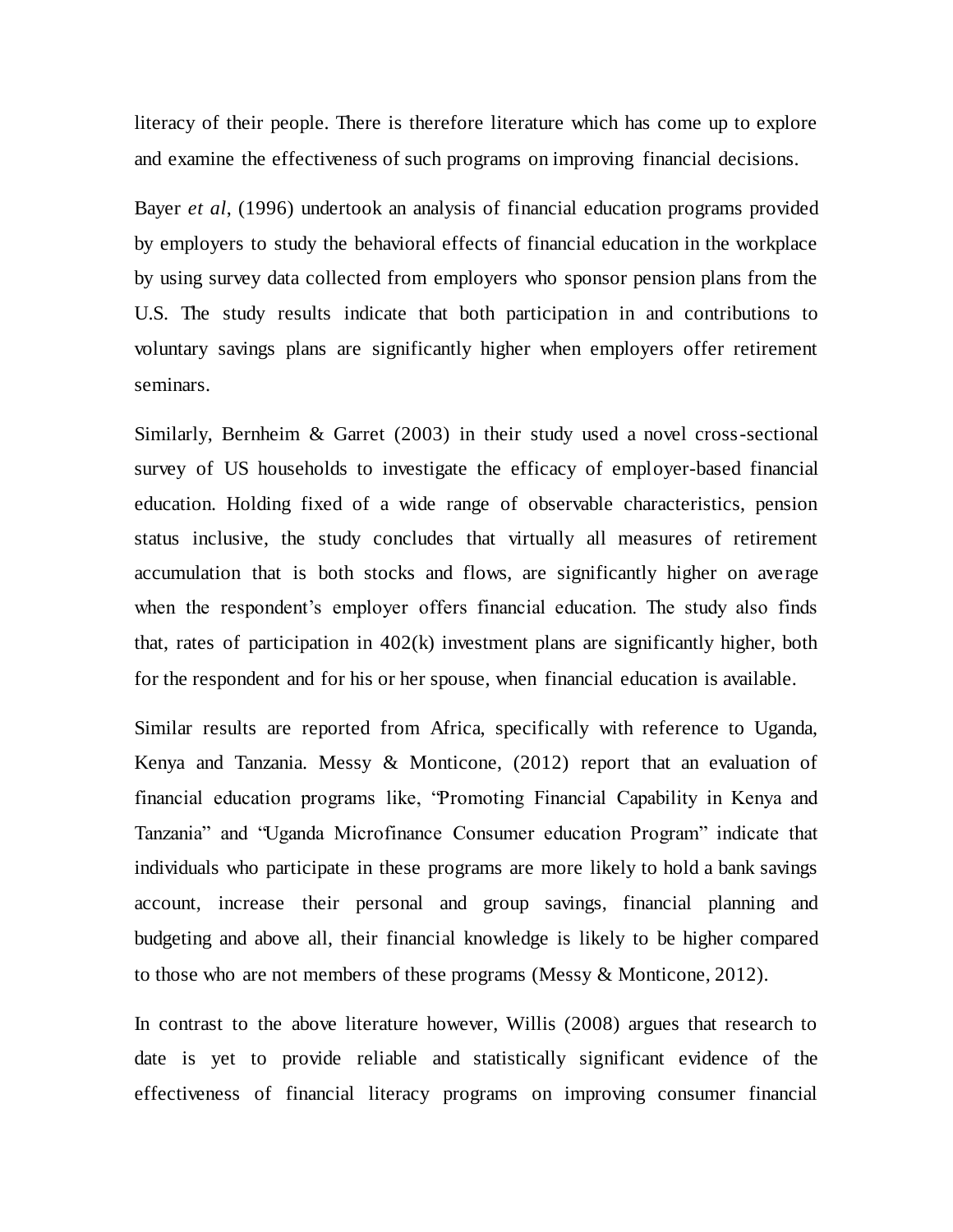decision making. In the same argument comes the results from the Meta analysis research of Fernandes *et al*, (2014). The authors observed that financial literacy or financial education programs that are aimed at improving individuals" financial literacy are capable of explaining just 0.1 percent of the variances observed in the studied financial behaviors of individuals, with weaker outcomes found in low income samples (Fernandes *et al*, 2014).

In summary, this section has revealed that a number of studies have been conducted concerning financial literacy and financial decisions in different aspects. Of particular interest, whereas there are studies on the relationship between financial literacy and investment decisions (Al-Tamimi & Bin Kalli, 2009; Gallery *et al*, 2011b; and Brown & Graf, 2012), these studies appear to be few and limited. More particularly, apart from Brown & Graf, (2012), there are appear to be no studies that examine financial literacy in the context of household investment. Specifically, to the knowledge of the researchers of this current study, there is no study that examines financial literacy and household investment choices in the context of a developing country more so in Africa. The current study therefore aims at addressing this critical gap in literature.

# **2.3. Factors that Influence Financial Literacy and Investment Choice Decisions.**

#### **Financial Risk Attitude/Tolerance**

Risk tolerance is defined by Davey  $\&$  Resnik (2008) as "the extent to which a consumer is willing to risk experiencing a less favorable financial outcome in the pursuit of a more favorable financial outcome." (Davey & Resnik, 2008). Literature suggests that risk tolerance can be proxied by some aspects of risk that include but not limited to investment, insurance and borrowing (see, Davey & Resnik, 2008 and McCarthy, 2009). Understanding risks that are associated with investment products especially those that require complex decisions needs someone to possess a certain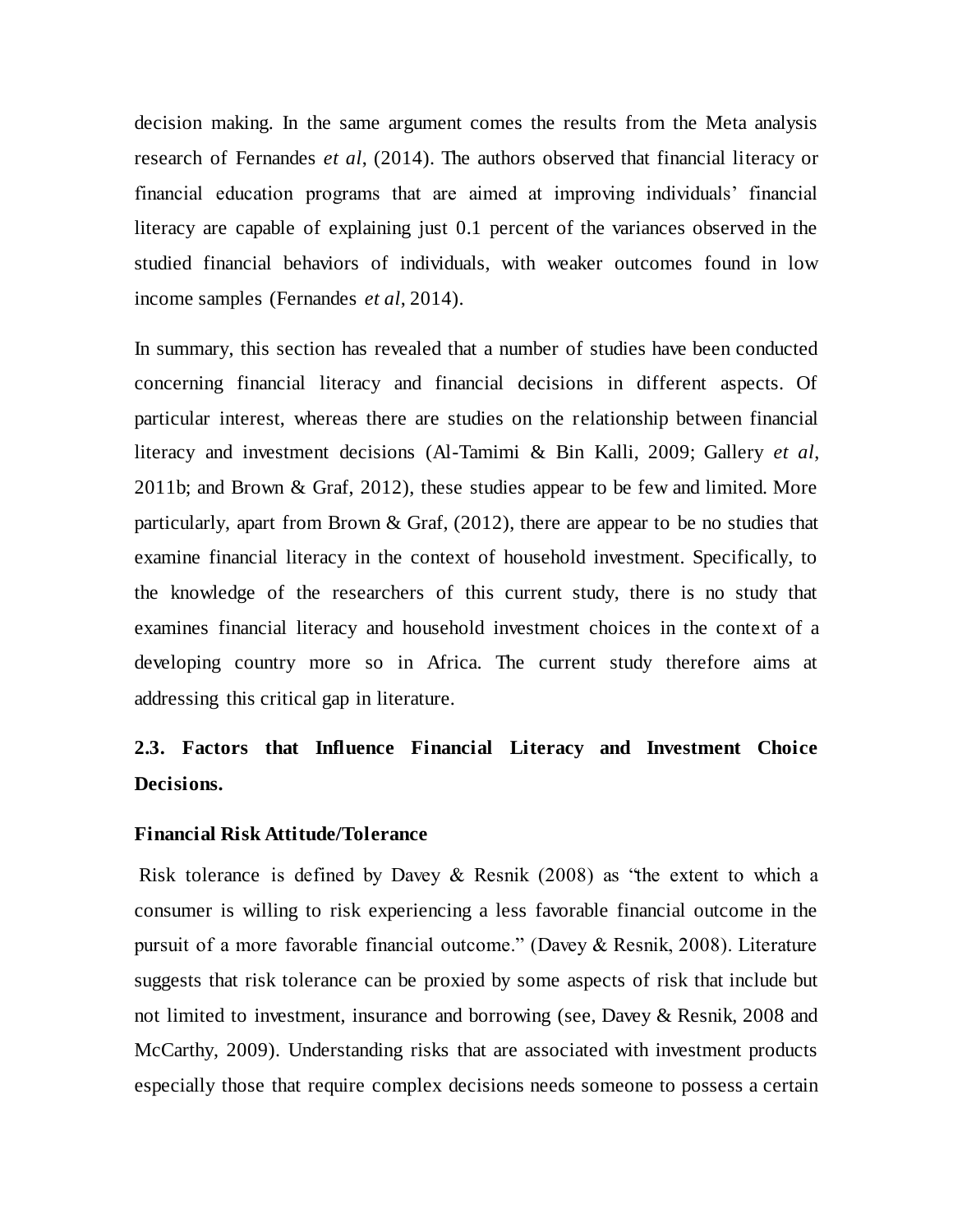level of financial literacy. Therefore; empirical studies have shown that risk averse individuals are less likely to be financially literate and are thus likely to be less confident in exercising investment choice decisions (Falk *et al*, 2010; and Benjamin *et al*, 2013). Similar to those conclusions is the Dutch study of Rooij *et al*, (2011) which also reveals that differences in wealth accumulated is explained by risk attitudes of individuals whereby; the risk averse ones do possess fewer wealth holdings and net assets (Rooij *et al*, 2011). Brown & Graf, (2012) also confirm that household investment is strongly associated with risk attitudes and present biased preferences. Like previous conclusions, the authors confirm that risk averse and myopic households are substantially less likely to invest in financial markets and to possess a retirement account (Brown & Graf, 2012).

#### **Source of Financial Information and Advice.**

It is notable that, it is almost impossible to make financial decisions without seeking consultation. Literature has revealed that social dealings/interactions can influence retirement savings and decisions (see, Duflo & Saez, 2003 and Bailey *et al*, 2004).

The studies of Lusardi & Mitchell (2006) for USA, and that of Rooij *et al* (2011) for Netherlands both reveal that individuals who use informal sources of financial advice like friends and family are less likely to be financially literate. Similarly, those with high levels of financial literacy are more likely to rely on formal financial advice like professional financial advisors. Bucher-Koenen & Koenen (2011), a study conducted in Germany on the other hand reveals that individuals who seek and solicit financial advice are more likely to be financially literate compared to those who do not seek advice at all.

However; much as the above review is informative, none of the reviewed studies focused on the relation between source of financial information and financial literacy and investment choice decisions at a household level specifically in the context of a developing country.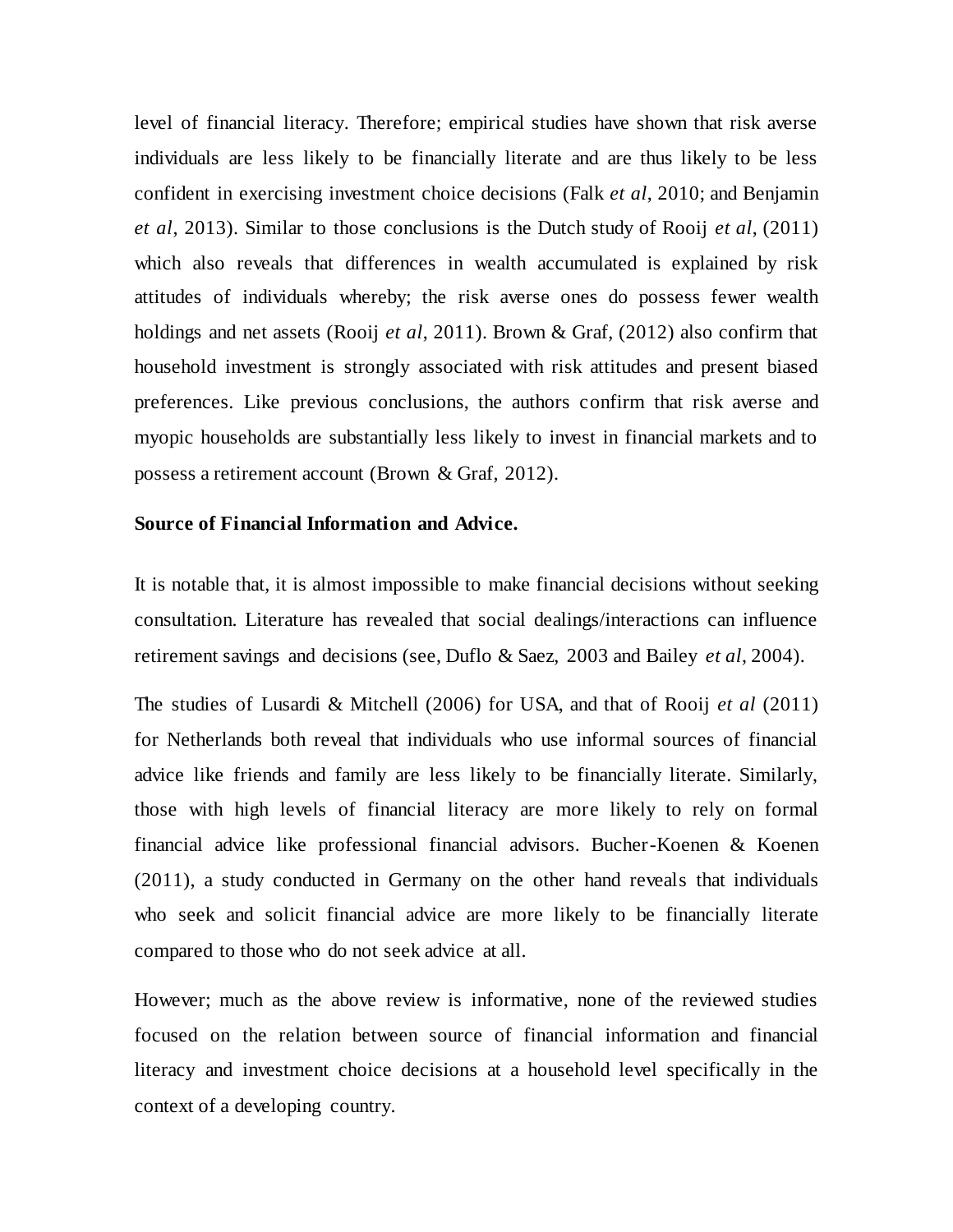#### **Socio-demographic Factors.**

Literature has established that there is a strong relationship between sociodemographic factors and financial literacy and financial decisions (Bailey *et al*, 2003; Agnew & Szykman, 2005; Lusardi & Mitchell, 2007, 2008, 2011; Worthington, 2008; Al-Tamimim & Bin Kalli, 2009 and Rooij *et al*, 2011).

Empirical studies from extensive population surveys have consistently found that age is strongly associated with financial literacy. Many have concluded that financial literacy and age follow an inverted "U" shape pattern, indicating that financial literacy is highest during the mid-age of an individual and lowest when young and old (Alessie *et al*, 2011; ANZ surveys, 2011;2015; Crossan *et al*, 2011; Lusardi & Mitchell, 2011; Rooij *et al*, 2011and Brown & Graf, 2012). Specifically, Crossan *et al* (2011) finds age to be statistically significant in influencing retirement planning.

However, in their Australian study of superannuation fund members, it was evidenced by Gallery *et al*, (2011b) that the relationship between age and financial literacy is not in the form of an inverted "U" shape, but that rather, financial literacy increases with age, with the elderly being more literate.

On the other hand; from developing country context, studies by Al-Tamimi & Bin Kalli (2009), and Hawat *et al*, (2016) from United Arab Emirates and Malaysia respectively, find age to be insignificant in determining financial literacy. Though that of Thapa & Nepal (2015) from Nepal finds age to significantly influence financial literacy and financial behavior. These findings are supported by a specific pension plan study in the U.S by Dvorak & Hanley (2010). The authors report that age is not a statistically significant variable in influencing financial literacy and financial decision making.

When it comes to gender, previous studies report mixed results with regards to the relationship between gender and financial literacy and as well with financial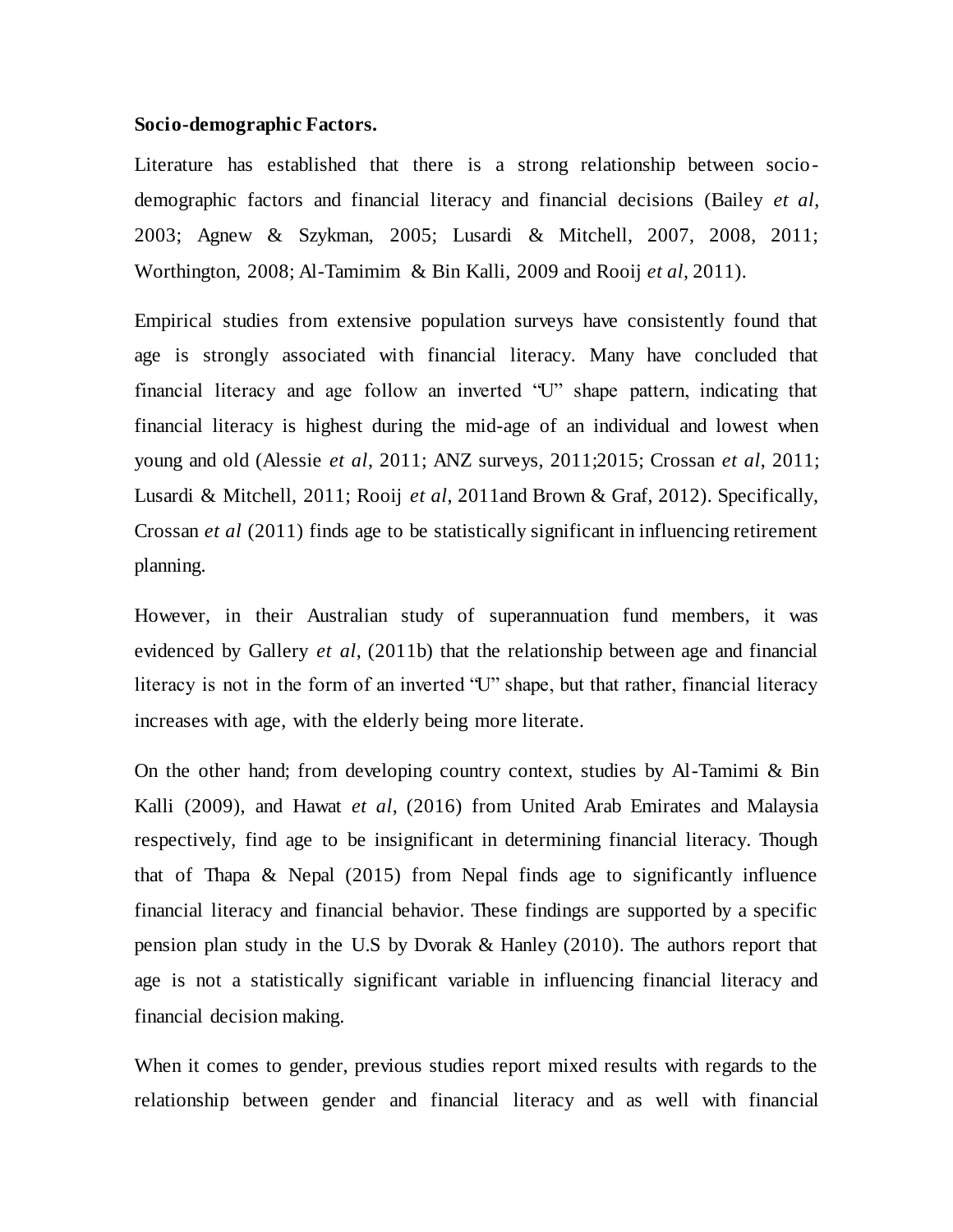decisions. However; most of these studies report a wider gap concerning basic financial literacy between genders whereby; female gender displays relatively lower basic financial knowledge than their male counterparts (Lusardi & Mitchell, 2008; Dvorak & Hanley, 2010; Alessie *et al*, 2011; Bucher-Koenen & Lusardi, 2011; and ANZ Surveys, 2011; 2015). Similar results from a developing country context are reported by Kumar *et al*, (2013) from India and Hawat *et al*, (2016) from Malaysia which both reveal significant gender differences in determining financial literacy with female gender displaying lower literacy scores.

In contrast however; Wagland & Taylor (2009) do not find gender to be a significant variable in impacting the level of basic financial literacy across a sample of the business degree students in an Australian University. Similarly, gender is found to be insignificant in determining retirement planning by Alessie *et al*, (2011) and Crossan *et al*, (2011). Similar results in a developing country context are reported by Thapa & Nepal (2015) from Nepal, who find that gender is insignificant in influencing financial knowledge from a sample of the college students.

The literature reviewed indicates that most of the studies are being conducted from the Over-Seas developed countries with none being conducted in Africa and none is done at a household level and in the context of a developing country. It therefore doesn"t establish the relationship between gender, financial literacy and investment choice in the context of household and in the context of a developing country from Africa.

Similarly, concerning education, previous studies have consistently found that education is strongly associated with financial literacy. A case in point is the paper of Lusardi & Mitchell (2011) that aimed at summarizing financial literacy and retirement planning studies across the world. The study reveals that there exists a stronger correlation between higher education attainments with financial literacy. These results mirror the Dutch study by Rooij *et al*, (2011); Al-Tamimi & Bin Kalli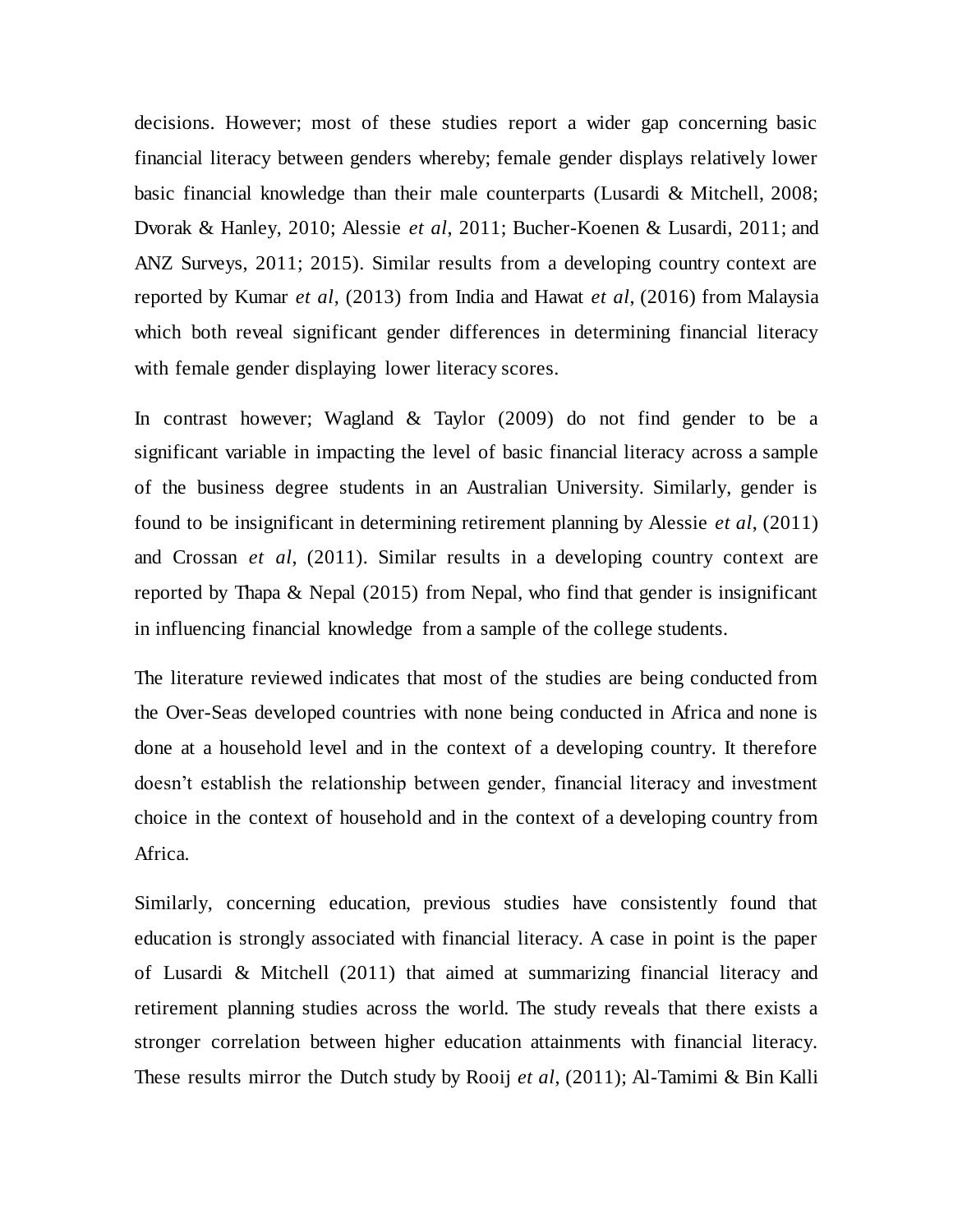(2009) for the United Arab Emirates, (Gallery *et al*, 2011b, and ANZ surveys, 2011; 2015) for Australia; Crossan *et al*, (2011) for New Zealand and Brown & Graf (2012) for Switzerland.

From a developing country context, similar to the above results, education is consistently found to be significant and positively associated with financial literacy and with financial decisions (see, Kumar *et al*, 2013; Thapa & Nepal, 2015, and Hawat *et al*, 2016).

It is however cautioned in the study of Rooij *et al*, (2011) that much as there is a strong correlation between education and financial literacy, education level does not guarantee knowledge and skills to make informed investment decisions. Therefore; The Dutch study of Alessie *et al* (2011) and Brown & Graf (2012) for Switzerland both find that the variable, education is not statistically significant in determining retirement planning and household investment respectively.

The above reviewed literature however indicates that the association between levels of education with financial literacy and investment decisions is not well established in the context of household investment choice decisions and in the context of a developing country, hence this study intends to fill this gap.

On the other hand, empirical literature consistently reveal that financial literacy scores are generally found to be associated with household income levels and thus; households with higher incomes, score highly on financial literacy questions compared to their low income counterparts with less financial literacy scores (see, Al-Tamim & Bin Kalli, 2009, Christeris *et al*, 2010; Hasting & Mitchell, 2011; Gallery *et al*, 2011b; Brown and Graf; 2012 and ANZ survey 2015).

Similar results are reported by studies from a developing country context from Asia that unanimously reveal that income levels significantly and positively influence financial literacy and financial decision making (see, Kumar *et al*, 2013; Thapa & Nepal, 2015, and Hawat *et al*., 2016).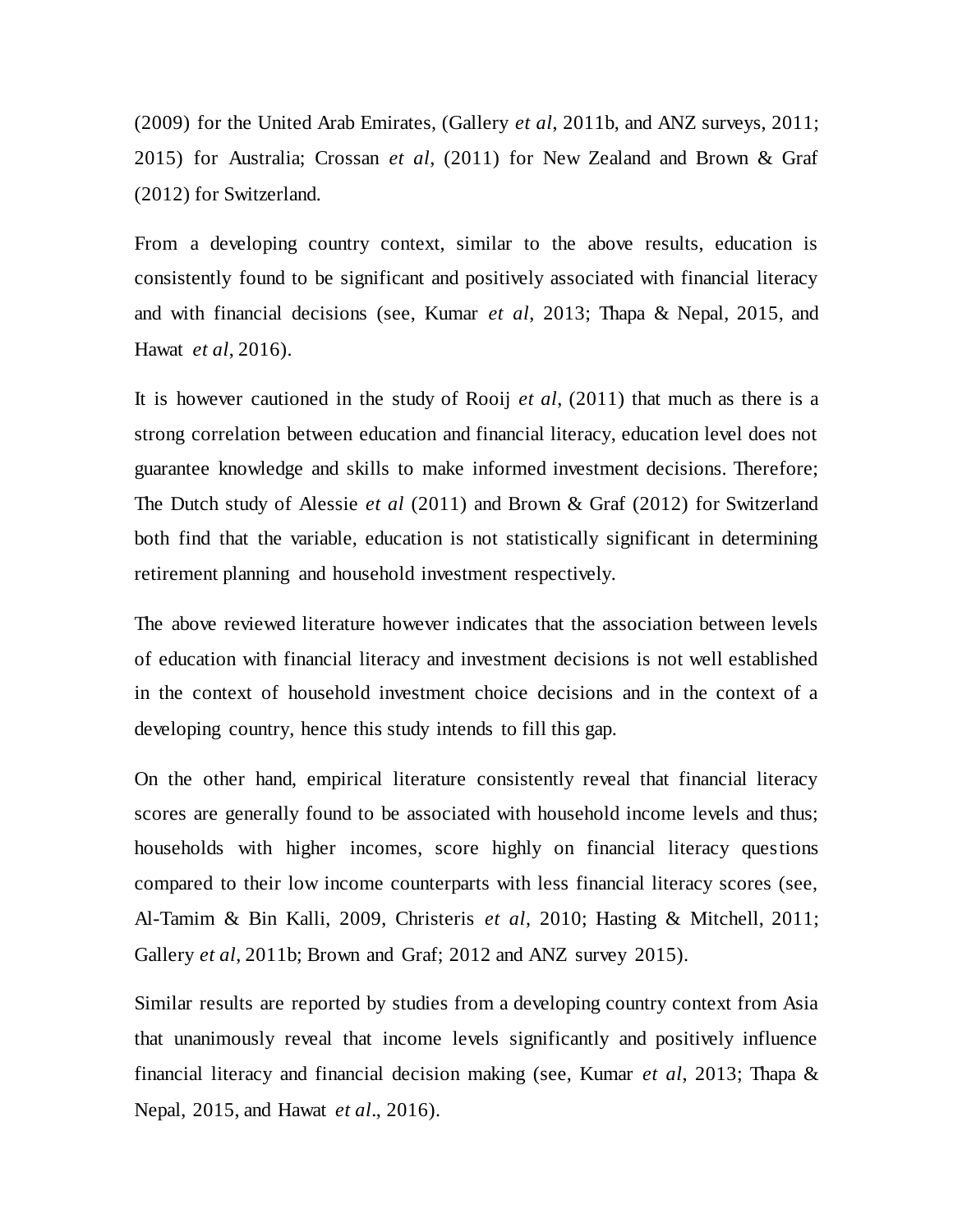The studies reviewed however do not provide for specific effect of income on household investment choice decisions in the context of a developing country especially in Africa; a gap which the current study seeks to fill.

Also, literature has consistently found employment status and type to be associated with financial literacy. Worthington (2008) suggests that financial literacy scores are relatively higher across individuals employed in professional and managerial occupations. This revelation is supported by the study of the United Arab Emirates by Al-Tamimi & Bin Kalli, (2009) which reveals that employed individuals in the field of finance, banking or investment display higher levels of financial literacy than employed workers in other occupations. On the other hand however; the Dutch study of Alessie *et al*, (2011) in contrary, reveals that self-employed respondents display high levels of financial literacy compared to the employed, unemployed and retirees.

The above conclusions are in agreement with the previous findings of Worthington (2008) and the later findings of ANZ surveys (2011; 2015) which consistently reveal that respondents who are unemployed possess lower financial literacy knowledge compared to those who are self-employed and those who are employed.

However; studies from the U.S and the Netherlands that is; Lusardi & Mitchell (2009) and Rooij *et al*, (2011) respectively, find that employment status is not significant in influencing financial literacy and financial decisions. Specifically, Rooij *et al*, (2011) find that the variable of self-employed in the model, is not significantly associated with financial literacy, total net worth and with participation in stock markets.

The above review reveals that all the literature comes from Over Seas developed countries and none establishes relationship between employment status and type with financial literacy and financial decisions in the household context of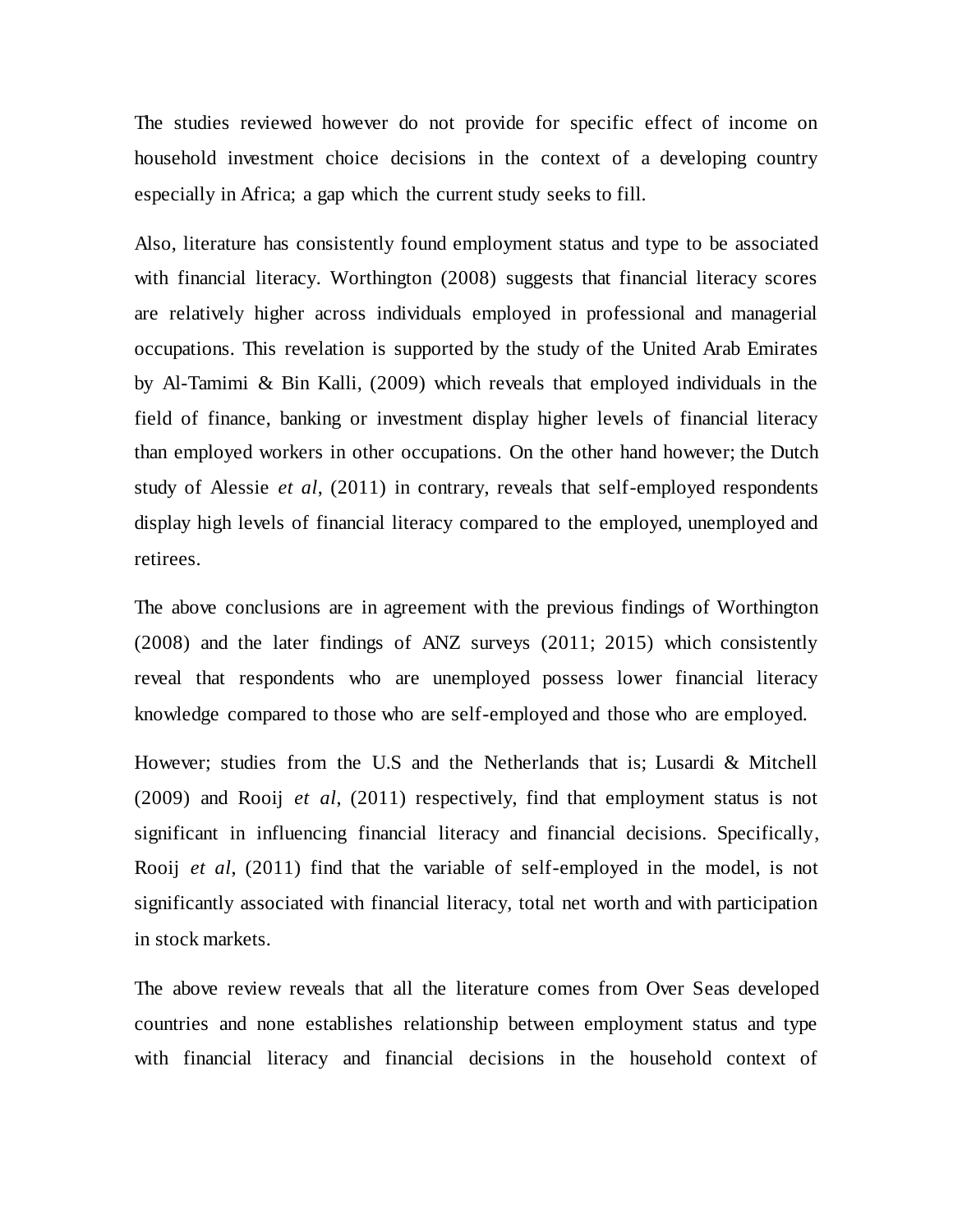investment choice decisions and in the context of a developing country, a gap which the current study seeks to address.

Distance to the financial institutions is considered to be an essential measure of financial inclusion and thus individuals and households who stay closer to financial institutions are expected to be financially included (Ellis *et al*, 2010) and hence are financially literate. Closeness to financial institutions is expected to influence individuals to seek financial advice from banks so as to make informed financial decisions since transport costs are minimized. Kefela (2010) argues that long distances between banking facilities make engagement in financial decisions less possible. However; Ellis *et al* (2010) assume that distance to a bank branch does not affect investment decision in any way (Ellis *et al*, 2010).

It is revealed from the review that empirically, the impact of geographical distance to the nearest financial institution on financial literacy and on financial decisions is not yet well explored and thus the current study aims at addressing this literature gap.

In Summary, this section has presented literature on factors that directly and indirectly influence financial literacy and financial decisions and behavior respectively. Most of these studies are conducted in Over-Seas developed countries and few of them do investigate this relationship, in the context of household level analysis. Of particular interest, few of them examined the impact of these factors on financial literacy and household investment choice decisions (as a component of financial decision and behavior). The current study therefore aims at closing this gap by examining the impact of these factors on financial literacy and financial decisions of households in a context of a developing country (a case of Uganda).

#### **3. Study methodology.**

#### **3.1 Data Type and Sources**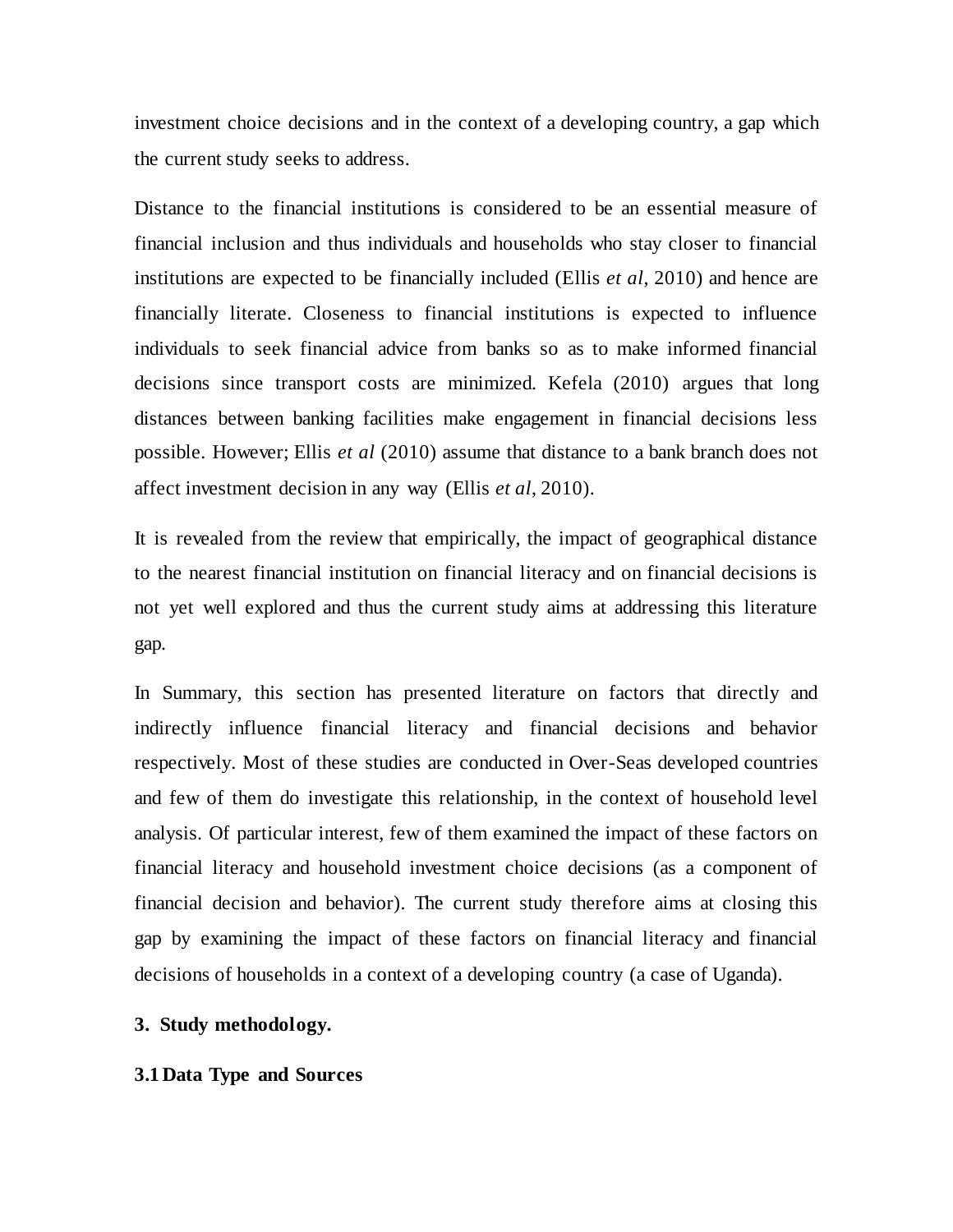This study uses a cross-section survey data that covered 3,401 households sampled with full information out of 501 enumeration areas in Uganda. However, since this study focusses on household level analysis, data is collapsed to capture only those households whose respondents were household heads, hence the number of observations is reduced to 1,333 households. These households were interviewed in 2012 FinScope household survey that was conducted by Reev consult international with technical assistance from Bank of Uganda (BOU), Uganda Bureau of Statistics (UBOS) and Economic Policy Research Centre (EPRC). The survey was drawn from the whole country hence making the sample nationally representative. Only data from FinScope 2012/2013 is analyzed hence the findings relate to the period covered by the data set.

#### **3.2. Variable Specification and Measurement:**

#### **Measuring Financial Literacy:**

This process intends to derive the indicators of financial literacy variable-a key variable in the current study"s analysis. This variable is measured in terms of basic financial understanding and the basic financial concepts upon which it is being constructed are; interest rates, discounting and borrowing. Each component is constructed in a quiz format to test an individual's knowledge.

Insert Table 1 here

Insert Table 2 here

Table 2 in Appendix reports the extract of these questions as were designed in the survey questionnaire: Therefore; a respondent who answered all the three basic financial literacy questions correctly is considered financially literate. Hence a variable FL-Overall is an ordinal variable which is coded 1 if answered all the three questions correctly and thus is financially literate and 0 if otherwise. Similarly,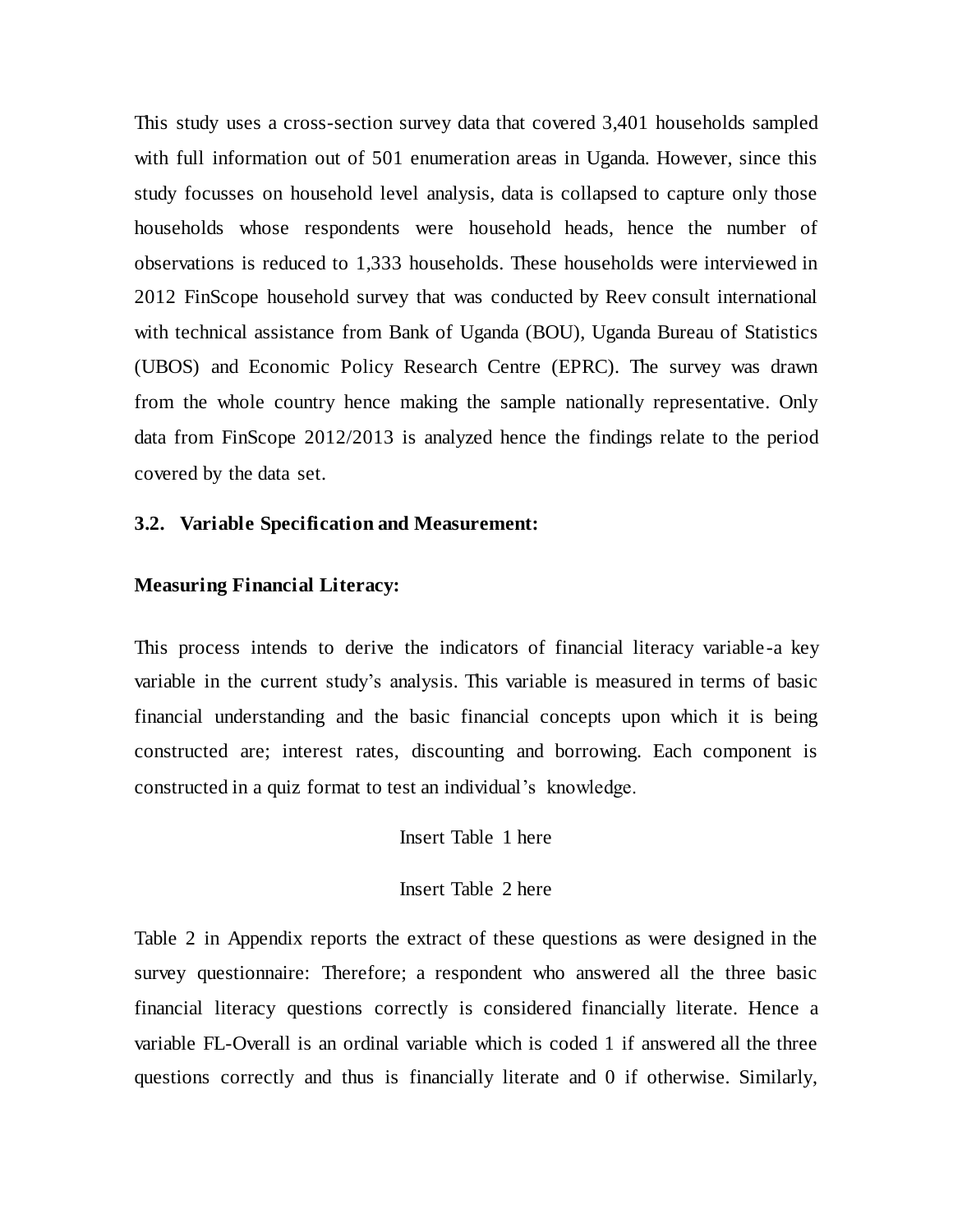subsidiary variables constructed from individual questions are specified to enter in the first regression model as dependent variables.

They are used to show how strong a given variable might be significant in association with FL-Overall (If a variable is significant on at least two of the individual questions, it is deemed strongly correlated with FL-Overall). Therefore, a variable FLINT is 1 if answered correctly a question on interest rates and is 0 if otherwise. A variable FLDIS is 1 if answered correctly the question on discounting and is 0 if otherwise, and a variable FLBOR is 1 if answered correctly the question on borrowing and is 0 if otherwise. Brown  $\&$  Graf (2012) made similar constructs in the study conducted in Switzerland.

#### **Dependent Variable: Household Investment Choice Outcomes.**

In order to measure the applicability of the knowledge of financial literacy, the dependent variable is labeled CHOICE. It is a variable which represents whether households decided to make an investment choice or not. This variable takes a form of 4 investment options each taken as a dichotomous variable coded 1 if household exercised investment choice and 0 if otherwise. (These investment options include, having an investment account with a financial institution, investing with an informal group, having a personal household business and investment in Agriculture), hence CHOICE takes values 1, 2, 3, 4 respectively.

#### **Independent Variables: Source of Financial Information and Advice:**

The variable INF is dichotomous and is coded 1 if respondent sought financial information and advice from formal sources (T.V, Banks, Newspapers, Colleagues at work, Insurance companies, Employer, SACCOS, and Internet) and coded 0 if respondent sought advice from informal sources (Friends, relatives and family, Radio, Church/Mosque, or never accessed this advice/information at all).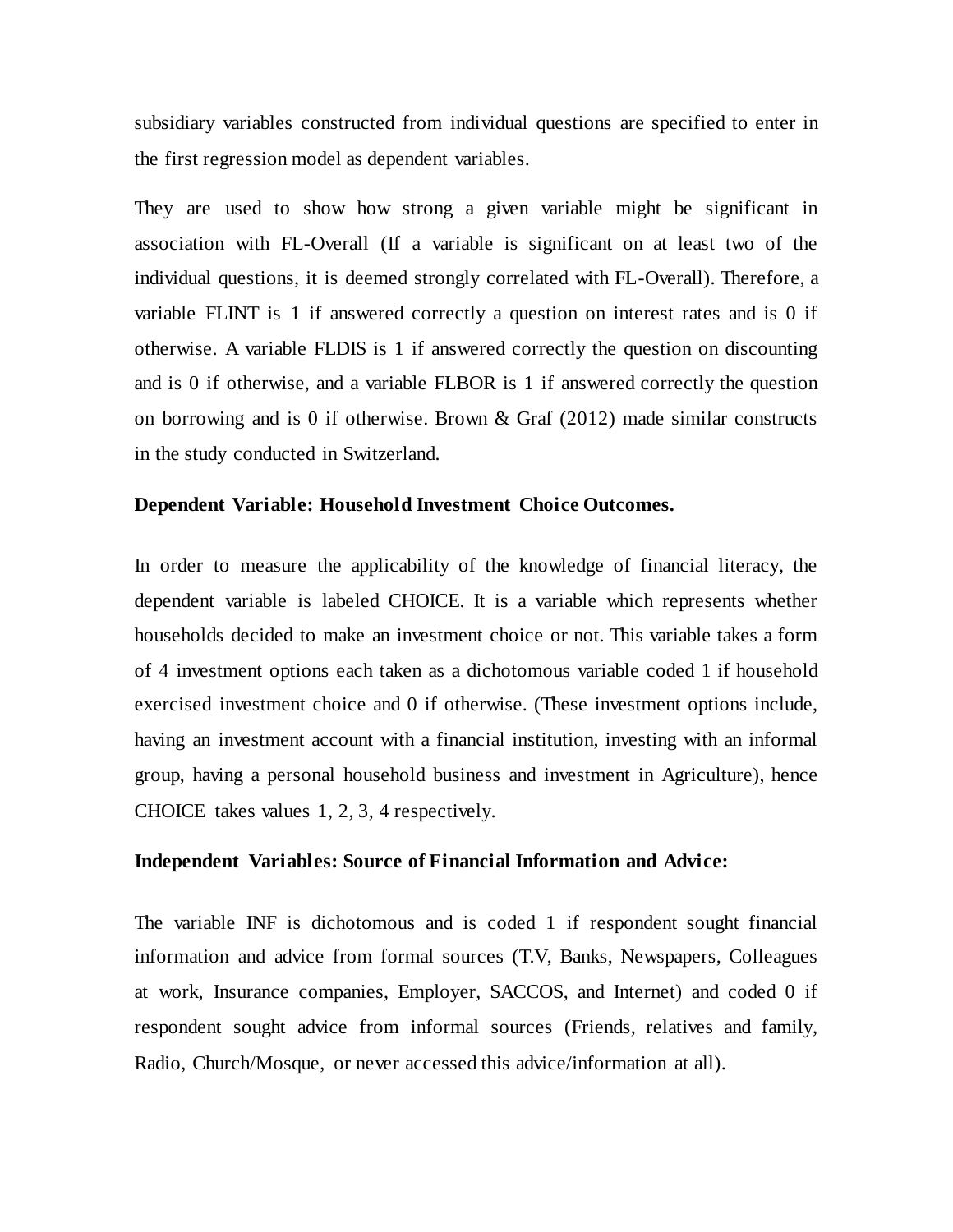#### **Independent Variables: Financial Risk Attitudes/Tolerance:**

Since our data does not directly capture risk attitudes like the prior empirical studies of (Clark & Strauss 2008; Rooij *et al*, 2011 and Brown & Graf, 2012), we use financial loan as a proxy for household risk tolerance. A household that currently has a loan and/or that which borrowed money in the last 12 months with a financial institution is considered to be risk tolerant. Davey & Resnik (2008) and McCarthy (2009) suggest that risk tolerance can be manifested in some financial risk aspects which include; investment, insurance and borrowing. The variable RISK is therefore, a dummy which is coded 1 when respondent reported to currently have a loan with a financial institution/borrowed (hence risk tolerant) and 0 if otherwise.

#### **Independent Variables: Socio-demographic Factors:**

- Age is named AGE and is captured as an ordinal variable which is coded 1 if younger (<35 years), coded 2 if mid-age (35-59 years) and coded 3 if older  $($ >59 $\gamma$ ears).
- Education is named EDU and is captured as an ordinal variable which ranks the highest attained levels of education of the respondent. It is coded 1 for highly educated if respondent completed form five and above ( $>$ form 5) and is coded 0 if otherwise.
- Gender is named GEN which is captured as a dichotomous variable, it is coded 1 for male gender and 0 if otherwise.
- Employment status named as EMP, is a dichotomous variable which is coded 1 for self-employed, 2 for employed, 3 for unemployed and 0 for others.
- Household Income is named as HHINC which represents household's total annual incomes. It is an ordinal variable coded 0 if household income is less than UGX 1,000,000 for low income earners; coded 1 if household income is UGX 1,000,000-10,000,000 for middle income earners and coded 2 if household income is above UGX 10,000,000 for higher income earners.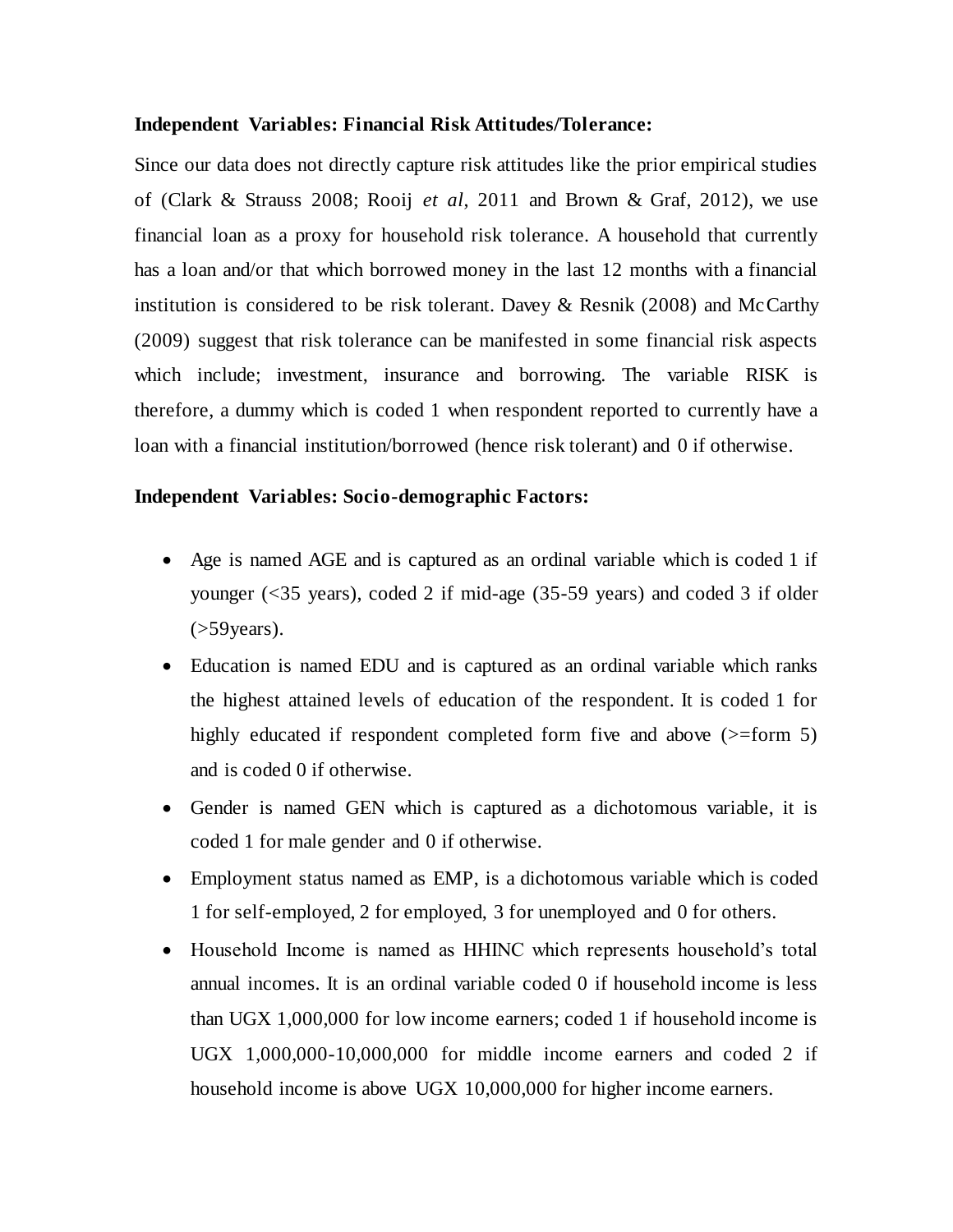Distance is a continuous variable captured as DIST, which represents the geographical distance of the household to the nearest financial institution in terms of kilometers.

#### **3.3. Methods of Analysis:**

The current study"s data analysis is done in two steps whereby; the first step is univariate and the second is multivariate analysis. Univariate data analysis is done in order to establish the financial literacy levels among households in Uganda as well as understanding the population segment that is likely to be more financially literate as well as more likely to make household investment choice decisions. The multivariate regression analysis on the other hand is conducted to test the hypotheses that seek to establish the relationship between financial literacy and household investment choices, and also, household background factors with financial literacy as well as with investment choice decisions.

#### **The Univariate Analysis:**

In order to establish financial literacy levels among Uganda"s households, we conduct a descriptive statistics analysis of the responses regarding the measure of financial literacy. Similarly, we use the financial literacy variable FL-Overall to test the dependent variable CHOICE outcomes, as indicated in the previous section. Therefore, a univariate analysis is conducted to test the linkage between exercising the investment choice on each of the explanatory variables. We do this by performing tabulation and cross-tabulations technique as a means of investigating the differences between the literacy scores frequencies and percentages between respondents who exercised choice and those who did not.

#### **The Multivariate Regression Analysis.**

To investigate the association between the household"s financial sources of information and advice, risk attitudes and the socio-demographic factors and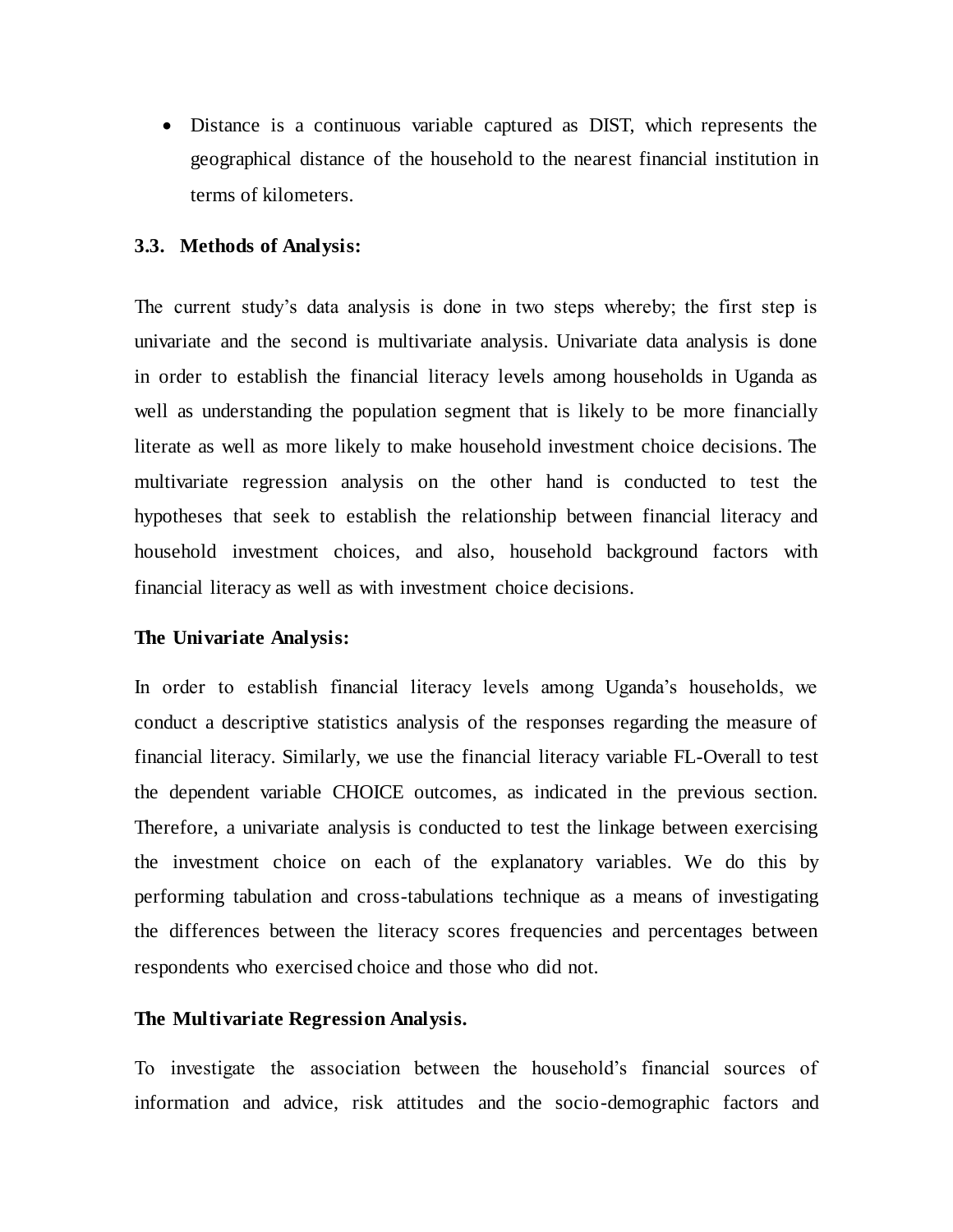financial literacy as well as with investment choice decisions, we run a multiple regression model. This model assumes that the variables are a linear additive function with an error term. During this analysis, we borrow a leaf from prior studies like (Lusardi *et al*., 2010; Al-Tamimi & Bin Kalli, 2009; Rooij *et al*., 2011 and Brown & Graf, 2012), to conduct a 2-stage regression analysis so as to test the corresponding hypotheses.

#### **Financial Literacy Model:**

The first stage of the regression analysis comprises an examination of household financial literacy levels across a range of independent variables that are likely to explain the observed variations in the variable of financial literacy. A Probit regression model is employed to test for a joint effect of the explanatory variables which are anticipated to be related to financial literacy levels. The model is thus specified as:

(1)

$$
pr(FL_i = 1) = \emptyset (\beta_0 + \beta_1 INF_i + \beta_2 RISK_i + \beta_3 AGE_i + \beta_4 EDU_i + \beta_5 GEN_i + \beta_6 EMP_i + \beta_7 H HINC_i + \beta_8 DIST_i + \varepsilon_i)
$$

Where: 
$$
FL_1
$$
=Financial Literary – Overall Performance (FL)

 $FL_2$ =Financial Literacy – Interest Rates (FLINT)

 $FL_3$ =Financial Literacy – Discounting (FLDIS)

 $FL_4$ =Financial Literacy – Borrowing (FLBOR)

 $\varepsilon_i$  is the error term; all model variables are coded, measured; and summarized in Table: 1.

#### **Model of Investment Choice Outcomes.**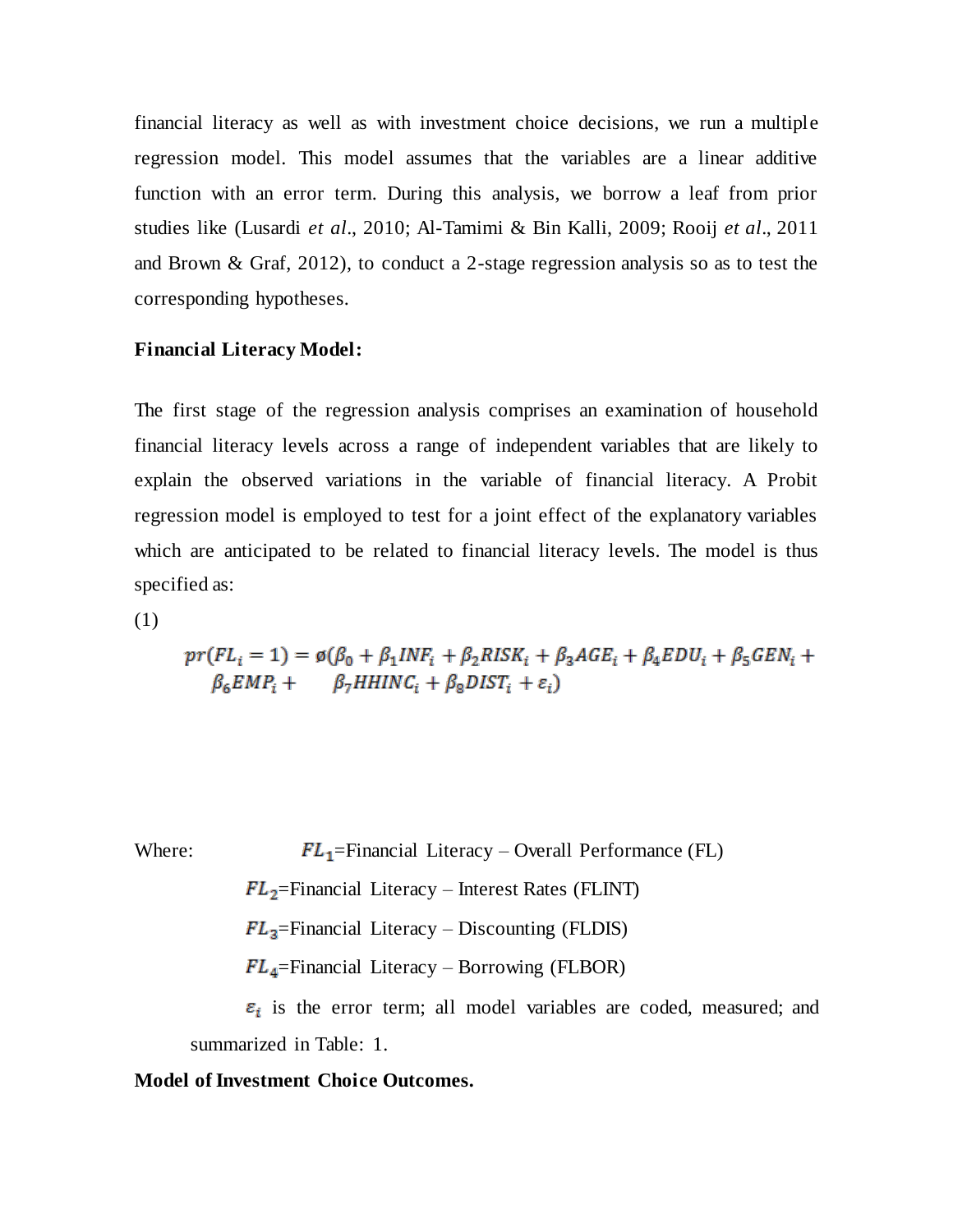Stage two of the regression analysis presents household investment choice decisions as the dependent variable which is expected to be associated with financial literacy and other independent variables. It is however anticipated that the other explanatory variables in the model are associated with the variable of financial literacy (FL) as well as with the dependent variable of investment choices. Hence, we suspect a potential econometric problem of endogeneity between variables in our model. We therefore; save the Probit regression residuals from the first regression model as a new variable to represent financial literacy (It is named as RFL) before we use it in the second Probit regression model. This is intended to partial-out the impact these variables might have on the variable of financial literacy. Terza, (1998) and O"Malley *et al*, (2011) adopted a similar approach and they do suggest that with large enough sample, the response residuals tend to lead to a consistent estimate. Our sample is thus large enough (1,333) to yield consistent estimates as recommended. The Probit regression model to investigate the combined effects of other explanatory variables and financial literacy which are predicted to be related with household investment choice is thus given as:

(2)

.

 $pr(CHOICE_i = 1) = \emptyset(\beta_0 + \beta_1 RFL_i + \beta_2 INF_i + \beta_3 RISK_i + \beta_4 AGE_i +$  $\beta_5 EDU_i + \beta_6 GEN_i + \beta_7 EMP_i + \beta_8 HHINC_i + \beta_9 DIST_i + \varepsilon_i)$ 

Where:  $CHOICE<sub>1</sub>$  = Investment Account (INVES\_ACC)  $CHOICE<sub>2</sub>$  = Investment with Informal groups (INFORMAL\_INVES)  $CHOICE<sub>3</sub>$  = Household Personal Business (EXIST\_BIZ)  $CHOICE<sub>4</sub>$  = Agricultural Investment (AGRIC\_INVES)  $\varepsilon_i$  = Error term.

All model variables are coded, measured; and summarized in Table: 1.

#### **4 EMPIRICAL RESULTS AND INTERPRETATION**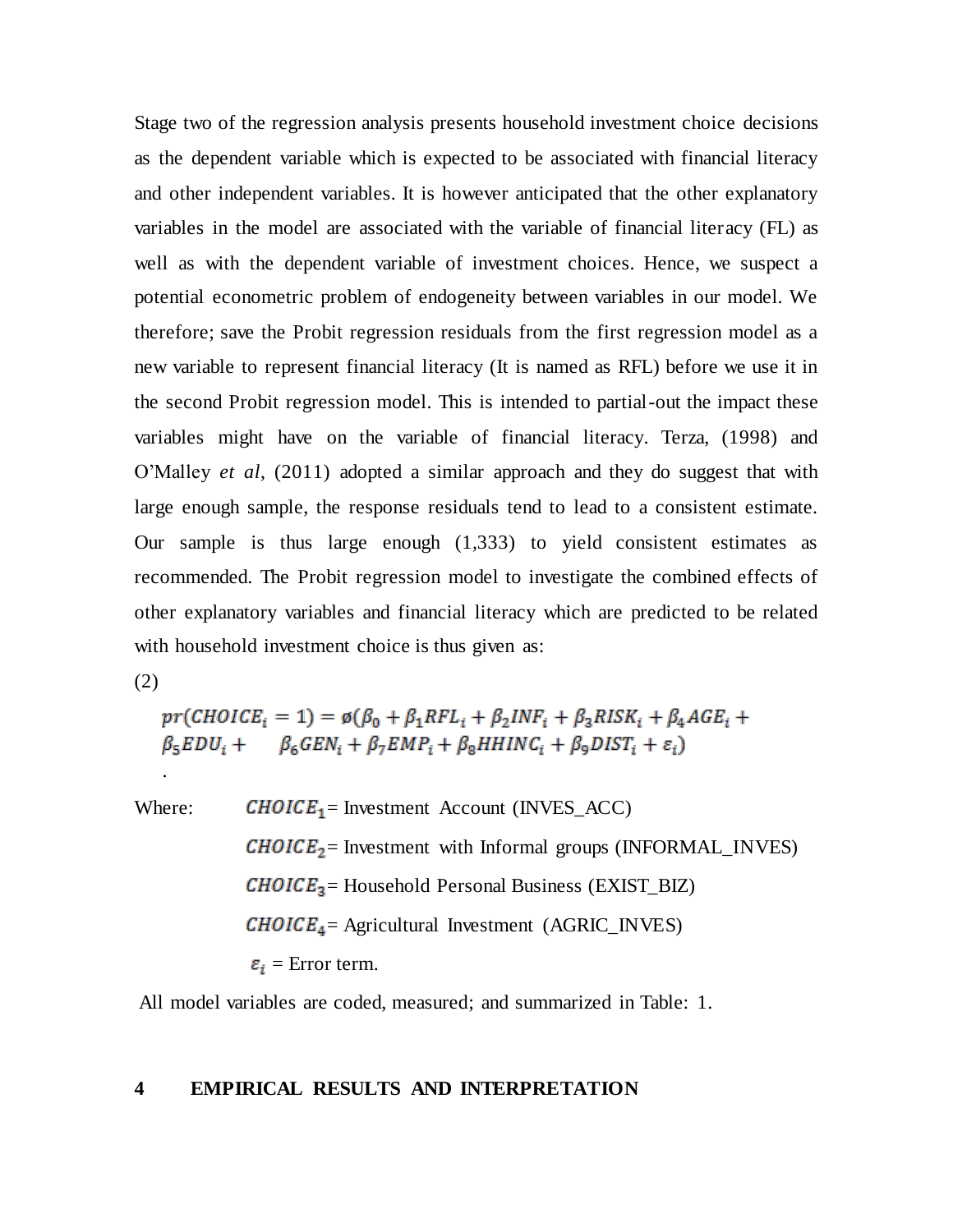#### **4.1 Financial Literacy Levels among Households in Uganda:**

Here, we present the responses of households to the basic financial literacy concept questions (as presented in Appendix, Table: 2) which were used to measure financial literacy knowledge and the overall levels of household financial literacy in the country.

#### Insert Table 3 here

Table: 3 indicates that for the three basic financial literacy questions (see Table 2, in Appendix, for exact wording), the percentage of the responses that are correct range from 47.4 percent to 54.6 percent. The results reveal that much as a number of respondents correctly answered each individual basic financial literacy questions, the percentage of those who attempted to answer them all correctly is only 19.6 percent. Hence, much as many households in Uganda display an understanding of some financial concepts, the overall basic financial literacy is not widespread in the country.

We observe from the Table that 50.8 percent of the surveyed households responded to the interest rate question correctly whereas, 54.6 percent of the households responded correctly to the question on discounting. The share of non-responses to these two questions of (27.5% and 25.8%, respectively) is substantially much higher than the share of incorrect answers of (21.7% and 19.6%, respectively). Correct responses to the question on borrowing were slightly much lower at 47.4 percent. This question also displays the highest share of both non responses (28.5%) and incorrect responses (24.1%) compared to the first two questions.

Much as previous similar studies mostly from Over Seas developed world used different basic concepts such as compound interest, inflation and risk diversification as indicators of overall financial literacy, the performance on each individual questions were far much higher from these studies compared to the observations from the current study which has somewhat much easier concepts to answer.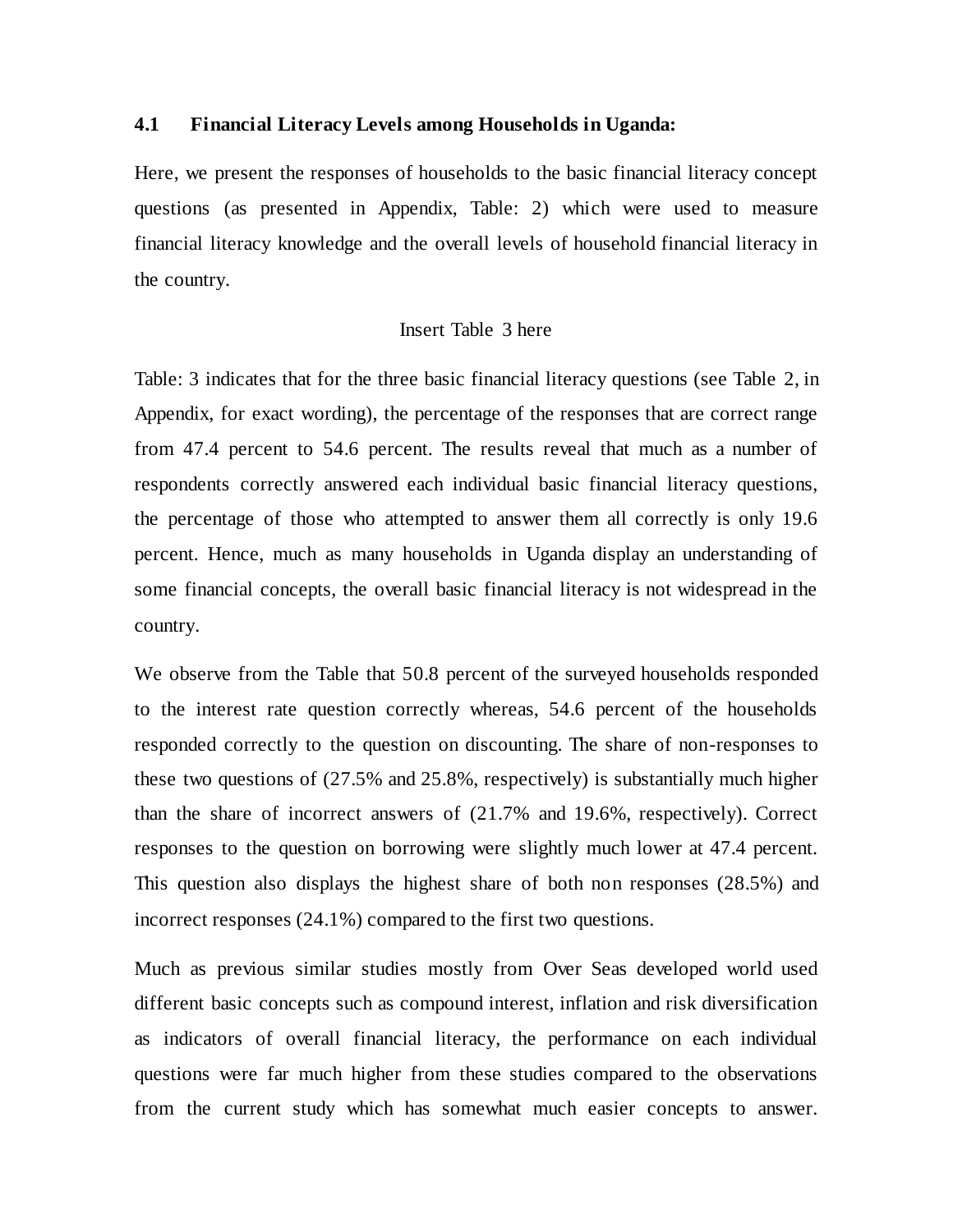Studies like; Lusardi & Mitchell (2009) for the U.S; Rooij *et al* (2011) for the Netherlands and Brown & Graf (2012) for Switzerland reported respectively 69 percent, 76.2 percent and 79 percent of the individuals responding correctly to the question of compound interest. Similarly, on the question of inflation, 87.1 percent of the respondents answered it correctly in Lusardi & Mitchell (2009) for the U.S; 82.6 percent got it correct in the study of Rooij *et al* (2011) for the Netherlands and 78 percent in the study of Brown & Graf (2012) for Switzerland respectively. In the current study however; none of the questions was answered correctly with a score of above 55 percent, an indication of lower levels of financial literacy in Uganda compared to the rest of the developed world.

Similarly, only 19.6 percent of the surveyed households responded to all the three questions correctly in the current study. Comparably, the share of the households that responded to all the three questions correctly is not even close to the range of the scores documented by the previous similar studies. In the studies that focused on basic financial literacy measures, Bucher-Koenen & Lusardi (2011) for Germany, reports 53 percent, Alessie *et al* (2011) for Netherlands, reports 45 percent and Brown & Graf (2012) for Switzerland, reports 50 percent of respondents who answered all the questions correctly. In fact the least share of the respondents who answered all the questions correctly from the reviewed previous studies is documented by Lusardi & Mitchell (2011) for the U.S at 30 percent. The observed differences may be partly explained by the fact that financial markets in developed countries are highly advanced and that the population is highly financially included unlike in developing countries like Uganda where this study is conducted.

However, much as these results are comparably lower than those from prior studies, they add to the existing literature by documenting the increasing tendency of low levels of financial literacy in the world, by providing evidence from Uganda. These results therefore support those from prior studies such as, Hilgert *et al*, (2003) for U.S; Lusardi & Mitchell, (2008) for U.S; Christelis *et al*, (2010) for European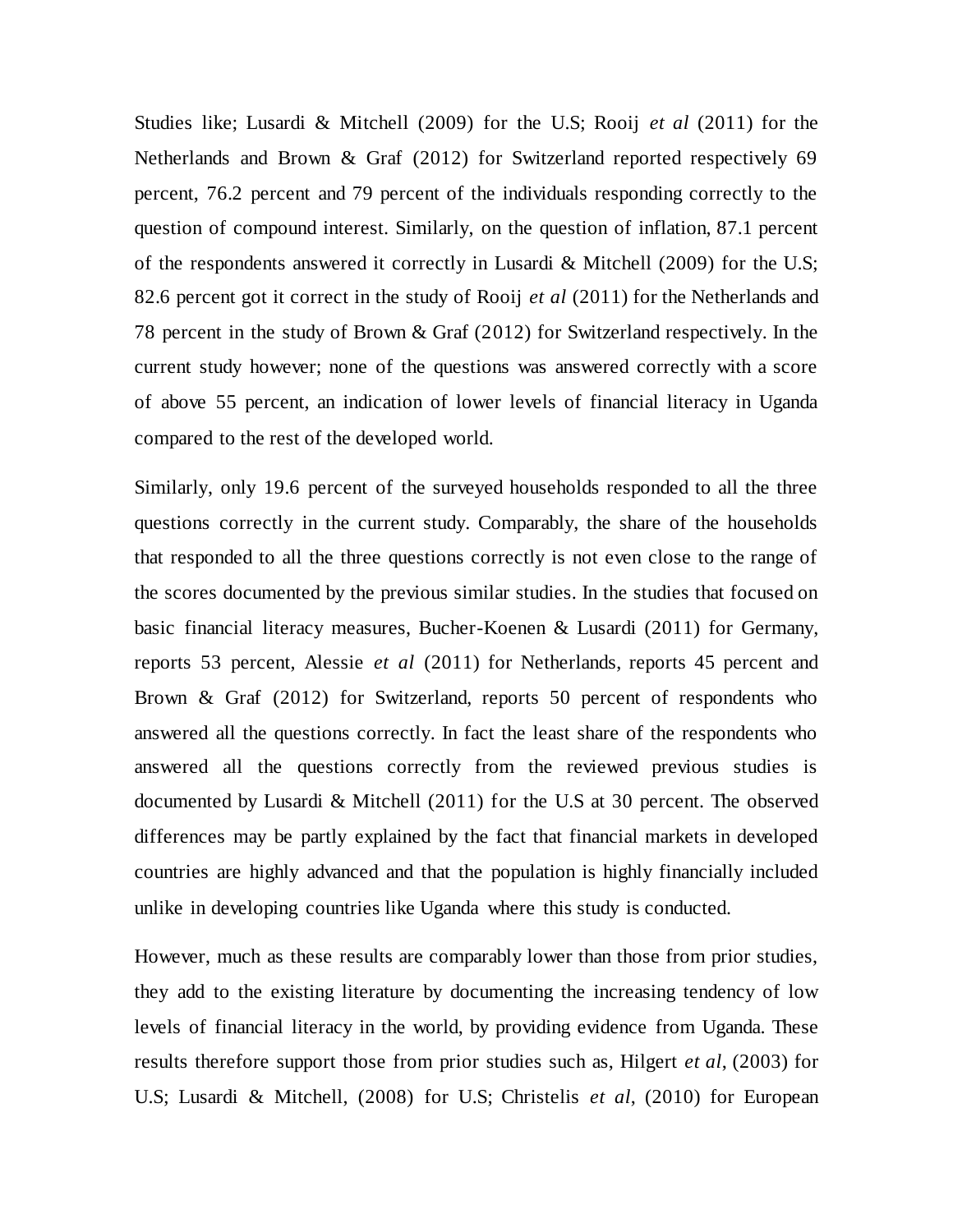Countries; Xu & Zia (2012) for the cases of Malawi, Mozambique and Nigeria, and ANZ survey, (2015) for Australia; all of which document low levels of financial literacy in those respective countries.

### **4.2 Factors Associated with Financial Literacy**

This section explores the relationship between household background factors and financial literacy. Table 4 reports the univariate comparisons while Table 5 reports the multivariate results. All dependent variables in Table 5 are dummy variables; the Table therefore presents marginal effects of the Probit estimates.

Insert Table 4 here

Insert Table 5 here

#### **Financial Literacy and Source of Financial Information and Advice:**

From Table: 4 and 5, we observe significant differences between households that seek financial information and advice from formal sources and those which seek it from informal sources. Table 4 indicates that households that seek financial advice from formal sources, performed better across all financial literacy measures with 48.9 percent answering all three questions correctly compared to only 8.4 of those who get information from informal sources. This is consistent with regression results in Table 5 that indicate that source of financial information and advice (INF) is a significant predictor for household financial literacy levels. We observe that households which consult formal sources are (24 percentage points) more likely to respond to all the three questions correctly compared to those who seek similar information from informal sources. These results mirror those from previous studies specifically those documented by Butcher – Koenen  $\&$  Koenen (2011) for Germany who report that individuals who seek and solicit financial advice are more likely to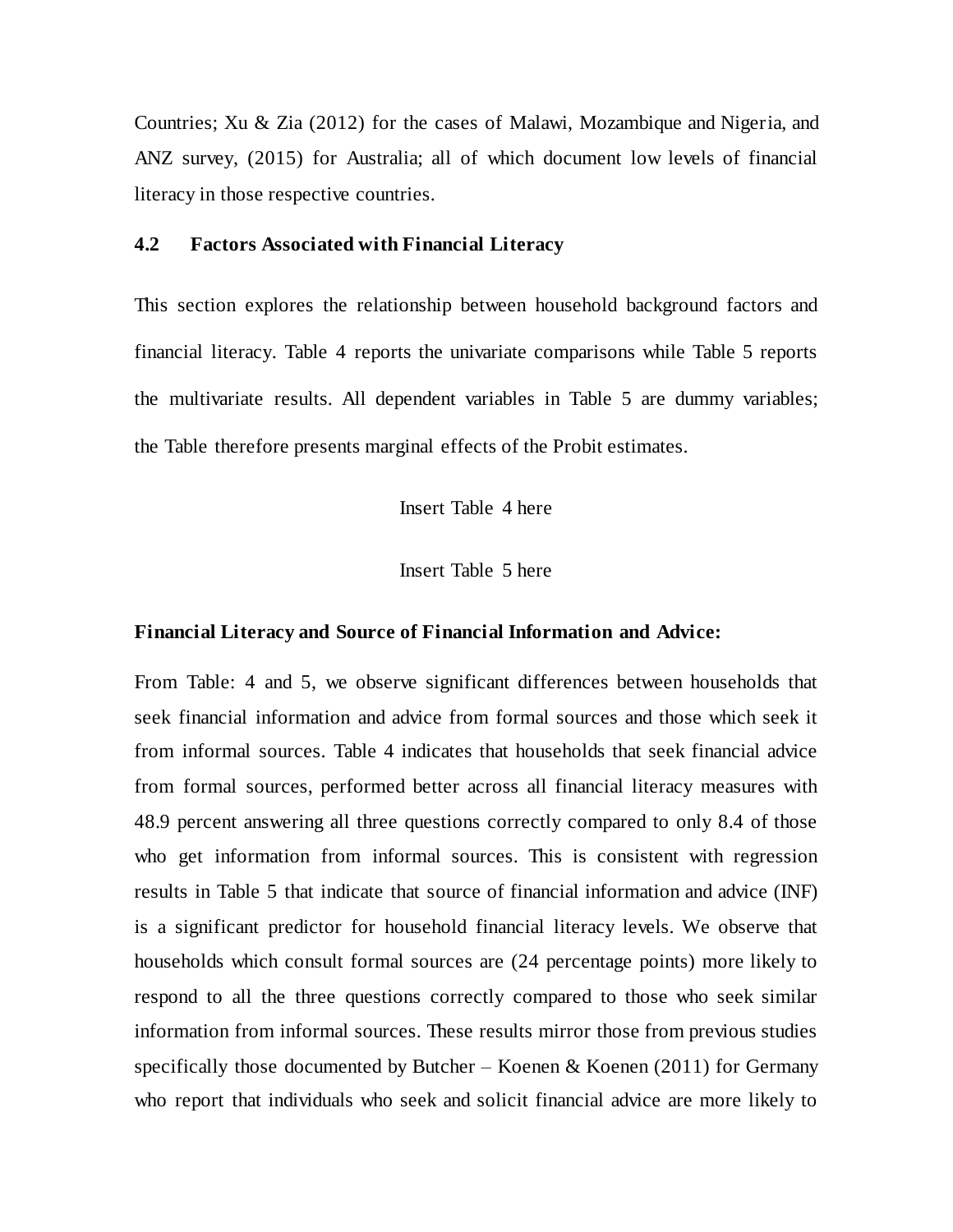be financially literate compared to those who do not seek advice at all. Similarly, Lusardi & Mitchell (2006) for U.S and Rooij *et al*, (2011) for the Netherlands found that individuals with high levels of financial literacy are more likely to rely on formal financial advice like from professional financial advisors, unlike their illiterate counterparts who seek similar information from informal sources like friends and family.

#### *Financial Literacy and Household Risk Attitudes:*

The univariate results in Table 4 indicate that the share of the overall financial literacy by households which are willing to take risks is higher at 29 percent compared to only 12.1 percent of those which are risk averse. This implies that household financial risk attitudes (RISK) is significant and positive. Rooij *et al* (2011) documented that individuals who are risk tolerant tend to rate themselves high on the knowledge concerning financial matters via self-assessed tests. Actually, from Table 5 we observe that risk tolerant households are (7 percentage points) more likely to answer all the three questions correctly compared to their risk averse counterparts. They are thus more likely to be financially literate compared to risk averse averse households.

#### **Financial Literacy and Household Socio-Demographic Characteristics:**

From the univariate results in Table 4, we observe an inverted 'U' shaped relationship between financial literacy and age. Respondents between 35 – 59 years display the highest levels of financial literacy with 23.9 percent responding to all the three questions correctly. In contrast, for the young (34 years and below) and the aged (60 years and above), only 19.1 percent and 10 percent responded correctly to all the three questions respectively. Similarly, taking a closer look at the percentages, one can argue that financial literacy increases as one grows, reaches a maximum when one is in the middle age and declines as one ages. Thus older individuals display lower levels of financial literacy compared to the young and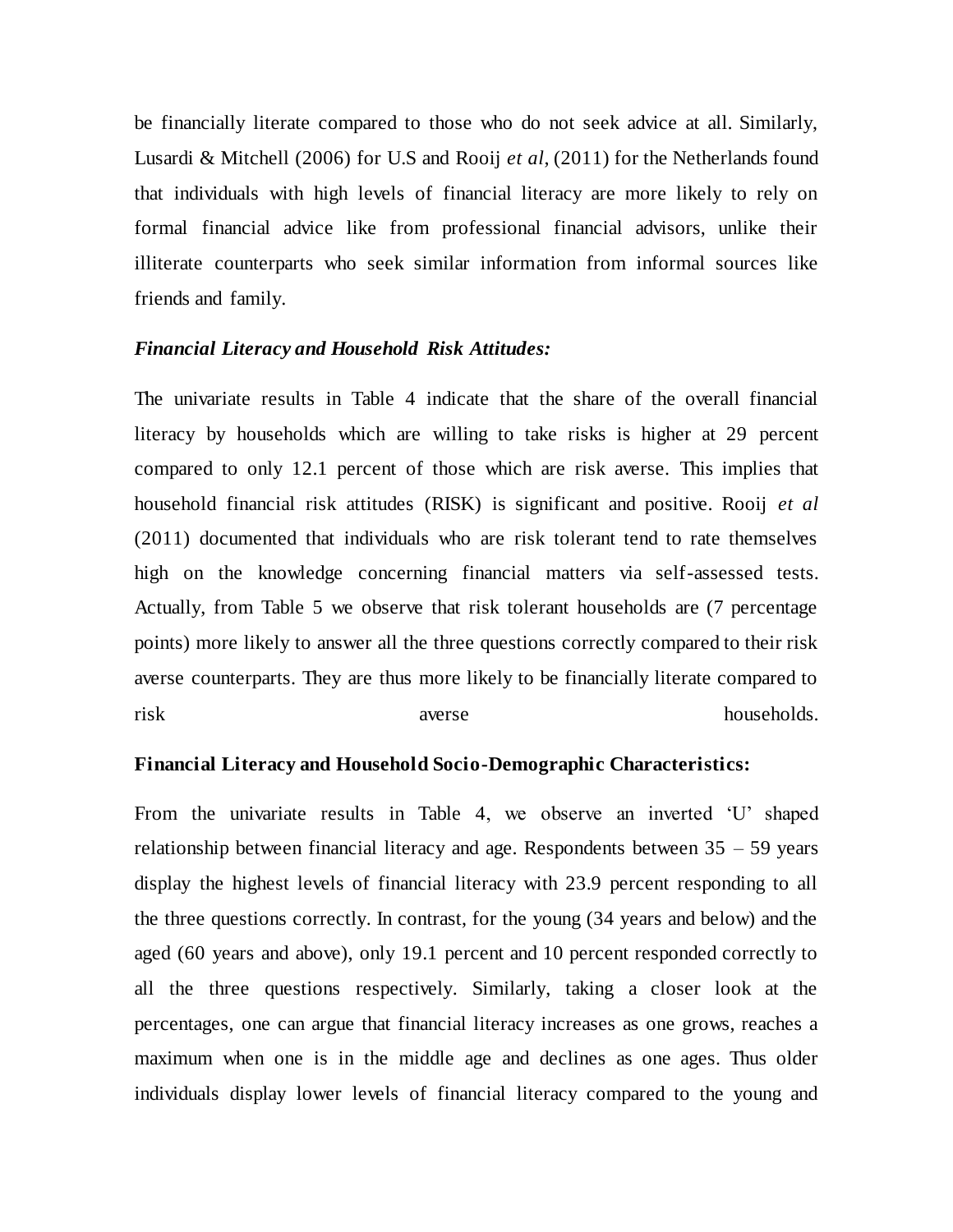those in middle age of their life cycle. This observation is confirmed by the Probit regression results in Table 5, which reveal that variable AGE is significant and positively associated with financial literacy. These findings mirror those documented by Rooij *et al* (2011); Lusardi & Mitchell (2011); Crossan *et al* (2011) and Brown & Graf (2012) who all consistently found a significant relationship between age and financial literacy. The dummy variable younger is significant at conventional levels  $(p<0.1)$  and mid – age is significant at  $(p<0.05)$ . Thus the households in the younger age group are (7 percentage points) more likely to respond to all the three questions correctly compared to those in the older age group. Similarly, those in the mid – age group are (6 percentage points) more likely to answer all the three questions correctly compared to those in the older age group. These absolute values of the marginal effects with respect to old age are diminishing meaning, financial literacy is increasing with age, reaches a maximum and then falls as one approaches old age hence confirming the univariate comparisons. Also these results dispute those documented by Lusardi *et al*., (2010); Rooij *et al* (2011) Alessie *et al* (2011) and Brown & Graf (2012) who found low financial literacy levels amongst the young population.

From the results we also reveal that financial literacy increases with the levels of education. Table: 4 indicates that 51.1 percent of the respondents who had completed form five and above, responded correctly to all the three questions compared to only 14.7 percent of their less educated counterparts (those who had completed form four and below). Similarly, the regression results in Table 5 reveal that the variable EDU is significant at  $(p<0.01$ . Households with higher levels of education are (13 percentage points) more likely to respond to all the three questions correctly and are thus more likely to be financially literate compared to those with lower education levels. These findings attest to those documented by (Al-Tamimi & Bin Kalli, 2009; Lusardi & Mitchell, 2011; Rooij *et al* 2011; Gallery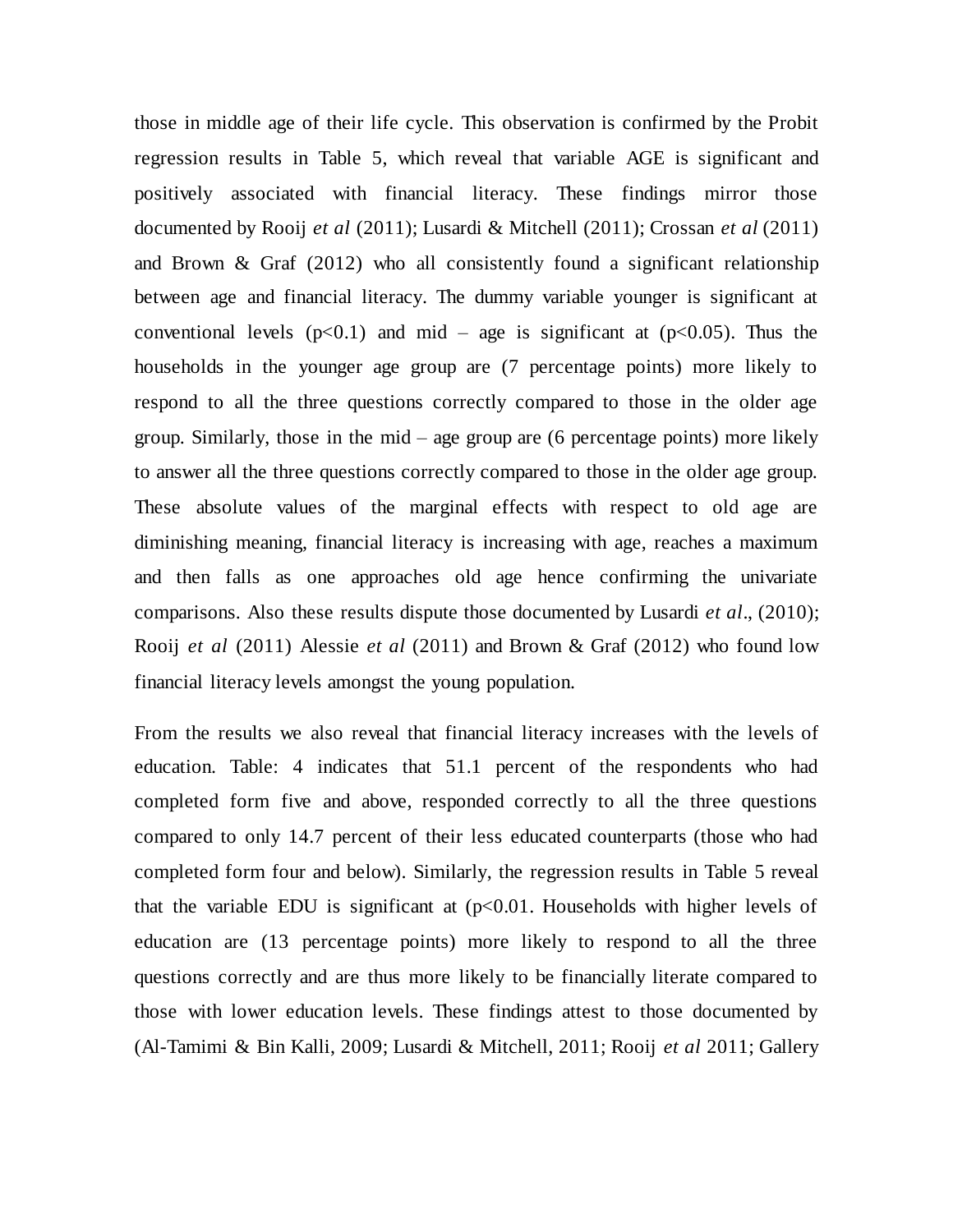*et al* 2011b; ANZ surveys, 2011 & 2015; Kumar *et al*, 2013; Thapa & Nepal, 2015 and Hawat *et al*, 2016).

Also, the results on gender show that there are statistically significant differences in gender with respect to financial literacy. The univariate comparisons Table 4, show that males outperform females on all the three questions whereby, 22.9 percent of males responded to all the three questions correctly compared to only 12.6 percent of females. Similarly, the Probit regression analysis in Table 5 reveal that male gender is (4 percentage points) more likely to answer all the three questions correctly compared to the female gender. These significant gender differences identified in the current study mirror those documented by the previous studies from a wider range of contexts and countries (see, Al-Tamimi & Bin Kalli, 2009; Alessie *et al*, 2011; Crossan *et al*, 2011; Bucher – Koenen & Lusardi 2011; ANZ surveys, 2011 & 2015; Kumar *et al*, 2013 and Hawat *et al*, 2016).

The univariate comparisons reveal significant differences in financial literacy across the employment status groupings with the unemployed displaying the lowest levels of financial knowledge. We can reveal that 34.2 percent of the respondents who are employed answered all the three questions correctly. Similarly, 20.7 percent of those in self-employment category answered all the three questions correctly and only 8.8 percent and 5.3 percent of those employed in other minor activities (Others) and the unemployed respectively managed to respond to all the three questions correctly. This observation suggests that unlike their working counterparts, the unemployed household heads associate less with financial and money issues since they don't have access to frequent or periodic earnings so as to make regular financial plans on expenditures, savings and borrowing. However; the regression results indicate that household employment status (EMP) is significant at conventional levels with only self-employed dummy significant. Therefore, we conclude that households with self-employed heads are (8 percentage points) more likely to answer all the three questions correctly compared to those in formal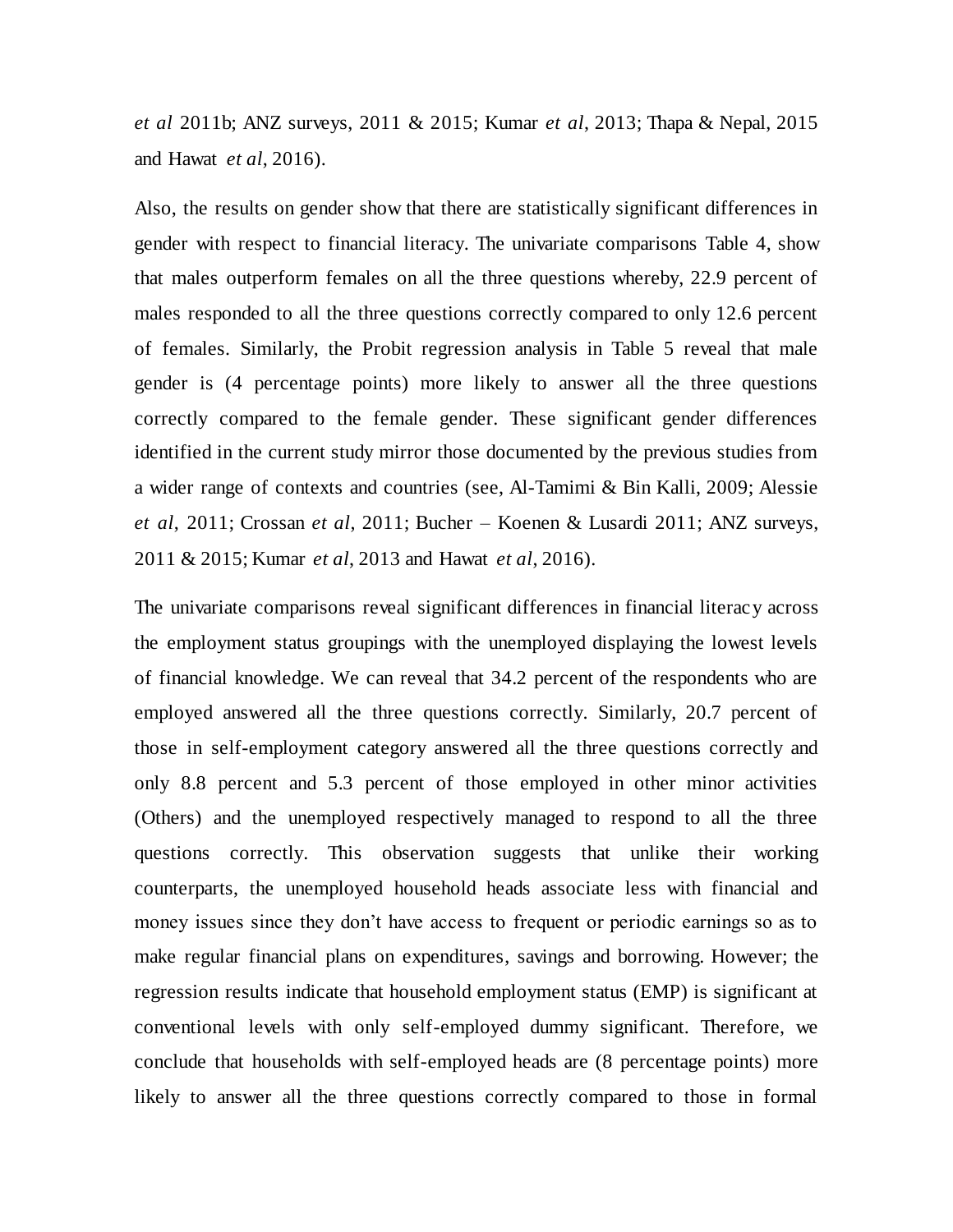employment, those employed in other minor activities and those who are unemployed, and are thus more likely to be financially literate compared to them all. These findings confirm previous results documented by Alessie *et al*, (2011) for Netherlands who revealed that self-employed respondents display high financial literacy levels compared to the employed, unemployed and retirees. The possible explanation could be; this group of the working class is regularly engaged in daily money and financial transactions and budgeting hence, they are likely to learn from daily experiences compared to the rest of the groups.

The univariate results show that financial literacy increases with an increase in household income. The results reveal that 85.7 percent of households in the highest income quintile responded correctly to all the three questions compared to 35.9 percent and 6.4 percent of the middle income and lower income quintiles respectively. Similarly, the regression results reveal that household income is significant and positively associated with financial literacy. In fact, household income (HHINC) is significant at  $(p<0.01)$  across all the regressed financial literacy questions. Households in the mid – income quintiles are (21 percentage points) more likely to answer all the three questions correctly whereas, those in the higher – income quintile are (62 percentage points) more likely to answer all the three questions correctly compared to households in the low – income quintile respectively. These results confirm those from previous studies such as Al-Tamimi & Bin Kalli, (2009) for United Arab Emirates, Hastings & Mitchell (2011) for Chile and Brown & Graf (2012) for Switzerland.

Finally, we find that distance is significant and negatively associated with financial literacy at  $(p<0.01)$ . Households that are located too far away from the nearest commercial bank are (0.1 percentage points) less likely to respond to all the three questions correctly compared to those which are closer and are therefore less likely to be financially literate. These findings contribute to the existing literature by providing new evidence since the relationship between financial literacy and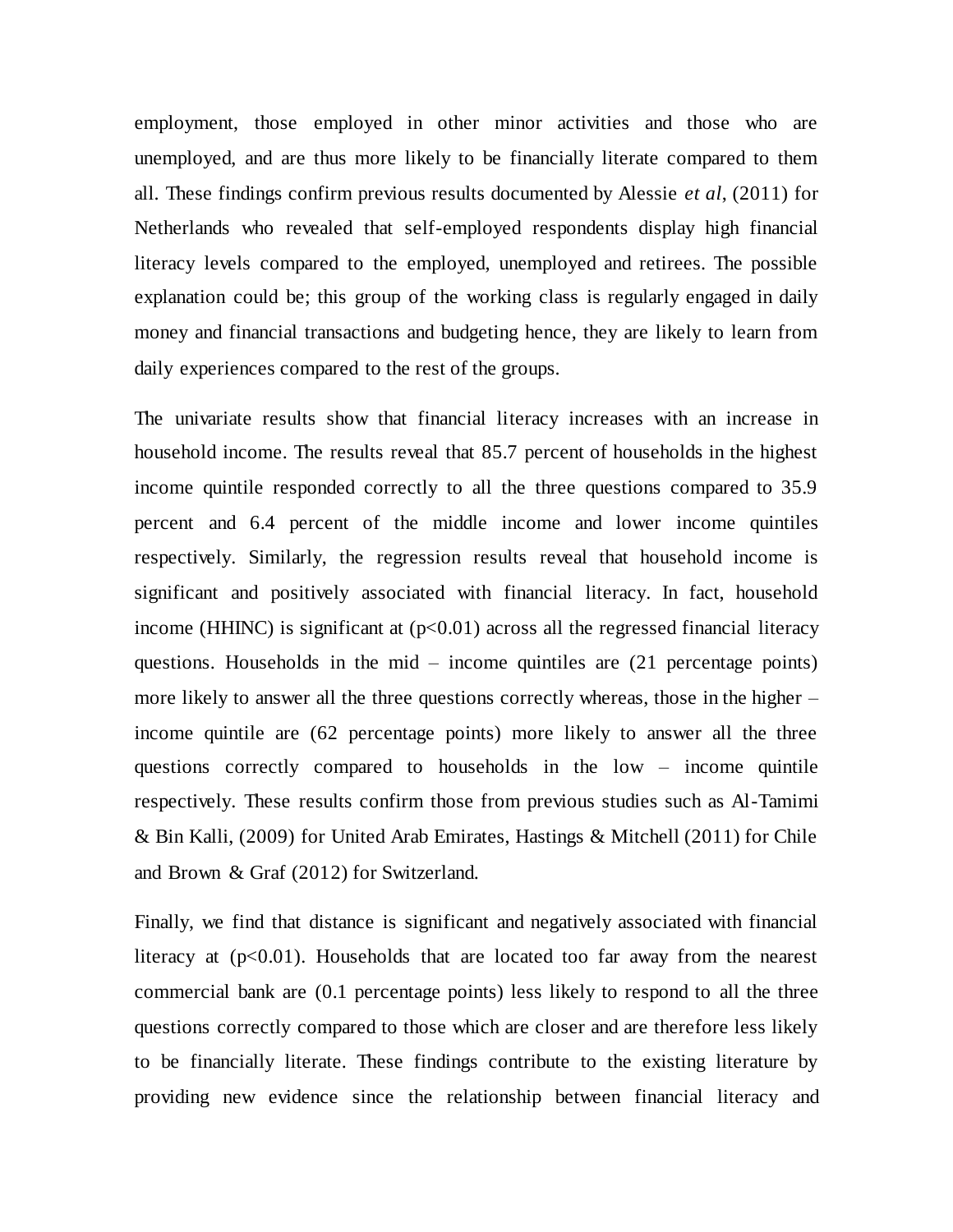distance is still not well established. Similarly, none of the reviewed literature incorporated this variable into their models to establish such a relationship empirically.

# **4.3 Association between Household Investment Choice Decision with Financial Literacy and With Other Background Factors.**

In this section, we aim at establishing the relationship between financial literacy and household investment choice decisions. We control for household background factors including household risk tolerance, household source of financial information and advice and household socio-demographic characteristics. (See, Table: 1 for the definitions of the Variables).

#### Insert Table 6 here

#### Insert Table 7 here

Therefore, a closer look at Table 6 reveals that households which responded to all the three questions correctly (those financially literate) are more likely to choose to possess an investment compared to those who failed to answer all the questions correctly. This implies that, the share of household investment choice options is higher amongst those who are financially literate and is lower amongst those who are financially illiterate.

First and foremost, we find that from the overall sample, Investment account takes the biggest share (10.4%) followed by investments in personal business (9.9%), followed by investments with the informal group (6.8%) and Agriculture is the least favored investment with only (3.2%).

We therefore, observe that financially literate households are more likely to own an investment account (42.9%) than their illiterate counterparts (2.4%). Similarly, financially literate households are more likely to invest with informal groups (27.2%) Compared to their illiterate counterparts (1.9%). Also, they are more likely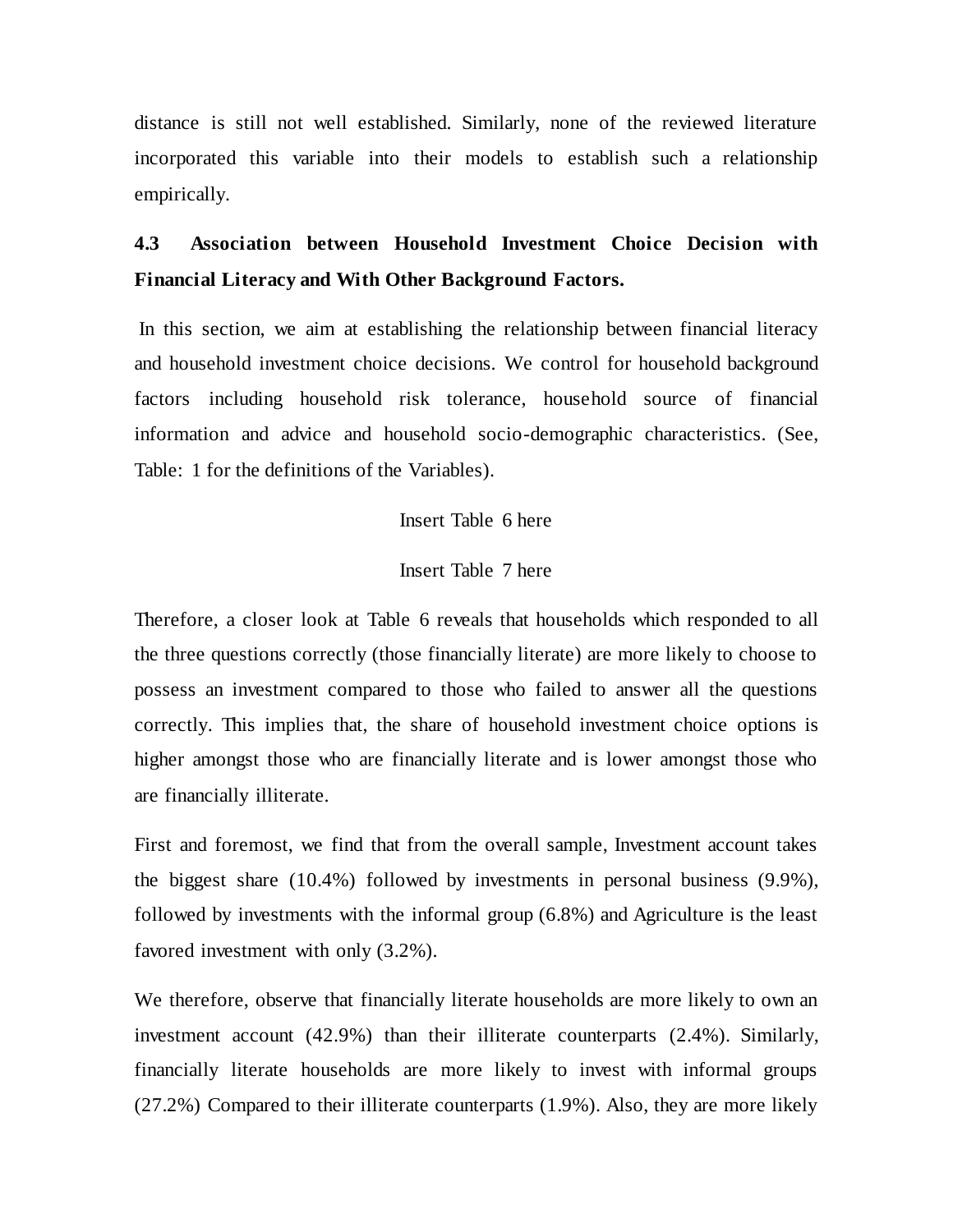to own a personal business (34.9%) compared to their financially illiterate counterparts (3.8%). Financially literate households are also more likely to invest in Agriculture (8.8%) compared to those who are financially illiterate (1.8%).

Consistent with these univariate comparisons, the results from the Probit regression analysis in Table 7, reveal that with the exception of Agricultural investment, financial literacy is positively and significantly associated with the likelihood to exercise investment choices by households in Uganda. Household heads who managed to answer all the three questions correctly (hence financially literate), are (0.6 percentage points) more likely to choose to invest through an investment account, are (2 percentage points) more likely to choose to invest with an informal group, and in household existing personal business respectively, compared to their financially illiterate counterparts in that order respectively. The fact that financial literacy is positively and significantly associated with owning an investment account, implies that financially literate households are more likely to participate in financial markets compared to their financially illiterate counterparts.

These results therefore mirror those documented by Rooij *et al*, (2007; 2011) for the Netherlands and Brown & Graf, (2012) for Switzerland. A number of empirical studies have been conducted to establish the relationship between financial literacy and financial behavior/decisions world over. However, many of them have been focusing on the impact of financial literacy and financial decisions in the context of; personal savings (Bucher-koenen & Lusardi, 2011); Retirement planning (Lusardi & Mitchell, 2008; Alessie *et al*, 2011); Financial Market Participation (Rooij *et al*, 2007; 2011). Similarly, much as studies like (Al-Tamimi & Bin Kalli, 2009; Gallery *et al*, 2011b; and Brown & Graf, 2012) have established the relationship between financial literacy and investment; firstly, these studies with exception of Brown & Graf, (2012), focus on individual analysis not households. This study therefore contributes to the existing literature by providing evidence concerning the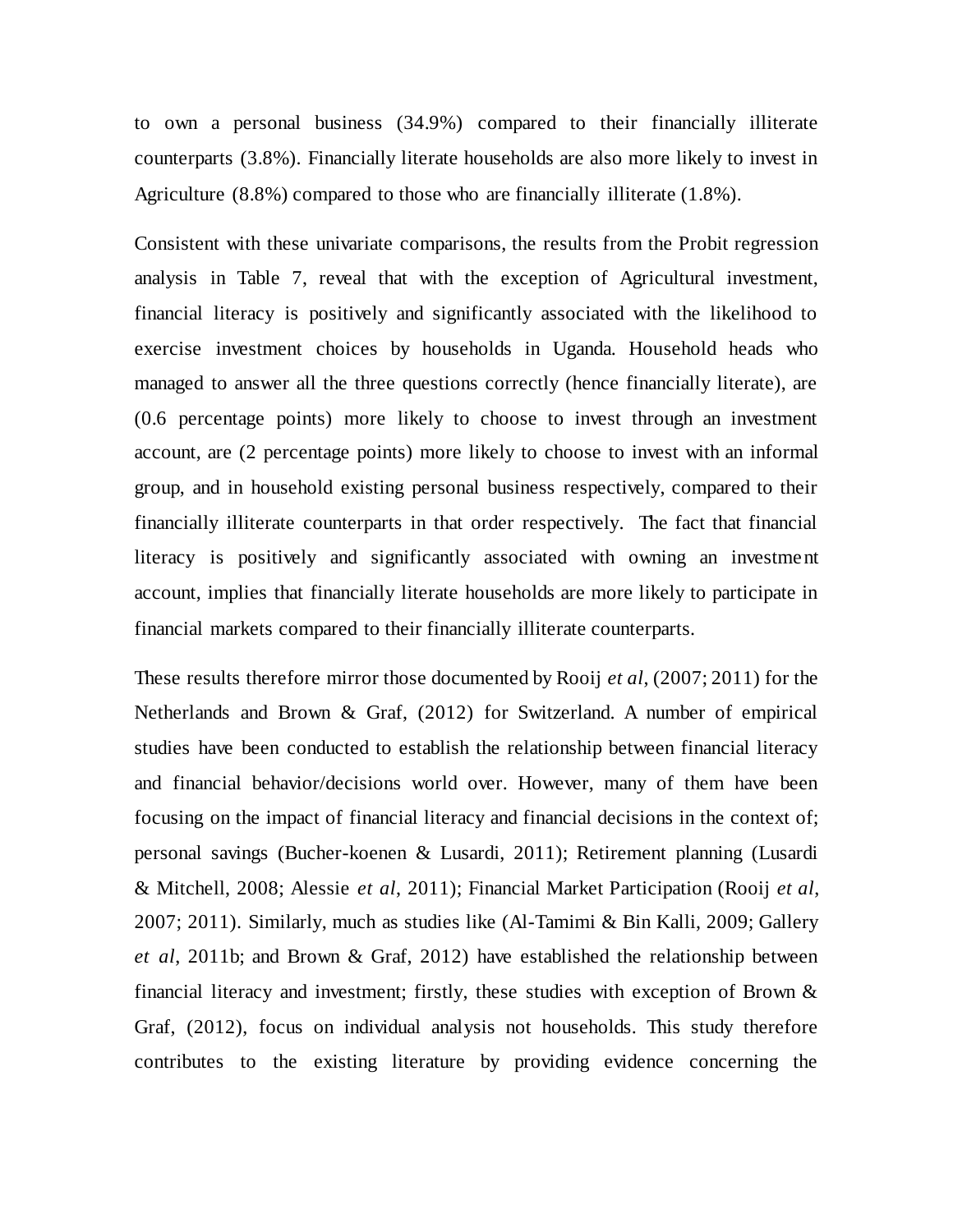relationship between financial literacy and household investment choices in the context of a developing country.

Similarly, a focus on the background factors reveals that households which seek financial information and advice from formal sources are more likely to choose to invest across all the investment choice options compared to those who seek information from informal sources. This is reflected in the regression analysis which reveals that sources of financial information and advice (INF) is positively and significantly associated with household investment choices. Households which seek financial information and advice from formal sources are (5 percentage points) more likely to choose to invest through an investment account, are (6 percentage points) more likely to choose to invest with an informal group and are (7 percentage points) more likely to choose to invest in a household existing personal business compared to those who seek information from informal sources respectively.

Also, risk tolerant households displayed a higher likelihood of choosing to invest across all the investment choice options compared to those who are risk averse . This is consistent with the regression analysis results which confirm that household risk attitudes (RISK) is positively and significantly associated with the likelihood to choose an investment for the household at  $(p<0.05)$ . Households which love taking risks are (1 percentage point) more likely to choose to invest with an informal group. These results confirm those from the previous studies documented by Roiij *et al* (2007) and Brown & Graf (2012). Specifically, Rooij *et al* (2007) used selfassessed financial literacy and found that investors who possess higher risk tolerance are more likely to prefer investor autonomy in choosing pension plans (Rooij *et al*, 2007).

Considering age, we observe that households in the mid-age group are more likely to choose to invest via an investment account (12.9%), invest with an informal group (9.3%) and invest in a personal business (12.9%) compared to the younger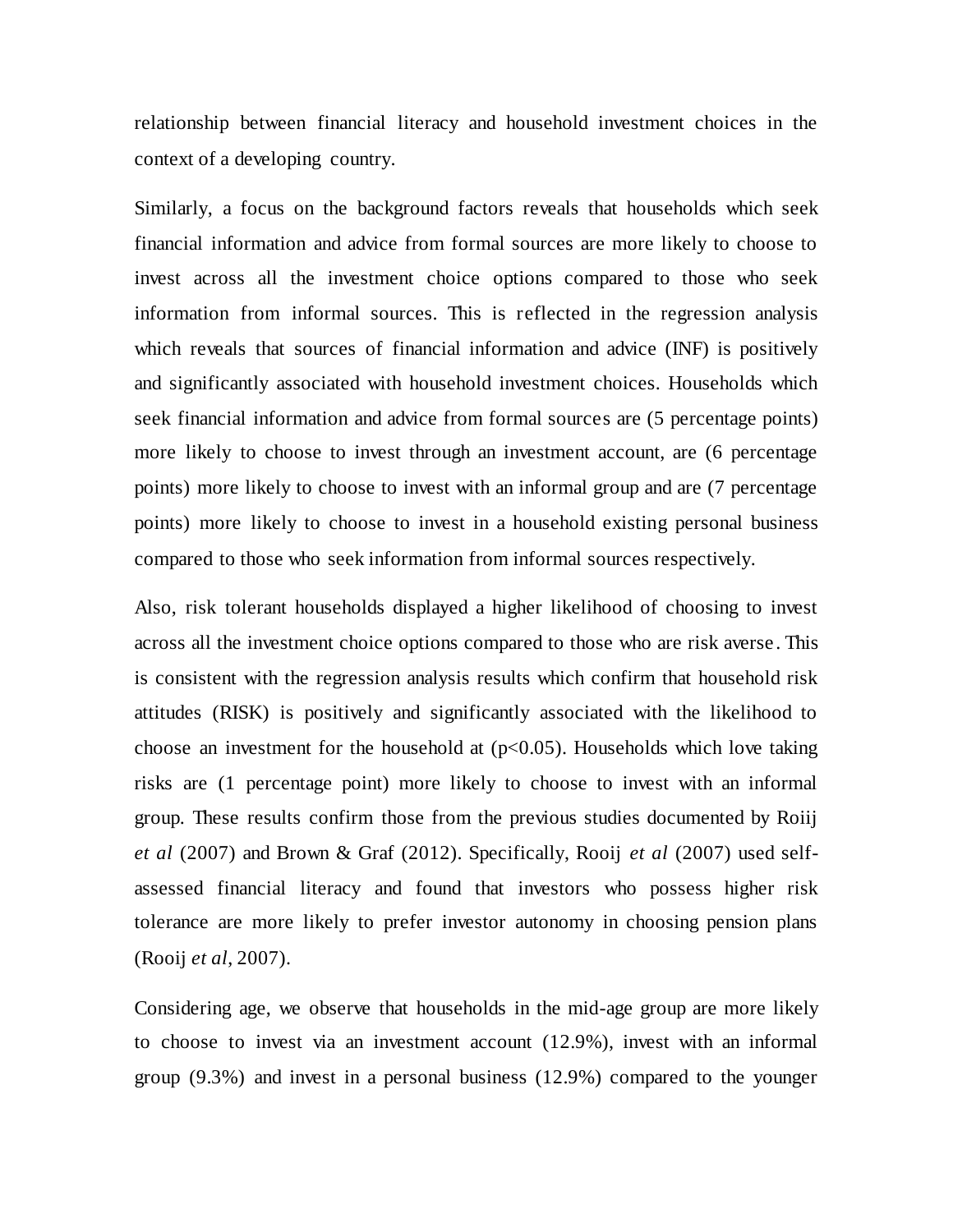age at  $(10.3\%)$ ,  $(4.5\%)$  and  $(8.1\%)$  respectively and to the older age at  $(4.1\%)$ , (5.4%) and (6.2%) respectively. However; we find that older people are more likely to choose to own an agricultural investment (7.1%) compared to the younger (2.2%) and those in mid-age (2.3%) respectively. This is proven by the regression results in Table 7 which reveal that AGE is significant and negatively associated with the likelihood to choose to invest in Agriculture. From the results, we find that the younger age is (2 percentage points) less likely to choose to invest in Agriculture, while the mid-age group is (3 percentage points) less likely to invest in Agriculture compared to the older age group respectively. Our results prove that households pick more interest in the issues of investment later in their working time when retirement becomes more salient, hence older heads of households who are closer or reached retirement, are more likely to make an investment choice in preparation for their retirement.

We also confirm that employment status (EMP) is significantly associated with household investment choices. We find that employment status (Others) is (3 percentage points) more likely to choose to invest through an investment account than their unemployed counterparts. Similarly, self-employed is (4 percentage points) more likely to choose to invest through an investment account and is (1 percentage point) more likely to choose to invest in Agriculture compared to their unemployed counterparts respectively. However; those employed are (0.7 percentage points) less likely to invest in Agriculture compared to their unemployed counterparts.

The multivariate regression results Table 7 reveal that gender (GEN) is strongly and significantly associated with household investment choice. The results reveal that males are (1 percentage point) more likely than females to choose to invest through an investment account, but are (2 percentage points) and (4 percentage points) respectively, less likely than females to choose to invest with informal groups and invest in household existing personal business. These results reflect the real nature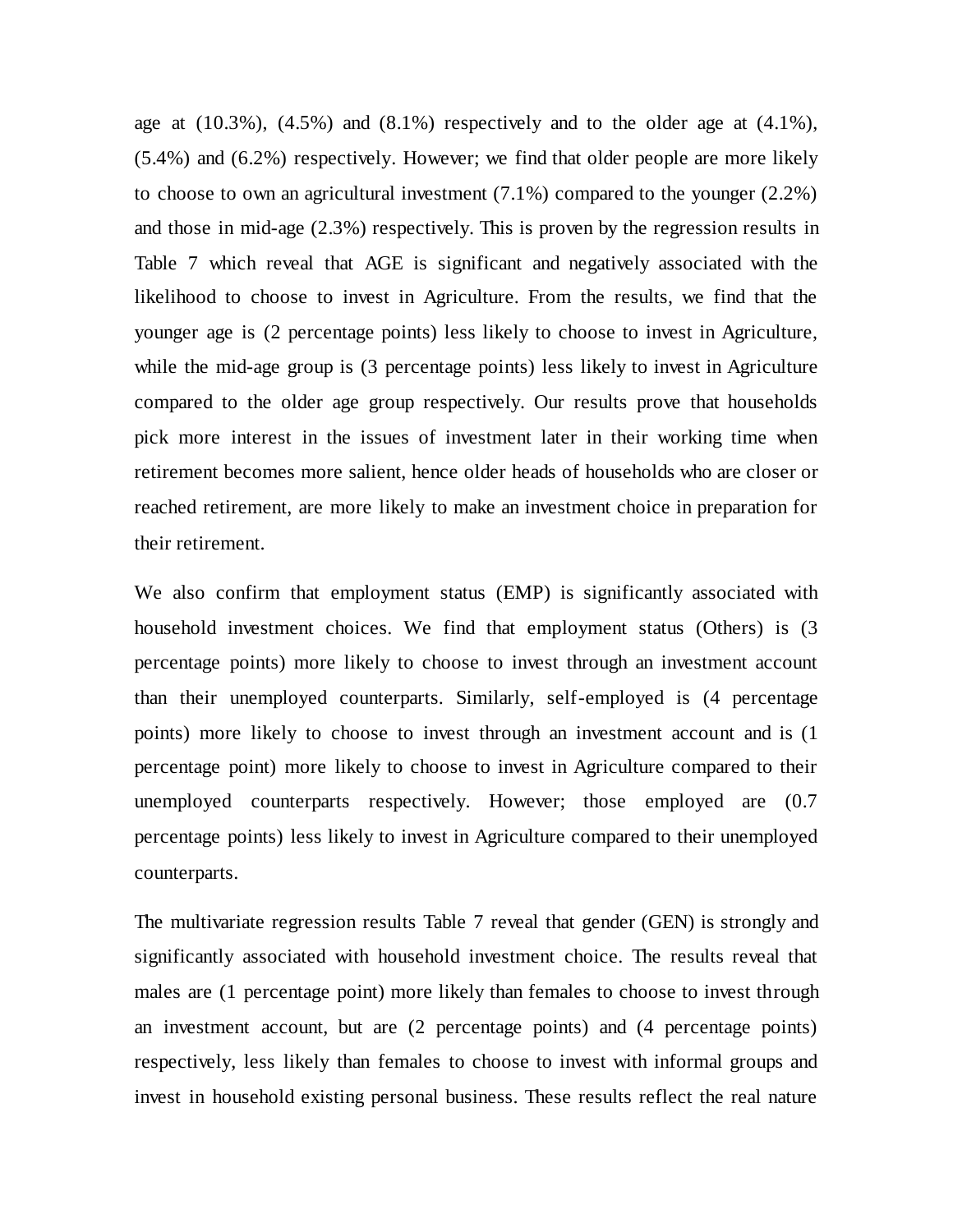of the female gender in Africa, who bank very much on their husband for the future livelihood. Hence they perceive the responsibility of saving for the future as the spouse"s duty. These results contradict those documented by (Agnew *et al*, 2003; Rooij *et al*, 2011) and they help contribute to the wealth of existing literature by documenting gender differences in investment choices in the context of households from a developing country setting.

Considering the levels of education, we find that households with higher levels of education are more likely to choose to invest in all but one of the investment choice options. Highly educated households are less likely to choose to invest with informal groups (6.7) compared to (6.8) of the less educated, though the difference is very insignificant. This is confirmed by the regression results which also reveal that education levels of households (EDU) is significantly associated with the likelihood to choose a household investment. We confirm that highly educated households are (5 percentage points) more likely to choose to invest through an investment account, and are (2 percentage points) less likely to invest with informal groups compared to their low educated counterparts respectively. These results mirror those documented by Rooij *et al*, (2007; 2011) in the Netherlands studies for exercising choice in pension schemes and stock market participation respectively. This study therefore, provides evidence of the influence of education levels in exercising investment choice in the context of households from a developing country setting.

Also, the univariate comparisons reveal that households with higher income, display a higher likelihood of choosing to invest across all the investment choice options compared to those who seek information from informal sources, those which are risk averse and those from the lower income quintiles respectively. These observations are confirmed by the multivariate regression results which reveal that household income (HHINC) is a strong predictor of the likelihood of the households to choose an investment. From Table 7, we confirm the univariate comparisons by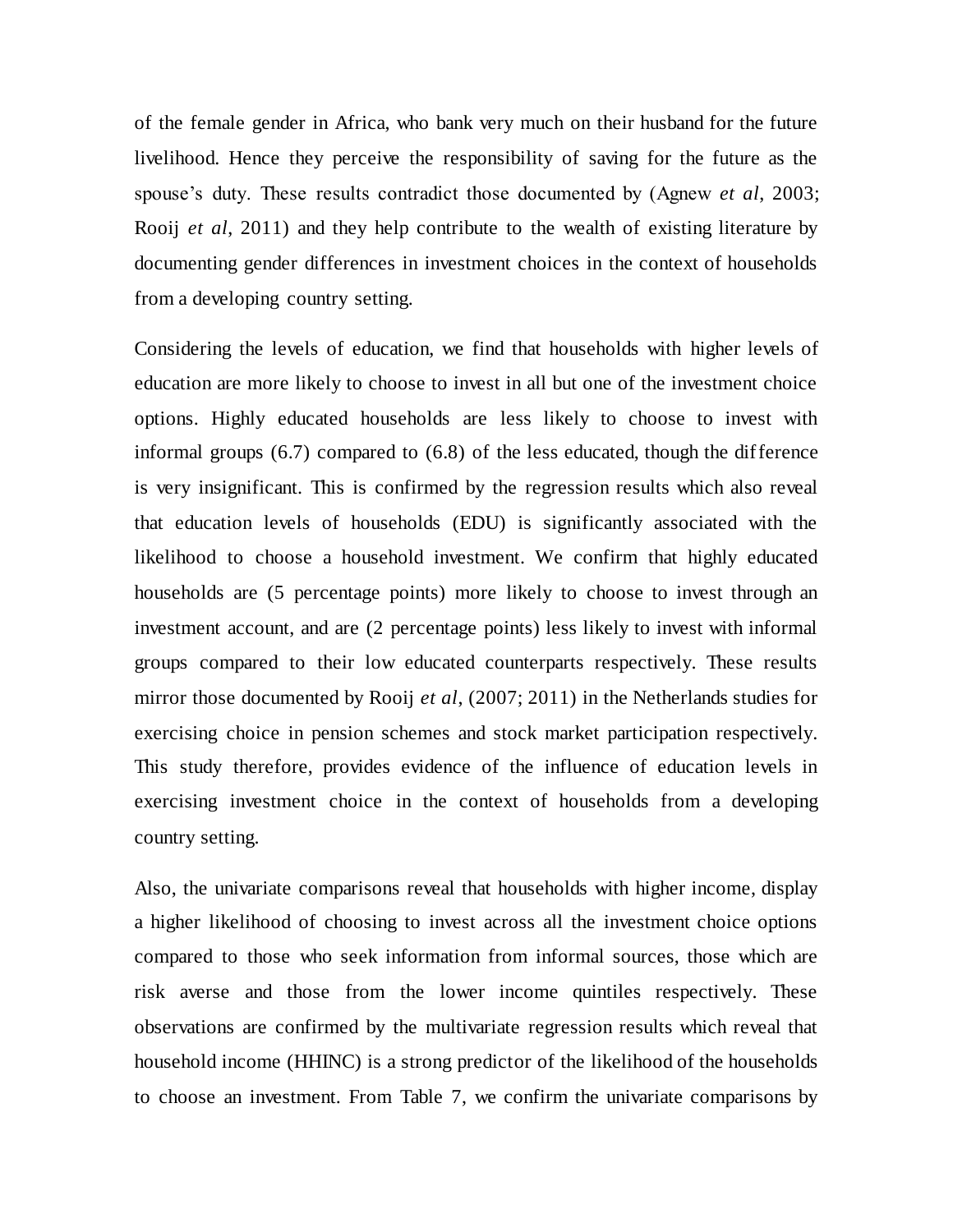revealing that income is positively and significantly associated with all the four measures of household investment at  $(p<0.01)$ . Mid-income households are more likely (5 percentage points), (9 percentage points), (1 percent point) and (5 percentage points) to choose to invest through an investment account, informal group, household personal existing business and in Agriculture, compared to their lower income counterparts respectively. Similarly, those in the higher income group are more likely (47 percentage points), (29 percentage points), (31 percentage points) and (17 percentage points) respectively to choose to invest through an investment account, informal group, household personal existing business and in Agriculture, compared to their lower income counterparts.

Finally, the most interesting results from this regression is that distance from household to nearest commercial bank is significantly associated with household investment choice decisions. From the results, as distance from the household to the nearest commercial bank increases, households are less likely (0.05 percentage points) to choose to invest through an investment account and instead are more likely  $(0.03$  percentage points) to choose to invest with informal groups. These findings make economic sense in that since long distance hinders access to commercial banks, it's indeed almost impossible for households to open up and own a bank account but rather, utilize the community informal financial groups which are within their reach, and invest with them. This is typical of a developing country"s rural setting and thus these results add new information to the existing wealth of literature since the association between distance and the likelihood to make investment choices is not yet well established. These results also counter the arguments of Ellis *et al* (2010) who suggested that distance to a bank branch does not affect investment decision in any way (Ellis *et al*, 2010).

#### **5. Conclusion:**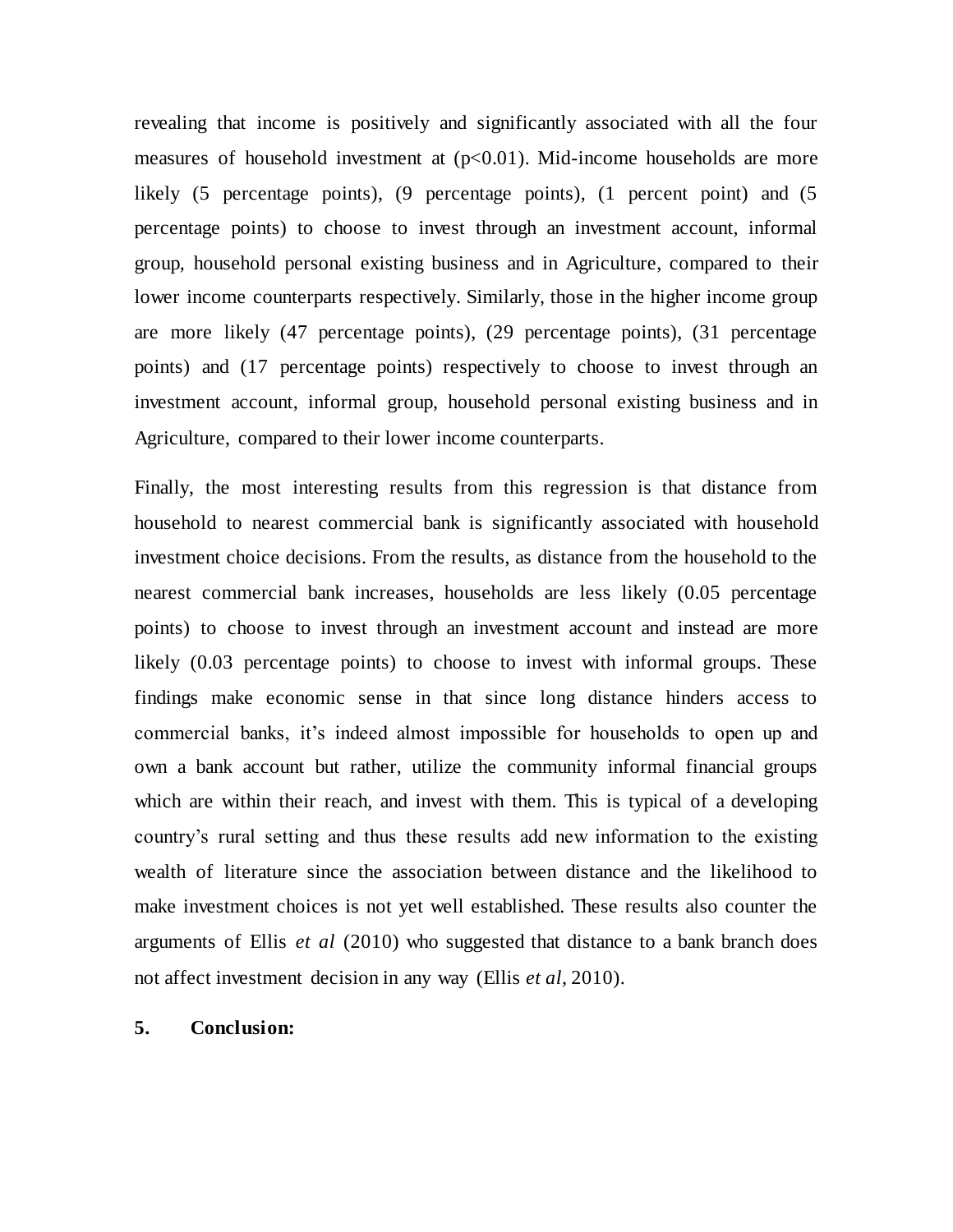In the current study, we aim at establishing the levels of financial literacy among households in Uganda and then investigate whether financial literacy is associated with household investment choices. Firstly, we measure financial literacy using three questions that capture an understanding of the basic financial concepts of interest rate, discounting and borrowing. Specifically we establish whether households with high financial literacy levels are more likely to choose to invest; through a bank investment account, with an informal group, in a personal business or invest in Agriculture.

This study uses the Uganda FinScope survey data 2012 that covered 3,401 households sampled with full information out of 501 enumeration areas in Uganda. We employ both univariate and multivariate analysis techniques. Univariate data analysis is done in order to establish the financial literacy levels among households in Uganda as well as establishing an understanding of the population segment that is likely to be more financially literate as well as more likely to make household investment choice decisions. The multivariate regression analysis on the other hand is conducted to test the hypotheses that seek to establish the relationship between financial literacy and household investment choices, and also, household background factors with financial literacy as well as with investment choice decisions.

This research has extended prior financial literacy studies by assessing household basic financial literacy and its association with household investment choices in the context of a developing country.

Using descriptive statistics, the results confirm prior studies concerning the low levels of financial literacy among individuals worldwide by showing that in Uganda, there are relatively low levels of basic financial literacy. The results reveal that only 19.6 percent of Uganda households are financially literate.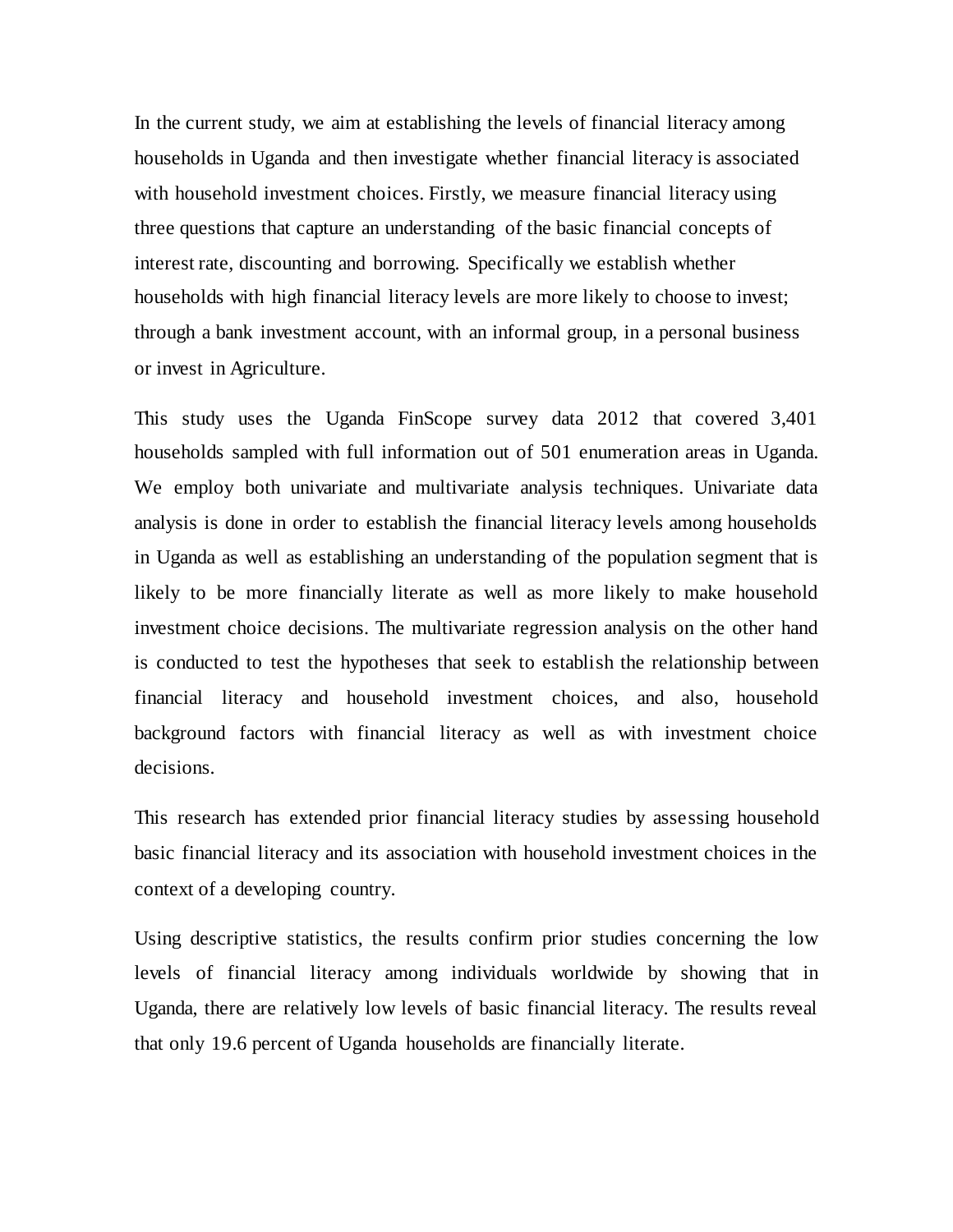Using a series of multivariate regressions and univariate comparisons, we reveal that households which seek financial information and advice from formal sources, those which are risk lovers, those headed by males, mid-age, highly educated, higher income earners, employed and whose households are closer to commercial banks display higher levels of financial literacy compared to their opposite counterparts respectively. Similarly; households which are highly financially literate are more likely to choose at least an investment. We also find that households with formal financial sources of information, those which are risk lovers, those headed by older, female, highly educated, higher income earners, selfemployed and those located closer to financial institutions are all more likely to choose at least an investment compared to their opposite counterparts.

Overall, our study contributes to the Uganda government"s financial literacy strategy by exposing the population segment which is more likely to be financially illiterate hence, policies directed towards improving financial literacy should be directed towards these groups. Similarly, our study reveals that Agriculture as a backbone of Uganda"s economy is highly abandoned for investment by households in Uganda. This calls for government intervention in form of empowering households through providing sensitization and financial support towards agriculture investment so as to improve household food security and spurring the economic growth and development through agricultural investments and development in Uganda. The current study also informs the government to improve rural financial infrastructures to ensure inclusive financial growth.

#### **REFERENCES:**

Agnew, J., Balduzzi, P., & Sunden, A. (2003). Portfolio choice and trading in a large 401(k) plan. *The American Economic Review, 93*(1), 193-215.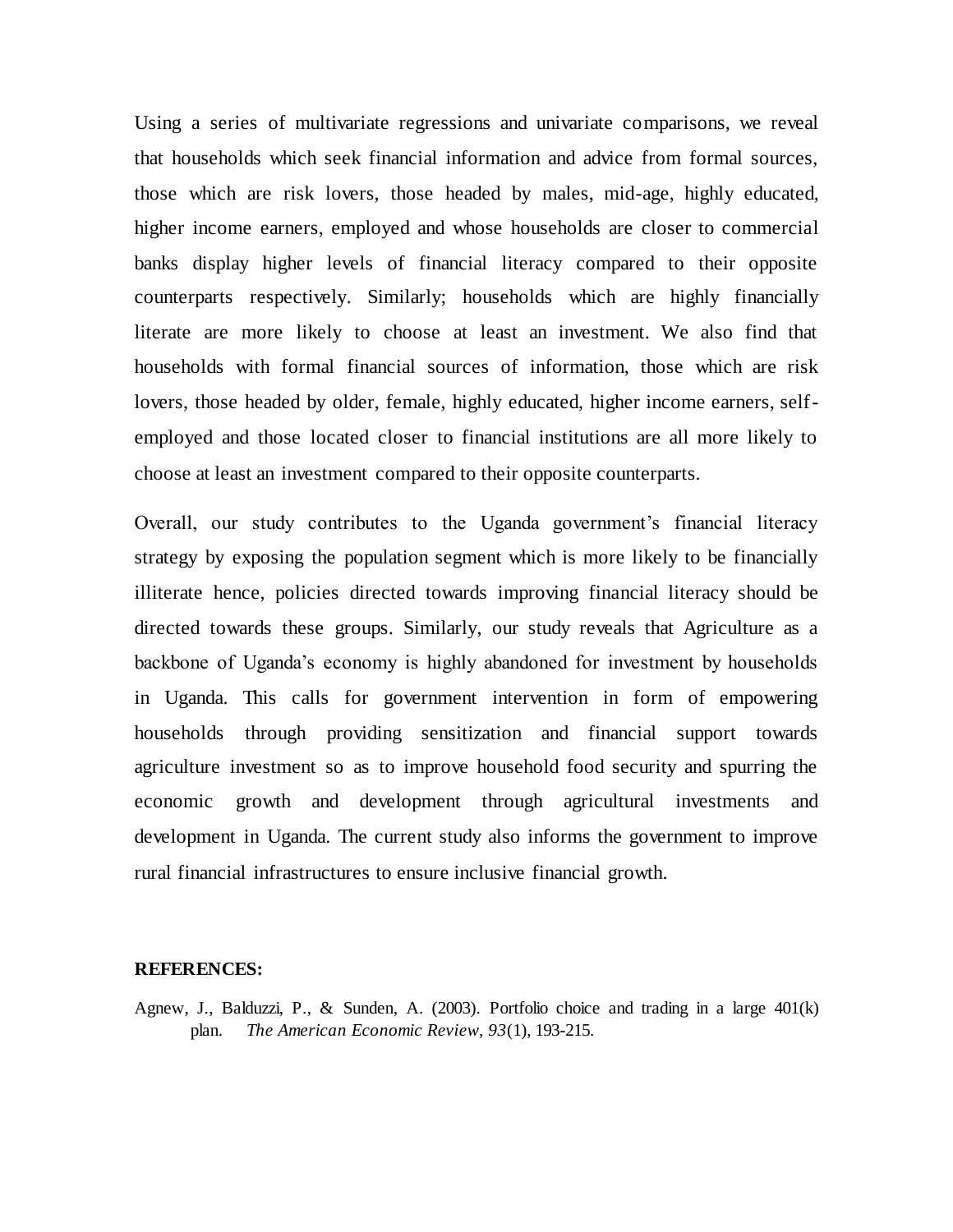- Agnew, J. R., & Szykman, L. R. (2005). Asset allocation and information overload: the influence of information display, asset choice, and investor experience. *Journal of Behavioral Finance, 6*(2), 57-70.
- Agnew, J., Bateman, H., & Thorp, S. (2013). Financial Literacy and Retirement Planning in Australia. *Numeracy, 6*(2), Article 7.
- Alessie, R., Rooij V. M. & Lusardi A., (2011). Financial Literacy and Retirement Preparation in the Netherlands. *Journal of Pension Economics and Finance* 10, 527-545.
- Al-Tamimi, H.H. & Bin Kalli, A.A. (2009). Financial literacy and investment decisions of UAE Investors. The *Journal of Risk Finance,* vol. 10, no. 5, pp500-516.
- ANZ Survey. (2011). *Adult Financial Literacy in Australia*. Retrieved from: [http://www.anz.com/resources/f/9/f9fc9800493e8ac695c3d7fc8cff90cd/2011-Adult](http://www.anz.com/resources/f/9/f9fc9800493e8ac695c3d7fc8cff90cd/2011-Adult%09Financial-Literacy-Full.pdf.pdf?MOD=AJPERES) [Financial-Literacy-Full.pdf.pdf?MOD=AJPERES.](http://www.anz.com/resources/f/9/f9fc9800493e8ac695c3d7fc8cff90cd/2011-Adult%09Financial-Literacy-Full.pdf.pdf?MOD=AJPERES) Accessed January, 2016.
- ANZ Survey. (2015). Fifth Adult Financial Literacy in Australia. Retrieved from [https://www.anz.com/resources/3/1/31cbc1fd-9491-4a22-91dc-4c803e4c34ab/adult](https://www.anz.com/resources/3/1/31cbc1fd-9491-4a22-91dc-4c803e4c34ab/adult-financial-literacy-survey-full-results.pdf) [financial-literacy-survey-full-results.pdf](https://www.anz.com/resources/3/1/31cbc1fd-9491-4a22-91dc-4c803e4c34ab/adult-financial-literacy-survey-full-results.pdf)
- Bailey, J. J., Nofsinger, J. R., & O'Neill, M. (2003). A review of major influences on employee retirement investment decisions. *Journal of Financial Services Research, 23*(2), 149-165.
- Bailey, J. J., Nofsinger, J. R., & O'Neill, M. (2004). 401(K) Retirement plan contribution decision factors: The role of social norms. *Journal of Business & Management, 9*(4), 327-344.
- Bayer, P., Bernheim, D., & Scholz, K. (1996). The effects of financial education in the workplace: Evidence from a survey of employers. NBER Working Papers 5655, National Bureau of Economic Research, Inc. Available at: [http://www.nber.org/papers/w5655.](http://www.nber.org/papers/w5655) Accessed March, 2016.
- Benjamin, D., Brown, S., & Shapiro, J. (2013). Who is 'behavioral'? Cognitive ability and anomalous preferences. *Journal of the European Economic Association, 11*(6), 1231 1255.
- Bernheim, B. D., & Garrett, D. M. (2003). The effects of financial eduation in the workplace: Evidence of a survey of households. *Journal of Public Economics, 87*(2003), 1487 1519.
- Braunstein,S. & Welch, C., (2002). Financial Literacy: An Overview of Practice, Research, and Policy. *Federal Reserve Bulletin, 445-457*.
- Brown, M., & Graf, R., (2012). Financial Literacy, Household Investment and Household Debt:

Evidence from Switzerland. Swiss Institute of Banking and Finance (S/BF-HSG) Working papers on Finance No. 13/1.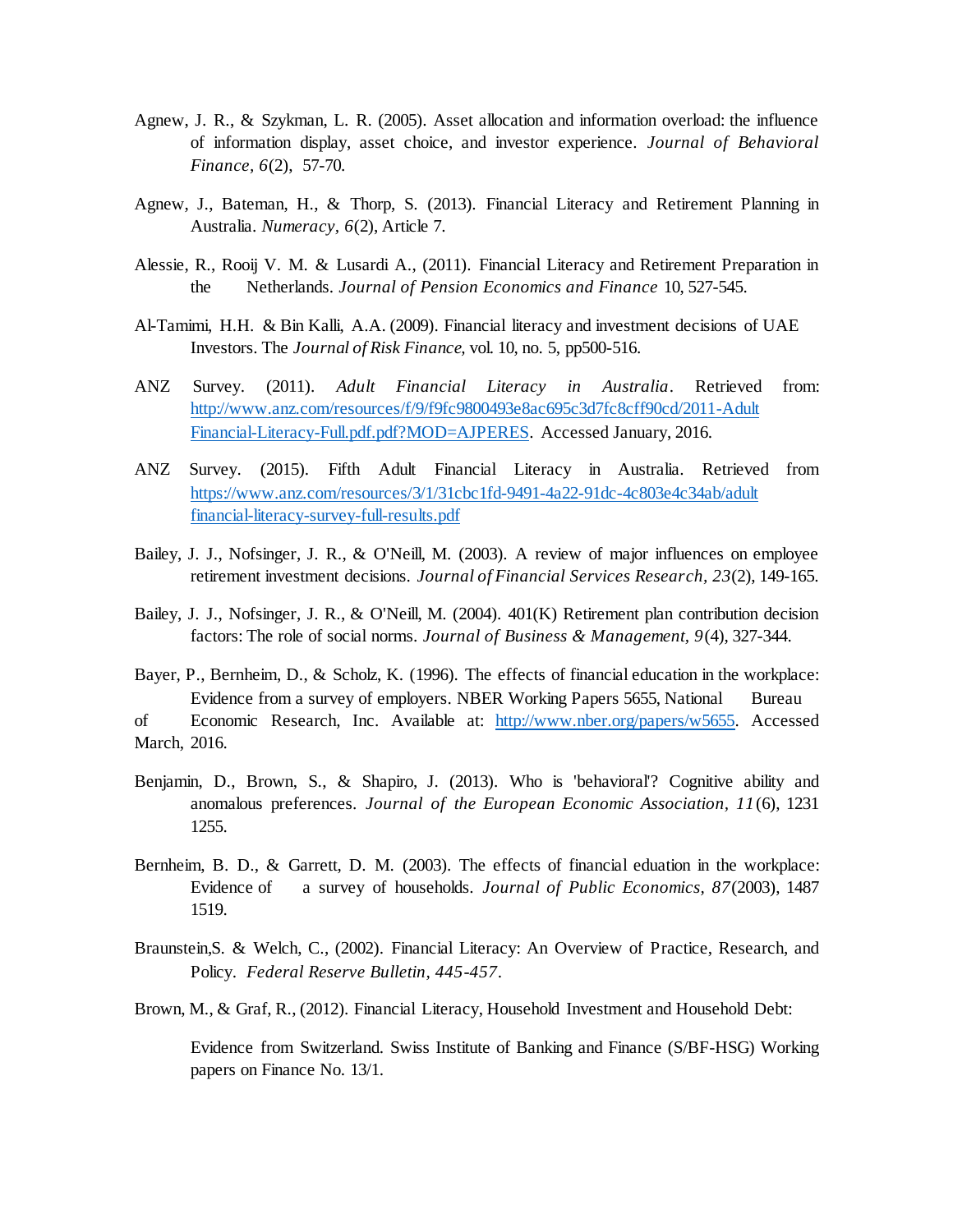- Bucher-Koenen, T., & Koenen, J. (2011). Do smarter consumers get better advice? An analytical framework and evidence from German private pensions. Network for Studies on Pensions, Aging and **Retirement.** Retrieved **Retrieved** from [http://www.netspar.nl/files/Evenementen/2012%20jan%20IPW/26%20jan/bucher%20k](http://www.netspar.nl/files/Evenementen/2012%20jan%20IPW/26%20jan/bucher%20k%09enen.) [enen.](http://www.netspar.nl/files/Evenementen/2012%20jan%20IPW/26%20jan/bucher%20k%09enen.) Accessed April, 2016.
- Bucher-Koenen, T., & Lusardi, A. (2011). Financial literacy and retirement planning in Germany. *Journalof Pension Economics and Finance, 10*(04), 565-584.

Calderone, M., (2014). The Role of Financial Literacy and of Financial Education Interventions in Developing Countries. DIW Roundup, Deutsches Institut für Wirtschaftsforschung.

[http://www.diw.de/documents/publikationen/73/diw\\_01.c.481136.de/DIW\\_Roundup\\_3](http://www.diw.de/documents/publikationen/73/diw_01.c.481136.de/DIW_Roundup_34_en.pdf) [\\_en.pdf](http://www.diw.de/documents/publikationen/73/diw_01.c.481136.de/DIW_Roundup_34_en.pdf)

Christelis, D., Jappelli, T. & Padula, M. (2010). Cognitive Abilities and Portfolio Choice. European Economic Review 54, 18-38.

- Claessens, S., Honohan P., & Rojas-Suarez L, (2009). Policy Principles for Expanding Financial Access. Report of the Centre for Global Development Task Force on Access to Financial Services, Washington DC, October, 2009.
- Clark, G. L., & Strauss, K. (2008). Individual pension-related risk propensities: the effects of socio demographic characteristics and a spousal pension entitlement on risk attitudes. *Ageing & Society, 28*(06), 847-874.
- Crossan, D., Feslier, D., & Hurnard, R., (2011). Financial Literacy and Retirement Planning in New Zealand. Journal of Pension Economics and Finance 10, 619-635.
- Davey, G. & Resnik, P. (2008). *Risk tolerance, risk profiling and the financial planning process*. FinaMetrica Pty Limited. Available at: [http://www.riskprofiling.com/WWW\\_RISKP/media/RiskProfiling/Downloads/PR\\_RT.](http://www.riskprofiling.com/WWW_RISKP/media/RiskProfiling/Downloads/PR_RT)
- Duflo, E., & Saez, E. (2003). The role of information and social interactions in retirement plan decisions: Evidence from a randomized experiment. *The Quarterly Journal of Economics, 118*(3), 815-842.
- Dvorak, T., & Hanley, H. (2010). Financial literacy and the design of retirement plans. *The Journalof Socio-Economics, 39*(6), 645-652.
- Ellis, K., Lemma, A. & Rud, J.P. (2010). Investigating the Impact of Access to Financial Services on Household Investment. *Overseas Development Institute (ODI)*, London.
- Falk, A., Dohmen, T., Huffman, D., & Sunde, U. (2010). Are risk aversion and impatience related to cognitive ability? *The American Economic Review, 100*(3), 1238-1260.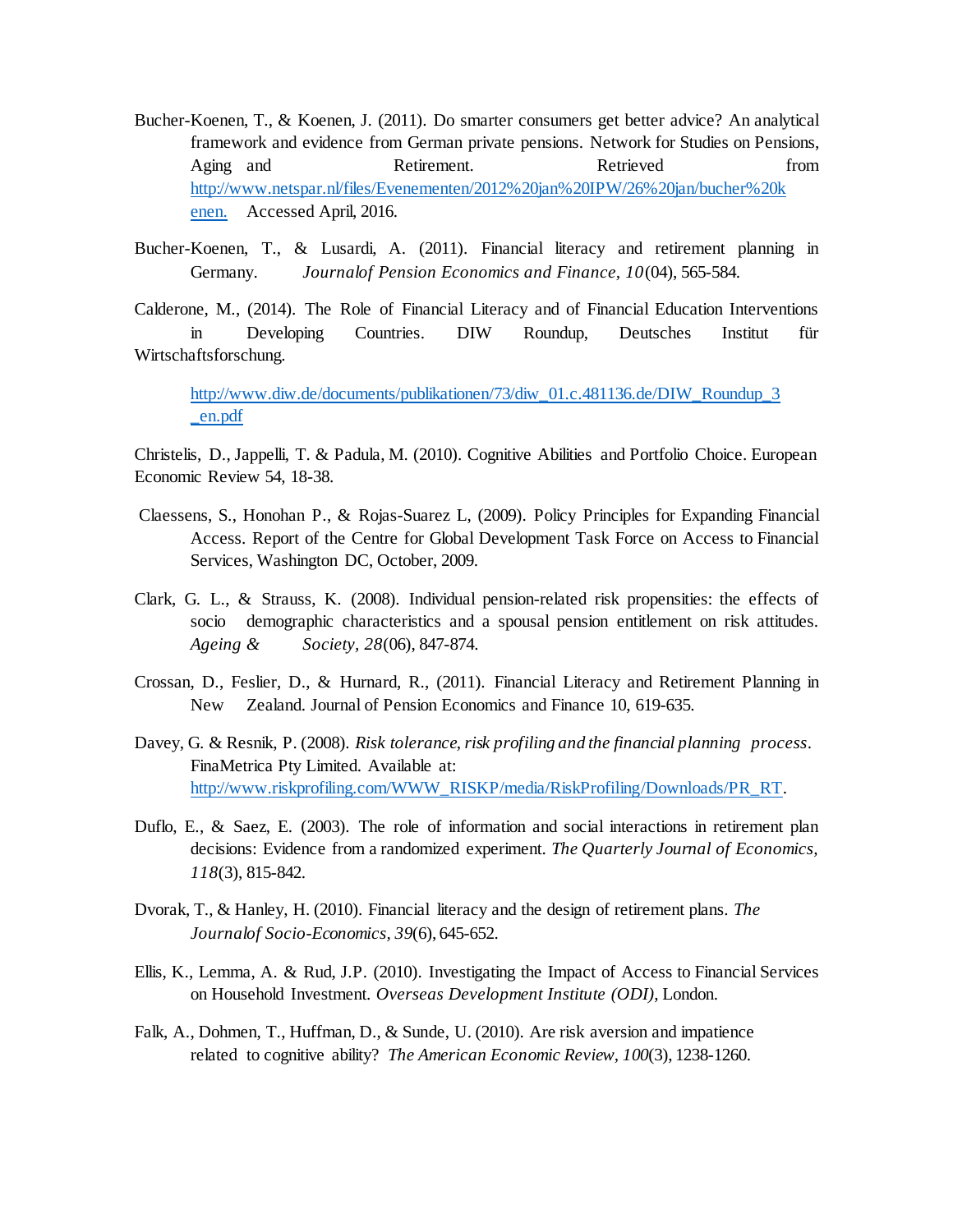- Fernandes, D., Lynch, J.G., & Netemeyer, R. (2014). Financial literacy, financial education, and downstream financial behaviors. Journal of *Management Science, 60*(8), 1861-1883.
- Finscope Uganda (2013). Unlocking Barriers to Financial Inclusion. Uganda 2013 Finscope III Survey Report Findings: Economic Policy Research Center (EPRC), November 2013.
- Gallery N., Cameron N., & Chrisann P., (2011a). Framework for Assessing Financial Literacy and Superannuation Investment Choice Decisions. Volume 5, Issue 2 Australasian Accounting Business and Finance Journal.
- Gallery, N., Gallery, G., Brown, K., Furneaux, C., & Palm, C. (2011b). Financial Literacy and PensionInvestment Decisions. *Financial Accountability and Management 27*(3), 286 307.
- Giné, X., Townsend, R., & Vickery, J., (2008). Patterns of rainfall insurance participation in rural India. The World Bank Economic Review 22(3): 539-566.

<http://wber.oxfordjournals.org/content/22/3/539.abstract>

- Hastings, J.S., & Mitchell, O.S. (2011). How Financial Literacy and Impatience Shape Retirement Wealth and Investment Behaviors. National Bureau of Economic Research Working Paper 16740.<http://www.nber.org/papers/w16740.pdf>
- Hawat, J., Rubayah, Y., Hashim, N.A., Zarina, & Wel, C.A.C. (2016). Financial Literacy and Investment Decisions in Malaysia and United Kingdom: A comparative Analysis. Malaysian Journal of Society and Space 12 Issue 2 (106-118).
- Hieltjes E.H. & Petrova E. (2013). The impact of financial literacy and transaction costs on bank account uptake and use: A Randomized Controlled Trial in Ethiopia. Master"s Thesis in Economics, Fall2013, Stockholm School of Economics
- Hilgert, M, Hogarth, J & Beverly, S. (2003). Household financial management: The connection between knowledge and behavior. *Federal Reserve Bulletin*, pp309-322.
- Kakande, A.R., Natamba, B., Nakabuye, Z., & Akankunda, B. (2013). An Analysis of Financial Literacy as a Strategy for Minimizing Transaction Costs of Microfinance Institutions in Uganda. Issues in Business Management and Economics Vol. 1 (7) pp. 176-183.

Kefela G.T., (2010). Promoting Access to Finance by Empowering Consumers: Financial Literacy in Developing Countries. Educational Research and Reviews Vol. 5 (5), pp. 205 212, March 2010. http://www.academicjournals.org/ERR ISSN 1990-3839 © 2010 Academic Journals.

- Kumar, S.A., Barua, S.K., & Varma, J.R. (2013). Financial Literacy among Working Young in Urban India. Indian Institute of Management Working Paper (W.P No. 2013-10-02).
- Lusardi, A., & Mitchell, O. S. (2006). Financial literacy and planning: Implications for retirement wellbeing. Pension Research Council Working Paper (WP 2005-108). University of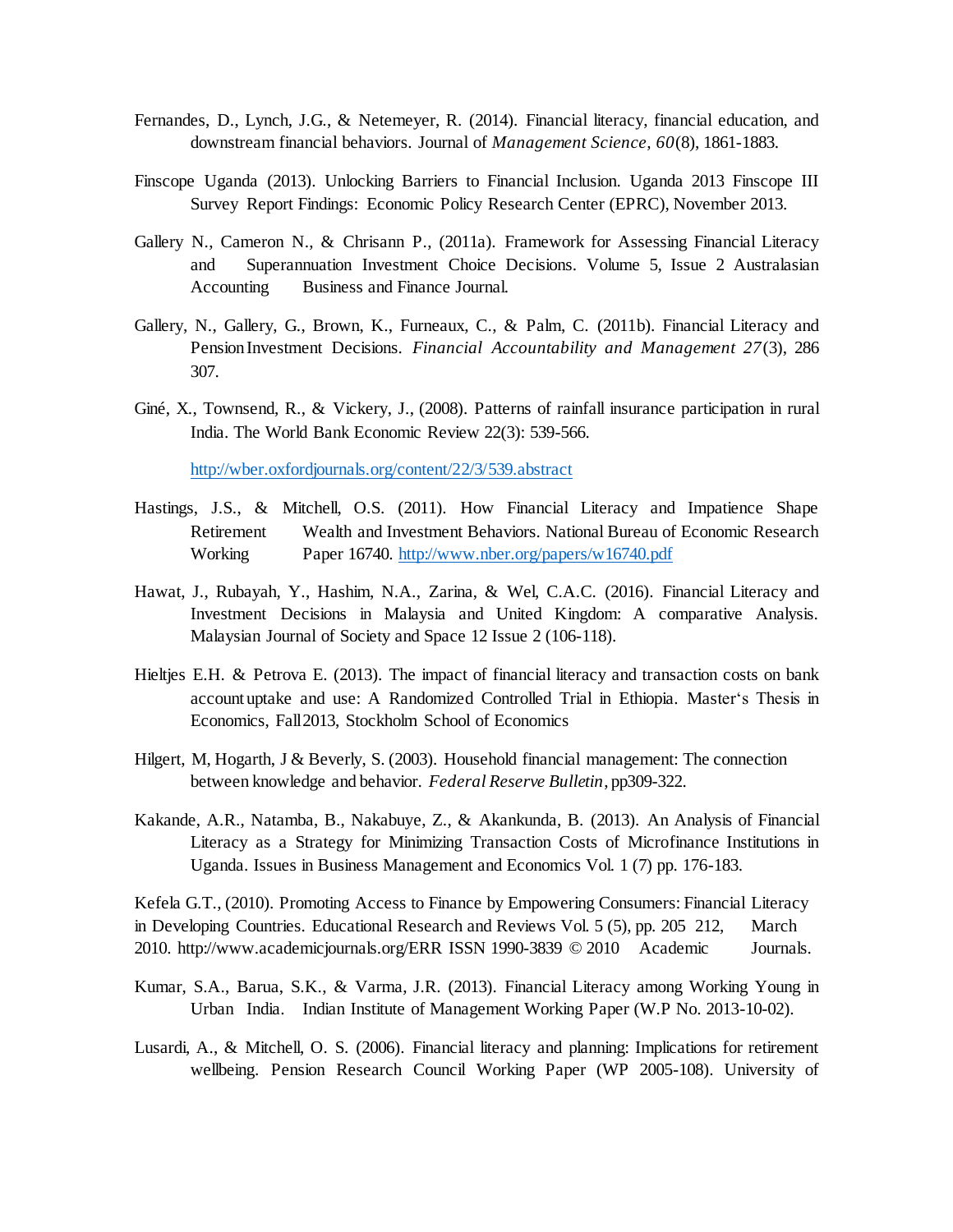Pennsylvania Retrieved: [http://www.dartmouth.edu/~alusardi/Papers/FinancialLiteracy.pdf.](http://www.dartmouth.edu/~alusardi/Papers/FinancialLiteracy.pdf) Accessed April, 2016.

- Lusardi, A., & Mitchell, O. S. (2007). Financial literacy and retirement preparedness: Evidence and implications for financial education programs. *Business Economics, 42*(1), 33-34.
- Lusardi, A. (2008). Financial Literacy: An Essential Tool for Informed Consumer Choice. NBER Working Paper Series, Working Paper 14084.
- Lusardi, A., & Tufano P., (2008). Debt Literacy, Finance Experiences and Over Indebtedness. NBER Working Paper Series, Working Paper 14808. [http://www.nber.org/papers/w14808.](http://www.nber.org/papers/w14808)
- Lusardi, A., & Mitchell, O.S. (2008). Planning and financial literacy: How do women fare. *American Economic Review*, *98*(2), 413-417.
- Lusardi, A., & Mitchell, O. S. (2009). How Ordinary Consumers Make Complex Economic Decisions: Financial Literacy and Retirement Readiness. National Bureau of Economic Research Working Paper 15350. Available at: [http://www.nber.org/papers/w15350.pdf?new\\_window=1.](http://www.nber.org/papers/w15350.pdf?new_window=1) Accessed March 2016.
- Lusardi, A., Mitchell, O. S., & Curto, V. (2010). Financial literacy among the young. *Journal of Consumer Affairs,* 44(2), 358–380.
- Lusardi, A., & Mitchell, O. S. (2011). Financial Literacy and Retirement Planning in the United States. Journal of Pension Economics and Finance 10, 509-525.
- Lusardi, A & Mitchell. O.S. (2013). The Economic Importance of Financial Literacy: Theory and Evidence. nber working paper series; Working Paper 18952 <http://www.nber.org/papers/w18952>
- Lusardi.A, & Mitchell. O.S (2014). The Economic Importance of Financial Literacy: Theory and

Evidence. Journal of Economic Literature 2014, 52(1), 5–44 <http://dx.doi.org/10.1257/jel.52.1.5>

- Mandell, L (2001). *Improving financial literacy: What schools and parents can and cannot do*. Washington, DC: Jump\$tart Coalition for Personal Financial Literacy.
- McCarthy, E. (2009). Time for another look at colient risk tolerance. *Journal of Financial Planning,* February, 2009, 18-24. Retrieved from: [http://www.fpanet.org/docs/assets/99E1F3B2-1D09](http://www.fpanet.org/docs/assets/99E1F3B2-1D09%0967A1%097ABA160B1C4556F2/timeForAnotheLookAtClientRiskTolerance.pdf) 67A1 [7ABA160B1C4556F2/timeForAnotheLookAtClientRiskTolerance.pdf](http://www.fpanet.org/docs/assets/99E1F3B2-1D09%0967A1%097ABA160B1C4556F2/timeForAnotheLookAtClientRiskTolerance.pdf) Accessed April, 2016
- Messy, F. & Monticone, C. (2012). The Status of Financial Education in Africa, *OECD Working Papers on Finance, Insurance and Private Pensions*, No. 25, OECD Publishing. <http://dx.doi.org/10.1787/5k94cqqx90wl-en>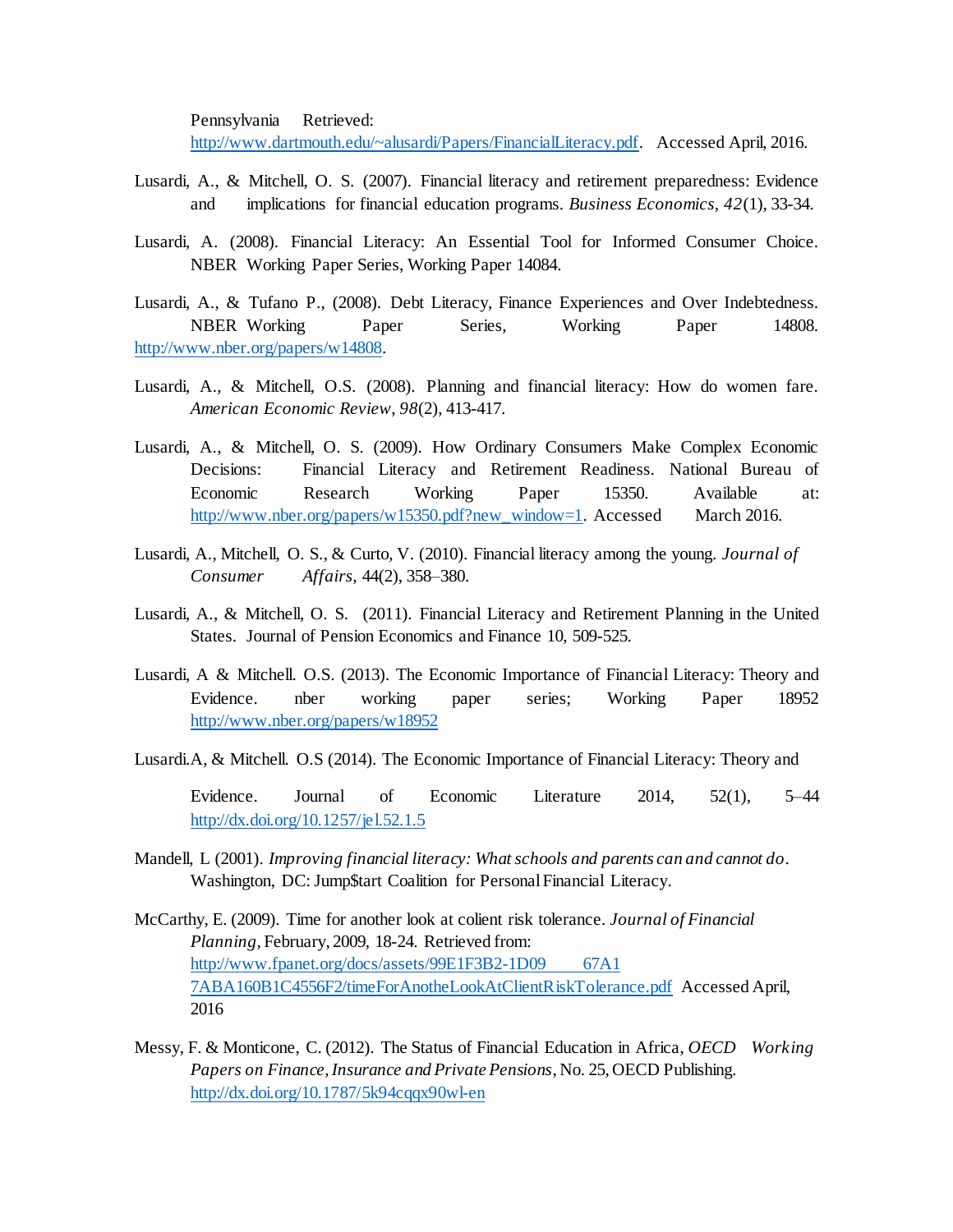- Miller, M.., Godfrey, N., Levesque, B., & Stark E, (2009). The Case for Financial Literacy in Developing Countries: Promoting Access to Finance by Empowering Consumers. The World Bank, Washington D.C. [https://www.globalbrigades.org/media/Financial\\_Literacy.pdf.](https://www.globalbrigades.org/media/Financial_Literacy.pdf)
- Ministry of Finance report (2013). The state of financial literacy in Uganda. The Republic of Uganda, Ministry of Finance, Planning and Economic Development,

http://Downloads/2014 Financial Literacy Baseline FinScope 2013%20(2).pdf

- OECD. (2005). Improving Financial Literacy: Analysis of Issues and Policies. OECD Publishing. Available at: [http://www.oecd-ilibrary.org/finance-and-investment/improving-financial](http://www.oecd-ilibrary.org/finance-and-investment/improving-financial%09literacy_9789264012578-en) [literacy\\_9789264012578-en.](http://www.oecd-ilibrary.org/finance-and-investment/improving-financial%09literacy_9789264012578-en) Accessed April, 2016.
- O"Malley, A.J., Frank, R.G., Normand, S.-L. T. (2011). Estimating cost-offsets of new medications: Use of new antipsychotics and mental health costs for schizophrenia. Statistics in Medicine 30, 1971–88.
- Perry, V.G. (2008). Is Ignorance bliss? Consumer accuracy in judgments about Credit Ratings. *Journalof Consumer Affairs 42(2):189-205*.
- Romer, D. (2001). Advanced Macroeconomics. ISBN 0-07-231855-4, 2<sup>nd</sup> edition. MacGraw-Hill companies, Inc. 1221 Avenue of the Americas, New York, NY, 10020.
- Rooij, V.M., Kool, C.J.M., & Prast, H.M., (2007). Risk-return preferences in the pension domain: Are people able to choose? *Journal of Public Economics, 91*(3–4), 701-722.
- Rooij V.M., Lusardi A., & Alessie R. (2011). Financial Literacy, Retirement Planning and Household Wealth. Netspar Discussion Papers DP 08/2011-072.
- Schagen, S., & Lines, A. (1996). Financial literacy in adult life. A Report to the NatWest Group Charitable Trust. London: National Foundation for Educational Research. Available at: [http://www.nfer.ac.uk/nfer/publications/91091/91091.pdf.](http://www.nfer.ac.uk/nfer/publications/91091/91091.pdf)
- Subha, M.V., & Priya, P.S. (2014). The Emerging Role of Financial Literacy and Financial Planning. International Journal of Innovative Science, Engineering and Technology, Vol. 1 Issue 5, July 2014.
- Terza, J. (1998). Estimating count data models with endogenous switching: Sample selection and endogenous treatment effects. Journal of Econometrics 84, 129-154.
- Thapa, B.S., & Nepal, S.R. (2015). Financial Literacy in Nepal: A Survey Analysis from College Students. NBR Economic Review, 2<sup>nd</sup> International Conference on Economics and Finance (26-28 Feb, 2015).
- Wagland, S. P., & Taylor, S. (2009). When it comes to financial literacy, is gender really an issue? *Australasian Accounting Business and Finance Journal, 3*(1), 13-25.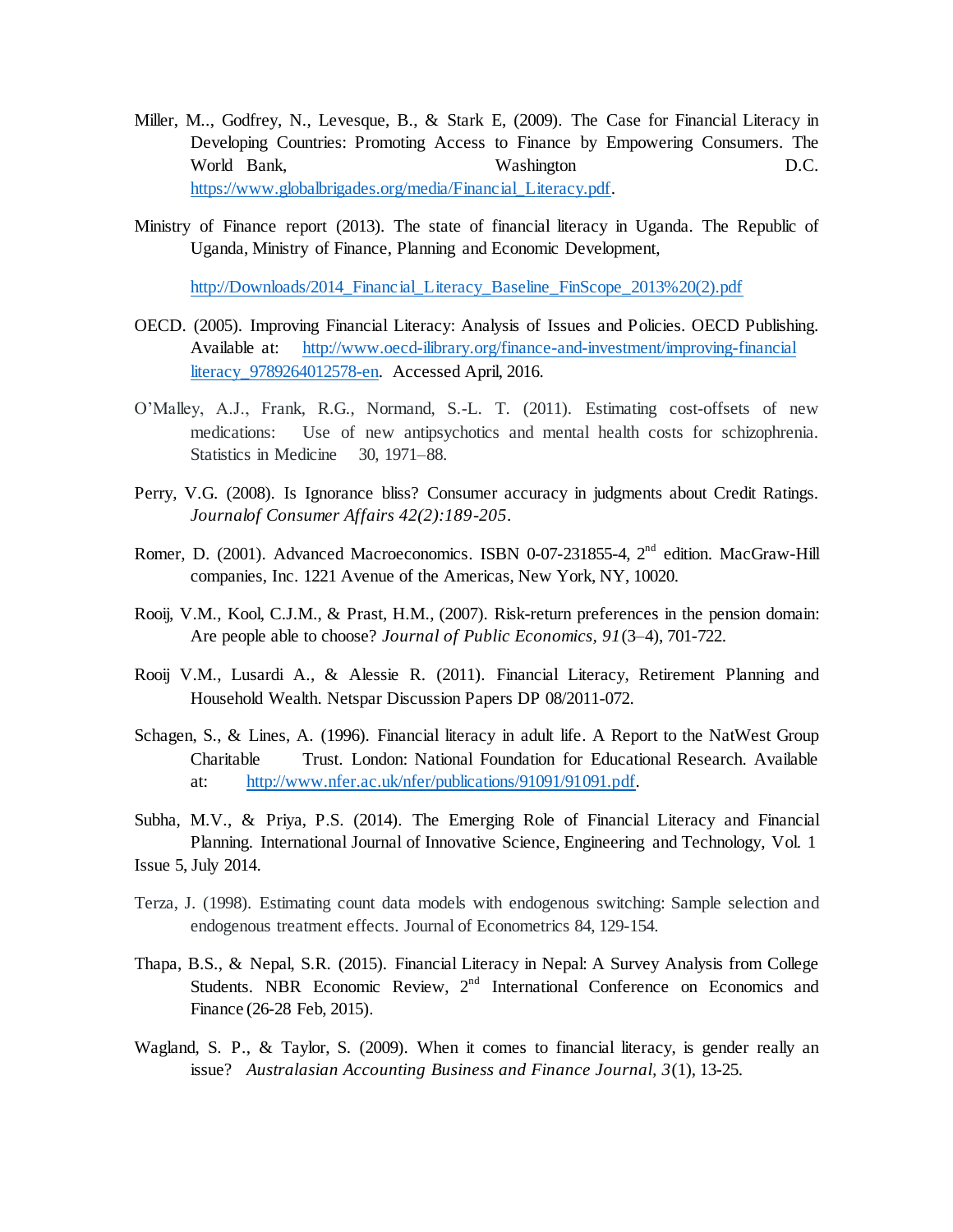- Willis, L.E. (2008). "Against financial literacy education*."* Legal Studies Research Paper No. 2008 13. Loyola University Law School, Los Angeles. Available at: [http://ssrn.com/abstract=1105384.](http://ssrn.com/abstract=1105384) Accessed 28 August 2014.
- Worthington, A. (2006). Predicting financial literacy in Australia. *Financial Services Review*, vol. 15, no. 1, pp59-79.
- Worthington, A. (2008). Knowledge and perceptions of superannuation in Australia. *Journal of Consumer Policy*, vol. 31, pp349-368.
- Xu, L., & Zia, B. (2012). Financial Literacy around the World: An Overview of the Evidence with Practical Suggestions for the Way Forward. World Bank Policy Research Working Paper (WPS. 6107). TheWorld Bank.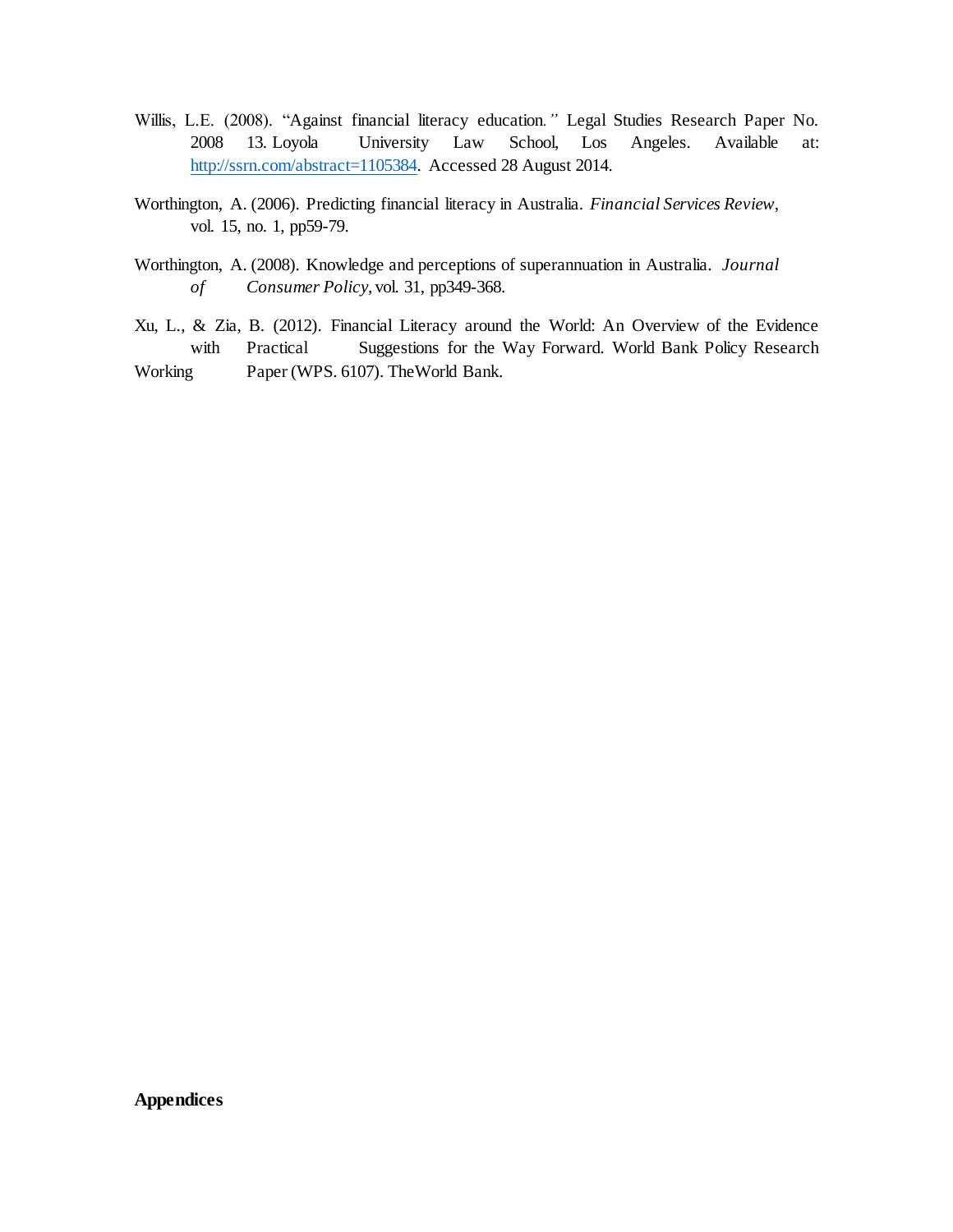| <b>Abbreviated Name</b>     | Variable Name                                    | <b>Measure</b>                                                                                                      |  |  |
|-----------------------------|--------------------------------------------------|---------------------------------------------------------------------------------------------------------------------|--|--|
| <b>Dependent Variables.</b> |                                                  |                                                                                                                     |  |  |
| FL-Overall                  | <b>Basic Financial</b><br>Literacy               | Coded 1 for high literacy levels<br>and 0 for low                                                                   |  |  |
| <b>FLINT</b>                | Interest rate                                    | 1 if correct, 0 if wrong                                                                                            |  |  |
| <b>FLDIS</b>                | Discounting                                      | 1 if correct, 0 if wrong                                                                                            |  |  |
| <b>FLBOR</b>                | Borrowing                                        | 1 if correct, 0 if wrong                                                                                            |  |  |
|                             | <b>CHOICE OUTCOMES</b>                           |                                                                                                                     |  |  |
| <b>INVES_ACC</b>            | Financial Investment<br>Acc.                     | Coded 1 if yes and 0 if no                                                                                          |  |  |
| <b>INFORMAL INVES</b>       | Investing with<br>informal groups                | Coded 1 if yes and 0 if no                                                                                          |  |  |
| EXIST_BIZ                   | Household Existing<br><b>Personal Business</b>   | Coded 1 if yes and 0 if no                                                                                          |  |  |
| AGRIC                       | Investment in<br>Agriculture                     | Coded 1 if yes and 0 if no                                                                                          |  |  |
| Independent Variables:      |                                                  |                                                                                                                     |  |  |
| RFL                         | Residual of basic<br>financial literacy          | Probit Residuals of basic<br>financial literacy (FL) derived<br>from model 1 (explained in<br>section 4.6 below)    |  |  |
| <b>INF</b>                  | Source of Financial<br>Information and<br>Advice | Coded 1 if consulted formal<br>sources and 0 if otherwise.                                                          |  |  |
| <b>RISK</b>                 | Household Risk<br>Attitudes and<br>Tolerance     | Proxied by having a loan in a<br>financial institution. Coded 1 if<br>currently having a loan and 0 if<br>otherwise |  |  |
|                             | Socio-demographics                               |                                                                                                                     |  |  |
| AGE                         | Age                                              | Coded 1 for younger (<34yrs), 2<br>for mid-age $(35-59)$ and 3 for<br>older age $(>=60)$                            |  |  |
| EDU                         | <b>Education</b> level                           | Coded 1 for higher education<br>level (form 5 & above) and 0<br>otherwise                                           |  |  |
| GEN                         | Gender                                           | Male=1; Female=0                                                                                                    |  |  |
| <b>EMP</b>                  | <b>Employment Status</b>                         | Self-employed=1, $Employ$ ed=2,<br>Unemployed= $3 &$ Others= $0$                                                    |  |  |
| <b>HHINC</b>                | Household Income                                 | 0=less than UGX 1,000,000;<br>1=UGX 1,000,000-10,000,000<br>& 3=UGX 10,000,000 and<br>above                         |  |  |
| DIST                        | Distance                                         | Geographical distance from<br>household to nearest financial<br>institution measured in K.M                         |  |  |

## **Table 1: Summary Description of Variables.**

*Table 2: Questions Used to Construct the Measure of Basic Financial Literacy:*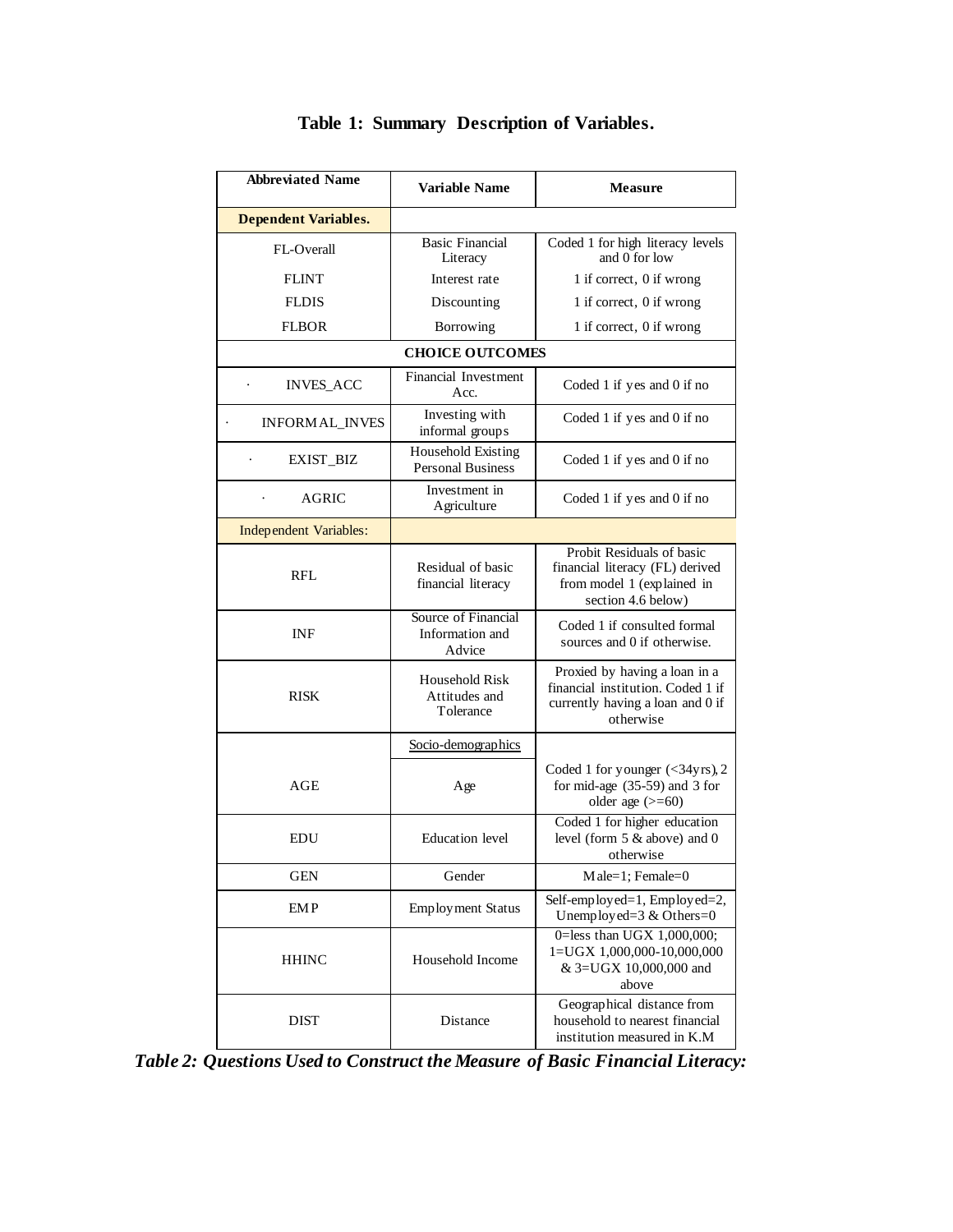| S/N | <b>Question</b>                                                      | <b>Possible responses</b>                       |
|-----|----------------------------------------------------------------------|-------------------------------------------------|
|     |                                                                      |                                                 |
| 1.  | If you were offered a loan with 5% monthly interest rate and a loan  | 5% monthly interest rate1                       |
|     | with 20% annual interest rate, which loan would offer better value?  | 20% annual interest rate2                       |
|     |                                                                      |                                                 |
| 2.  | If the same bicycle is on sale in two different shops at UGX 200,000 | A discount of 30,000 UGX1<br>A discount of 10%2 |
|     | and one shop offered a discount of UGX 30,000 while the other        |                                                 |
|     | offered a 10% discount, which one is the better bargain?             |                                                 |
| 3.  | You want to borrow UGX 500,000 from a money lender (M1). He          |                                                 |
|     |                                                                      |                                                 |
|     | says that you can get it but you must pay him UGX 600,000 in a       | I don't know3                                   |
|     | month. Another money lender (M2) says you have to pay UGX            |                                                 |
|     | 500,000 back plus interest of 15% in a month. Which one do you       |                                                 |
|     | take?                                                                |                                                 |
|     |                                                                      |                                                 |

**Source: Uganda Finscope Survey Questionnaire (2012).**

## **Table 3: Summary Statistics for the Three Financial Literacy Questions:**

| <b>Observations</b> |      |  |
|---------------------|------|--|
| (1, 333)            | in % |  |
|                     |      |  |
| 289                 | 21.7 |  |
| 677                 | 50.8 |  |
| 367                 | 27.5 |  |
|                     |      |  |
| 728                 | 54.6 |  |
| 261                 | 19.6 |  |
| 344                 | 25.8 |  |
|                     |      |  |
| 321                 | 24.1 |  |
| 632                 | 47.4 |  |
| 380                 | 28.5 |  |
|                     |      |  |
| 1,072.00            | 80.4 |  |
| 261                 | 19.6 |  |
|                     |      |  |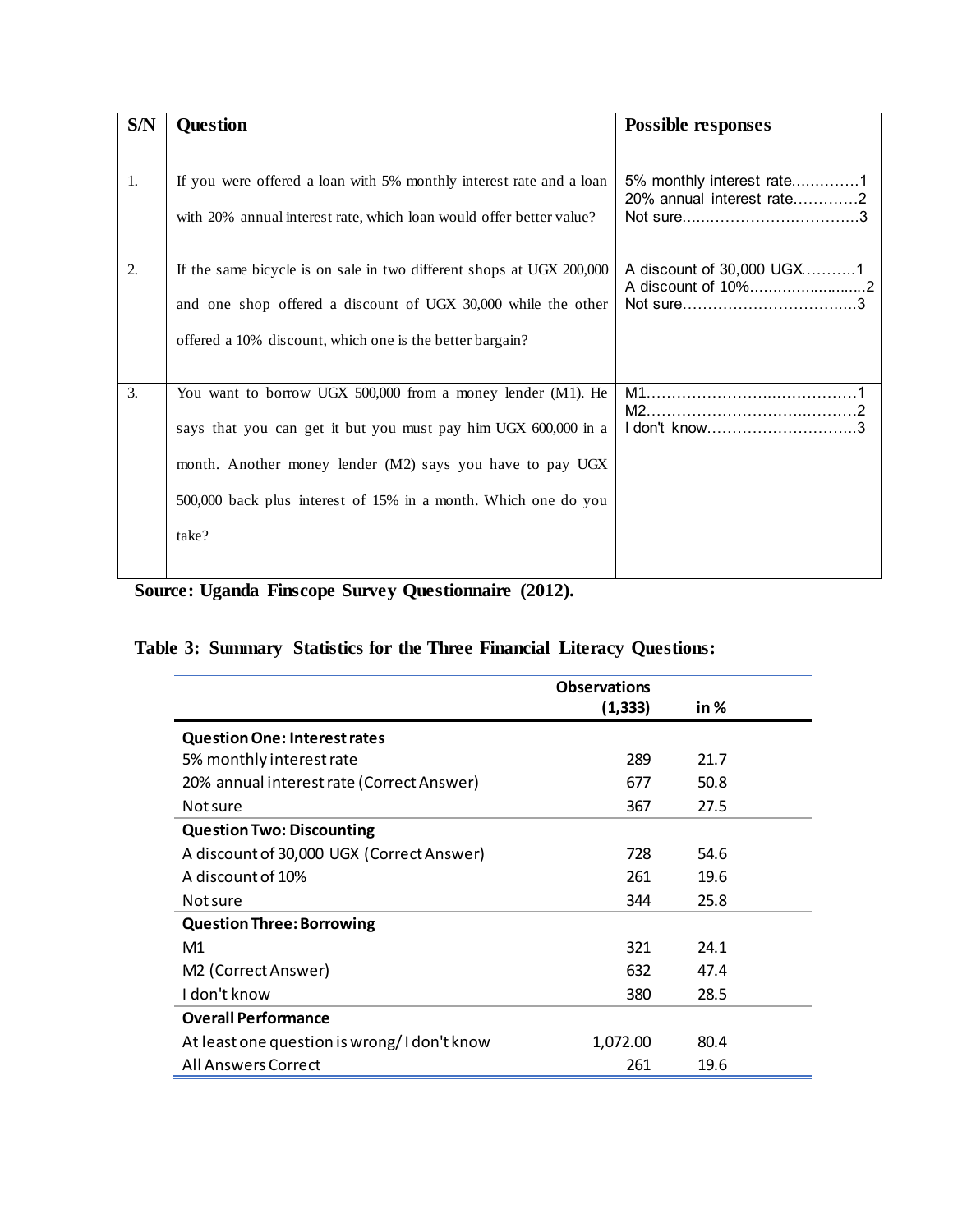## **Table 4: Financial Literacy - Univariate Comparisons:**

This Table presents the answers to the three financial literacy questions by Sources of Financial Information, Household Risk Attitudes and household socio-demographic factors (See, Table: 1 for the definitions of the Variables).

|                       |                     | <b>OVERALL</b>     |            |        |                       |            |                |                    |            |       |                  |                   |
|-----------------------|---------------------|--------------------|------------|--------|-----------------------|------------|----------------|--------------------|------------|-------|------------------|-------------------|
|                       |                     | <b>PERFORMANCE</b> |            |        | <b>INTEREST RATES</b> |            |                | <b>DISCOUNTING</b> |            |       | <b>BORROWING</b> |                   |
|                       |                     | At least           | <b>All</b> | Wrong  | <b>Correct</b>        | <b>Not</b> | <b>Correct</b> | Wrong              | <b>Not</b> | Wrong | <b>Correct</b>   | <b>Not</b>        |
|                       |                     | one wrong          | correct    | Ans.   | Ans.                  | sure       | Ans.           | Ans.               | sure       | Ans.  | Ans.             | sure              |
|                       | <b>Observations</b> | (%)                | (%)        | $(\%)$ | (%)                   | (%)        | $(\%)$         | $(\%)$             | (%)        | (%)   | (%)              | $(\%)$            |
| <b>Overall Sample</b> | 1,333               | 80.4               | 19.6       | 21.7   | 50.8                  | 27.5       | 54.6           | 19.6               | 25.8       | 24.1  | 47.4             | $\overline{28.5}$ |
| <b>Information</b>    |                     |                    |            |        |                       |            |                |                    |            |       |                  |                   |
| Informal              | 965                 | 91.6               | 8.4        | 25.2   | 43.2                  | 31.6       | 51.5           | 22.8               | 25.7       | 30.1  | 40.7             | 29.2              |
| Formal                | 368                 | 51.1               | 48.9       | 12.5   | 70.7                  | 16.8       | 62.8           | 11.1               | 26.1       | 8.4   | 64.9             | 26.6              |
| <b>Risk</b>           |                     |                    |            |        |                       |            |                |                    |            |       |                  |                   |
| Risk Averse           | 744                 | 87.9               | 12.1       | 22.6   | 48.1                  | 29.3       | 45.8           | 21                 | 33.2       | 24.3  | 40.1             | 35.6              |
| Risk Lover            | 589                 | 71                 | 29         | 20.5   | 54.2                  | 25.3       | 65.7           | 17.8               | 16.5       | 23.8  | 56.7             | 19.5              |
| Age                   |                     |                    |            |        |                       |            |                |                    |            |       |                  |                   |
| Younger               | 493                 | 80.9ss             | 19.1       | 21.9   | 50.7                  | 27.4       | 57.2           | 22.9               | 19.9       | 25.2  | 51.7             | 23.1              |
| Mid_age               | 599                 | 76.1               | 23.9       | 19.2   | 54.4                  | 26.4       | 58.9           | 17.7               | 23.4       | 24.9  | 51.4             | 23.7              |
| Older                 | 241                 | 90                 | 10         | 27.4   | 41.9                  | 30.7       | 38.6           | 17.4               | 44         | 19.9  | 28.6             | 51.5              |
| <b>Education</b>      |                     |                    |            |        |                       |            |                |                    |            |       |                  |                   |
| Lower Educ.           | 1,155.00            | 85.3               | 14.7       | 22.7   | 48.5                  | 28.8       | 51             | 19.8               | 29.2       | 25.2  | 42.7             | 32.1              |
| Higher Educ.          | 178                 | 48.9               | 51.1       | 15.2   | 65.7                  | 19.1       | 78.1           | 18                 | 3.9        | 16.9  | 78.1             | 5.1               |
| Gender                |                     |                    |            |        |                       |            |                |                    |            |       |                  |                   |
| Female                | 428                 | 87.4               | 12.6       | 23.1   | 48.8                  | 28         | 46.3           | 17.3               | 36.4       | 22.2  | 37.4             | 40.4              |
| Male                  | 905                 | 77.1               | 22.9       | 21     | 51.7                  | 27.3       | 58.6           | 20.7               | 20.8       | 25    | 52.2             | 22.9              |
| <b>Employment</b>     |                     |                    |            |        |                       |            |                |                    |            |       |                  |                   |
| Others                | 159                 | 91.2               | 8.8        | 22.6   | 50.3                  | 27         | 49.7           | 23.9               | 26.4       | 33.3  | 39.6             | 27                |
| Self_Emp.             | 899                 | 79.3               | 20.7       | 22.1   | 50.5                  | 27.4       | 53.8           | 18.9               | 27.3       | 22.6  | 47.8             | 29.6              |
| Emp.                  | 161                 | 65.8               | 34.2       | 15.5   | 58.4                  | 26.1       | 70.8           | 23                 | 6.2        | 20.5  | 69.6             | 9.9               |
| Unemp.                | 114                 | 94.7               | 5.3        | 25.4   | 43                    | 31.6       | 44.7           | 14                 | 41.2       | 28.1  | 23.7             | 48.2              |
| <b>Income</b>         |                     |                    |            |        |                       |            |                |                    |            |       |                  |                   |
| Lower Income          | 913                 | 93.6               | 6.4        | 25.4   | 43.3                  | 31.3       | 44.8           | 21.4               | 33.8       | 27.3  | 36.3             | 36.5              |
| Mid_Income            | 315                 | 64.1               | 35.9       | 16.8   | 59.7                  | 23.5       | 68.6           | 20.6               | 10.8       | 20.6  | 64.8             | 14.6              |
| Higher Income         | 105                 | 14.3               | 85.7       | 3.8    | 89.5                  | 6.7        | 98.1           |                    |            | 6.7   | 92.4             | $\mathbf{1}$      |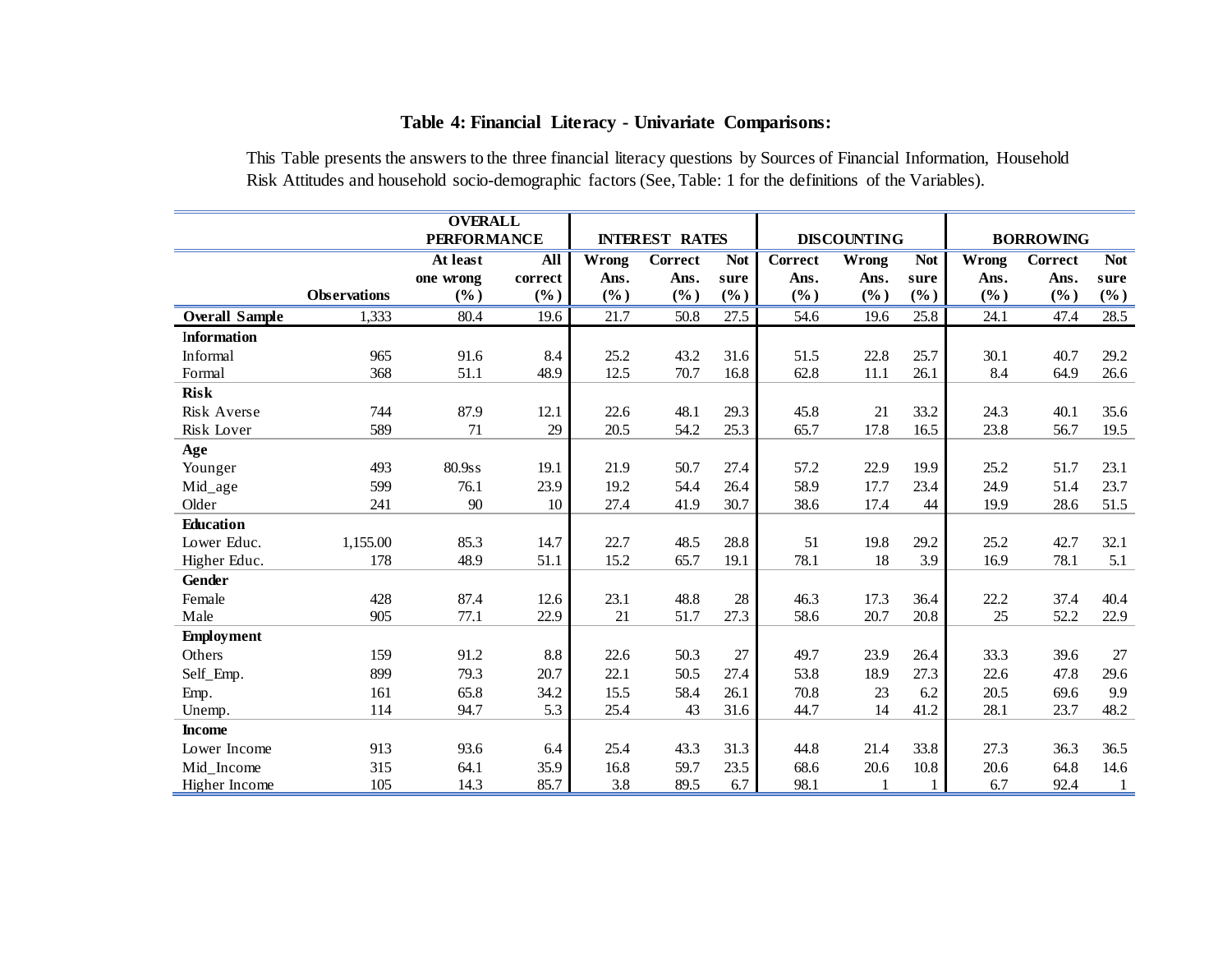#### **Table 5: Financial Literacy - Multivariate Analysis**

This Table presents Marginal Effects of the probit model estimates with Financial Literacy Indicators as dependent variables. Omitted categories for the displayed independent variables are: INF: Informal, RISK: Risk Averse, AGE: Older, EDU: Lower Educ levels, GEN: Female, EMP: Unemployed, HHINC: Lower Income. Robust Standard errors in parentheses, variables significant at \*\*\* p<0.01, \*\*p<0.05, \*p<0.1. For variable Definition, see, Table 1.

|                       | (1)           | (2)             | (3)                | (4)              |
|-----------------------|---------------|-----------------|--------------------|------------------|
|                       | FL-           | FL-             | FL-                | FL-              |
| <b>VARIABLES</b>      | Overall       | <b>Interest</b> | <b>Discounting</b> | <b>Borrowing</b> |
| <b>INF</b>            |               |                 |                    |                  |
| Formal Sources        | $0.243***$    | $0.203***$      | $-0.0244$          | $0.143***$       |
| <b>RISK</b>           | $(-0.0275)$   | $(-0.0333)$     | $(-0.0345)$        | $(-0.0349)$      |
| <b>Risk Lovers</b>    | $0.0734***$   | $-0.000245$     | $0.129***$         | $0.0746**$       |
|                       | $(-0.0216)$   | $(-0.0298)$     | $(-0.0293)$        | $(-0.0302)$      |
| <b>AGE</b>            |               |                 |                    |                  |
| Younger-age           | $0.0717*$     | $0.0921**$      | $0.131***$         | $0.193***$       |
|                       | $(-0.0373)$   | $(-0.0417)$     | $(-0.0408)$        | $(-0.0429)$      |
| Mid-age               | $0.0682**$    | $0.103**$       | $0.132***$         | $0.167***$       |
|                       | $(-0.0331)$   | $(-0.0405)$     | $(-0.04)$          | $(-0.0421)$      |
| <b>EDU</b>            |               |                 |                    |                  |
| Higher Educ. levels   | $0.137***$    | 0.0445          | $0.126***$         | $0.194***$       |
| <b>GEN</b>            | $(-0.0422)$   | $(-0.048)$      | $(-0.0477)$        | $(-0.0494)$      |
| Male                  | $0.0416**$    | $-0.00885$      | $0.0618**$         | $0.0761**$       |
|                       | $(-0.0208)$   | $(-0.031)$      | $(-0.0311)$        | $(-0.0319)$      |
| <b>EMP</b>            |               |                 |                    |                  |
| Others                | 0.0911        | 0.0537          | $-0.0272$          | $0.137**$        |
|                       | $(-0.0901)$   | $(-0.0639)$     | $(-0.0638)$        | $(-0.068)$       |
| Self-employed         | $0.0876*$     | 0.0000456       | $-0.0441$          | $0.148***$       |
|                       | $(-0.0478)$   | $(-0.0529)$     | $(-0.0515)$        | $(-0.0573)$      |
| Employed              | 0.071         | $-0.00123$      | 0.00768            | $0.211***$       |
|                       | $(-0.0786)$   | $(-0.0684)$     | $(-0.0695)$        | $(-0.0691)$      |
| <b>HHINC</b>          |               |                 |                    |                  |
| Mid-income            | $0.215***$    | $0.125***$      | $0.182***$         | $0.192***$       |
|                       | $(-0.0316)$   | $(-0.034)$      | $(-0.0323)$        | $(-0.0341)$      |
| Higher-income         | $0.623***$    | $0.367***$      | $0.467***$         | $0.449***$       |
|                       | $(-0.058)$    | $(-0.0442)$     | $(-0.0207)$        | $(-0.0397)$      |
| <b>DIST</b>           | $-0.00197***$ | $0.00255***$    | $-0.000738$        | 0.000482         |
|                       | $(-0.000644)$ | $(-0.000831)$   | $(-0.000797)$      | $(-0.000834)$    |
| Observations          | 1,333         | 1,333           | 1,333              | 1,333            |
| Wald Chi <sub>2</sub> | 344.40        | 162.13          | 159.42             | 257.10           |
| Significance          | 0.0000        | 0.0000          | 0.0000             | 0.0000           |
| Pseudo R2             | 0.4068        | 0.0859          | 0.1245             | 0.1531           |
| % Correctly Specified | 90.4          | 62.19           | 63.62              | 68.12            |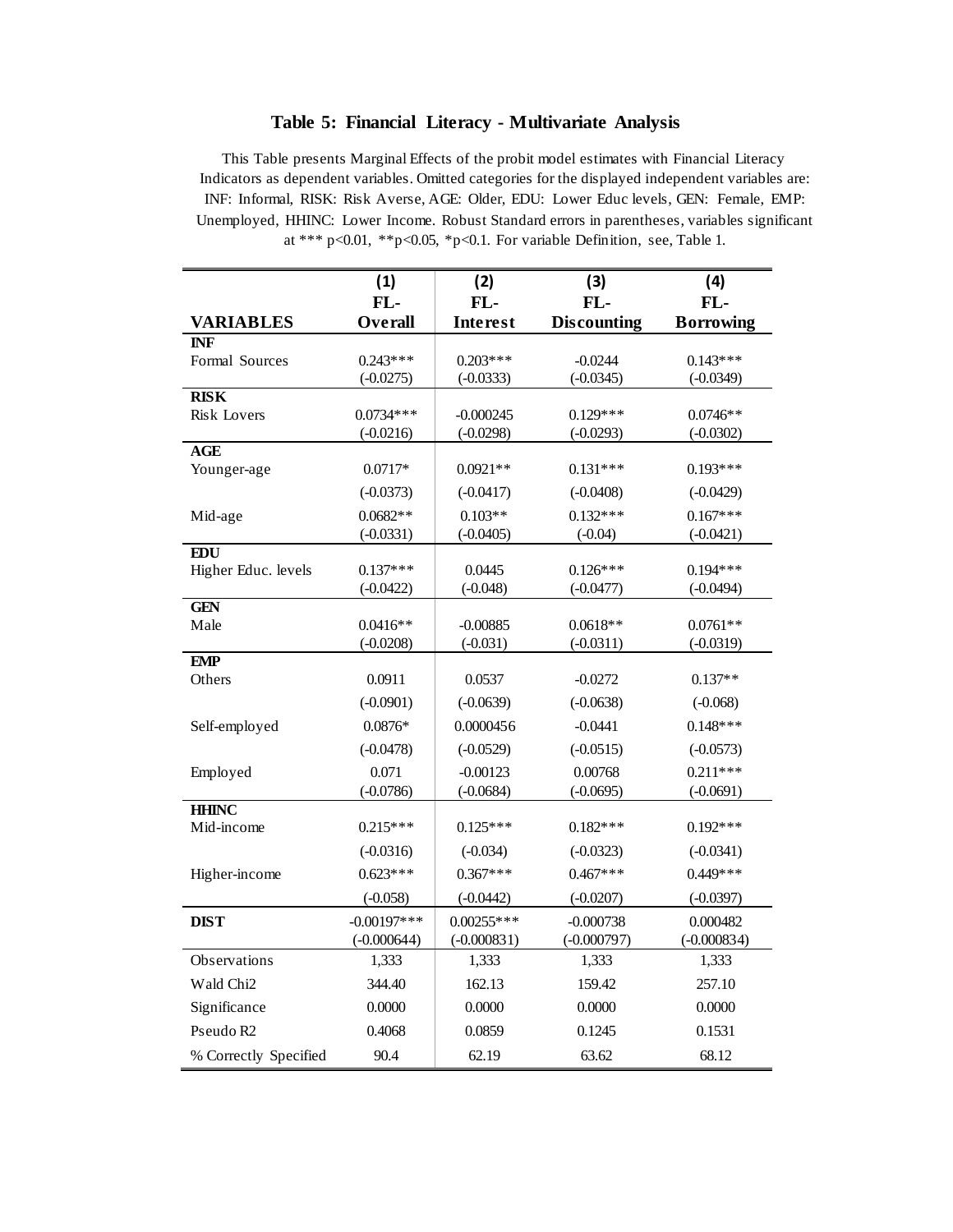### **Table 6: Household Financial Investment Decision Choices - Univariate Comparisons:**

This Table presents the share of respondents with household investment choices/options by Financial Literacy, Source of Financial Information, Household Risk Attitudes and the Household Socio -demographic Factors (See, Table: 1 for the definitions of the Variables).

|                         |              | <b>Investment</b> | <b>Informal</b>   | <b>Household</b><br><b>Personal</b> | Agric.            |
|-------------------------|--------------|-------------------|-------------------|-------------------------------------|-------------------|
|                         |              | <b>Account</b>    | <b>Investment</b> | <b>Business</b>                     | <b>Investment</b> |
|                         | Observations | (%)               | $(\%)$            | (%)                                 | $(\%)$            |
| <b>Overall Sample</b>   | 1,333        | 10.4              | 6.8               | 9.9                                 | $\overline{3.2}$  |
| FINANCIAL LIT.          |              |                   |                   |                                     |                   |
| Illiterate              | 1,072.00     | 2.4               | 1.9               | 3.8                                 | 1.8               |
| Literate                | 261          | 42.9              | 27.2              | 34.9                                | 8.8               |
| <b>INFORMATION</b>      |              |                   |                   |                                     |                   |
| <b>Informal Sources</b> | 965          | 2.5               | 2.3               | 4.4                                 | 2.1               |
| Formal Sources          | 368          | 31                | 18.8              | 24.5                                | 6                 |
| <b>RISK</b>             |              |                   |                   |                                     |                   |
| Risk Averse             | 744          | 5.9               | 3.8               | 6.5                                 | 2.6               |
| Risk Lover              | 589          | 16                | 10.7              | 14.3                                | 3.9               |
| <b>AGE</b>              |              |                   |                   |                                     |                   |
| Younger Age             | 493          | 10.3              | 4.5               | 8.1                                 | 2.2               |
| Mid_Age                 | 599          | 12.9              | 9.3               | 12.9                                | 2.3               |
| Older Age               | 241          | 4.1               | 5.4               | 6.2                                 | 7.1               |
| <b>EDUCATION</b>        |              |                   |                   |                                     |                   |
| Low Educ. Levels        | 1,155.00     | 6.1               | 6.8               | 8.3                                 | 2.8               |
| High Educ. Levels       | 178          | 38.2              | 6.7               | 20.2                                | 5.6               |
| <b>GENDER</b>           |              |                   |                   |                                     |                   |
| Female                  | 428          | 4.2               | 7.9               | 11                                  | 3                 |
| Male                    | 905          | 13.3              | 6.3               | 9.4                                 | 3.2               |
| <b>EMPLOYMENT</b>       |              |                   |                   |                                     |                   |
| Others                  | 159          | 5                 | $\theta$          | 1.9                                 | $\Omega$          |
| Self-employment         | 899          | 9.9               | 8.6               | 11.5                                | 4.3               |
| Employed                | 161          | 24.8              | 6.2               | 13                                  | 0.6               |
| Unemployed              | 114          | 0.9               | 3.5               | 4.4                                 | 1.8               |
| <b>HH INCOME</b>        |              |                   |                   |                                     |                   |
| Lower Income            | 913          | 1.1               | 1.5               | 3.2                                 | $\mathbf{1}$      |
| Mid-Income              | 315          | 16.2              | 12.4              | 17.1                                | 5.7               |
| Higher Income           | 105          | 73.3              | 36.2              | 46.7                                | 14.3              |